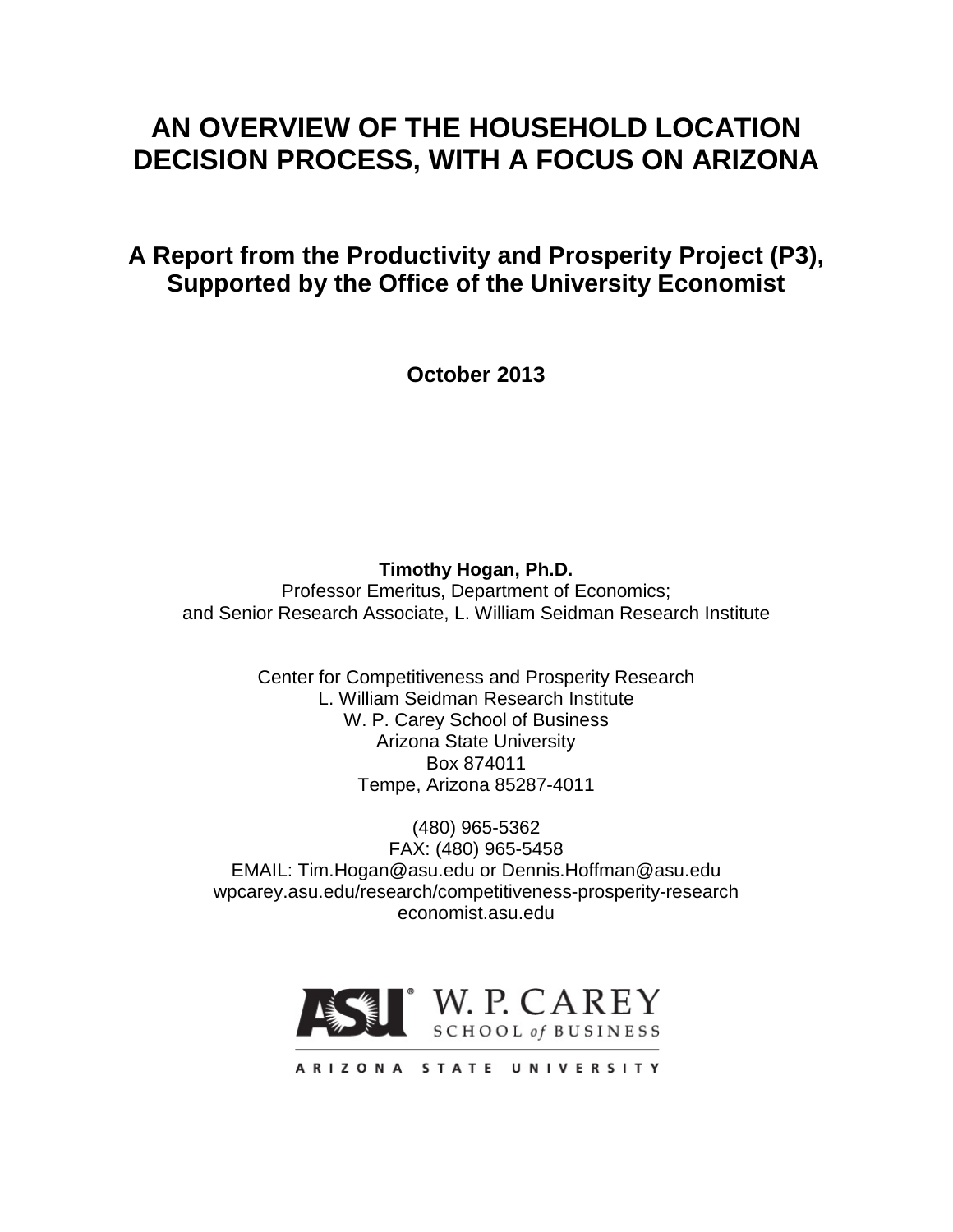# **TABLE OF CONTENTS**

| Summary                                                                       |    |
|-------------------------------------------------------------------------------|----|
| Introduction                                                                  | 4  |
| <b>Migration Trends</b>                                                       | 4  |
| <b>National Trends</b>                                                        | 4  |
| <b>Mover Characteristics</b>                                                  | 7  |
| Arizona                                                                       | 10 |
| Conceptual Models of the Location Decision Process                            | 16 |
| Review of Past Empirical Research                                             | 18 |
| Data Analyses                                                                 | 18 |
| <b>Survey Research</b>                                                        | 20 |
| The Location Decision Process in Practice                                     | 24 |
| Looking at the Data for Arizona and the Phoenix and Tucson Metropolitan Areas | 25 |
| <b>Indexes and Ratings</b>                                                    | 33 |
| Commentary on the Rankings                                                    | 36 |
| References                                                                    | 38 |

# **LIST OF TABLES**

| 1. United States Five-Year Mover Rates by Type of Move, 1970 to 2010                         | 5  |
|----------------------------------------------------------------------------------------------|----|
| 2. United States Five-Year Mover Rates by Selected Characteristics, 2005 to 2010             | 8  |
| 3. In-, Out-, and Net Migration by U.S. Region, 2005 to 2010                                 | 10 |
| 4. Distance Moved by Intercounty and Interstate Movers, United States, 2005 to 2010          | 10 |
| 5. Population Change and Net Migration by Decade, Arizona, 1950 to 2010                      | 11 |
| 6. Domestic Interstate Migration, Arizona, 1955-60 to 2010                                   | 12 |
| 7. Migration Rates by Age, Arizona, 1995 to 2000                                             | 13 |
| 8. Geographic Distribution of In- and Out-Migration Flows, Arizona, 1995 to 2000 and 2005 to | 14 |
| 2009                                                                                         |    |
| 9. Migration Flows and Net Migration Rates, Arizona Metropolitan Areas, 1995 to 2000         | 16 |
| 10. Reasons for Moving by Movers 16 or Older, United States, 2012                            | 22 |
| 11. Reasons for Moving Between States, United States, 1979 to 1981                           | 22 |
| 12. Reasons for Moving Between Regions, United States, 1979 to 1981                          | 23 |
| 13. Ranks on Selected Factors Associated With the Location Decision Process, Arizona         | 27 |
| 14. Ranks on Selected Factors Associated With the Location Decision Process, Phoenix and     | 30 |
| <b>Tucson Metropolitan Areas</b>                                                             |    |
| 15. Comparison of Rankings in Selected Best-Places/Quality-of-Life Studies, Arizona          | 35 |
| 16. Comparison of Rankings in Selected Best-Places/Quality-of-Life Studies, Phoenix and      | 36 |
| <b>Tucson Metropolitan Areas</b>                                                             |    |
|                                                                                              |    |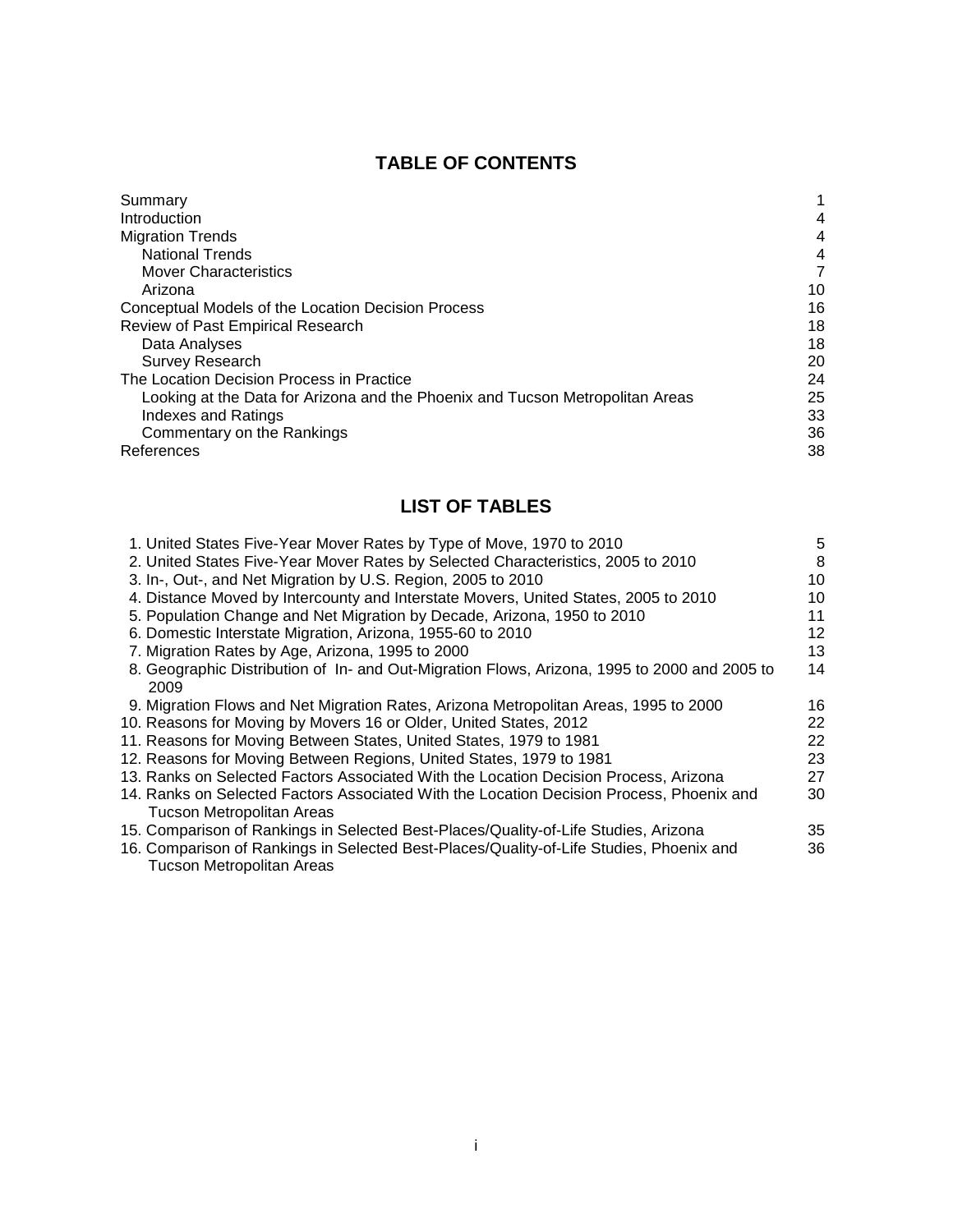#### **SUMMARY**

One-in-eight Americans change residences each year. Most of these moves are local, but about six million people on average relocate to a different state or move from abroad. This report examines the characteristics of these longer-distance movers, their reasons for moving, and how they choose the destination for their move. This discussion focuses on the decision process of working-age adults. Based on the results of the analysis, the report evaluates how Arizona and the Phoenix and Tucson metropolitan areas rate as potential destinations.

#### **National Migration Patterns**

The migration statistics collected by the U. S. Census Bureau show that the U.S. population has historically been very mobile. Historically, approximately 45 percent of the population changed residences over a five-year period, but the proportion declined to 35 percent for the 2005-to-2010 period. The decrease has been even steeper for interstate moves, from about 9 percent of the population historically to less than 6 percent between 2005 and 2010.

The propensity to move and the pattern of those moves vary significantly among different subgroups of the U.S. population. Age is one of the most important characteristics associated with the propensity to move long distances. Rates of long-distance moves peak among young adults and decline sharply among middle-aged and older adults. Looking at socioeconomic characteristics, level of education is the strongest predictor of migration behavior apart from age, with a positive relationship between educational attainment and the likelihood of long-distance moves.

Migration data for the 2005-to-2010 period show a continuation of the historic pattern of population redistribution from the Northeast and Midwest to the South and West regions. The overall magnitude of redistribution has declined, especially for the West.

#### **Arizona**

Population growth has been a defining factor in Arizona's history. Over the century since statehood in 1912, Arizona was the second-fastest growing state in the nation behind only its neighbor Nevada, and migration has been responsible for approximately two-thirds of population growth over that time period.

Net migration estimates for the 2000-to-2010 period show a decline in Arizona's net migration consistent with the national trend of fewer people moving. Net in-migration was about 762,000 over the decade compared to nearly 1.1 million during the 1990-to-2000 decade.

Matching the national pattern of propensity to migrate by age, young adults (especially those from 18-to-34 years old), have accounted for a disproportionate share of migrants to and from Arizona. Unlike the nation, in-migrants to Arizona (and net migration) have had a secondary peak in the retirement age groups (ages 55 to 69). Between 2000 and 2010, net migration to Arizona was about equal in the 15-to-19, 20-to-24, 25-to-29, 60-to-64, and 65-to-69 age groups.

The regional pattern of in-migration to Arizona has shifted dramatically over the years. Data from the 1935-to-1940 period show that almost half of those moving to the state came from the South, about one-third came from other western states, one-fifth from Midwestern states, and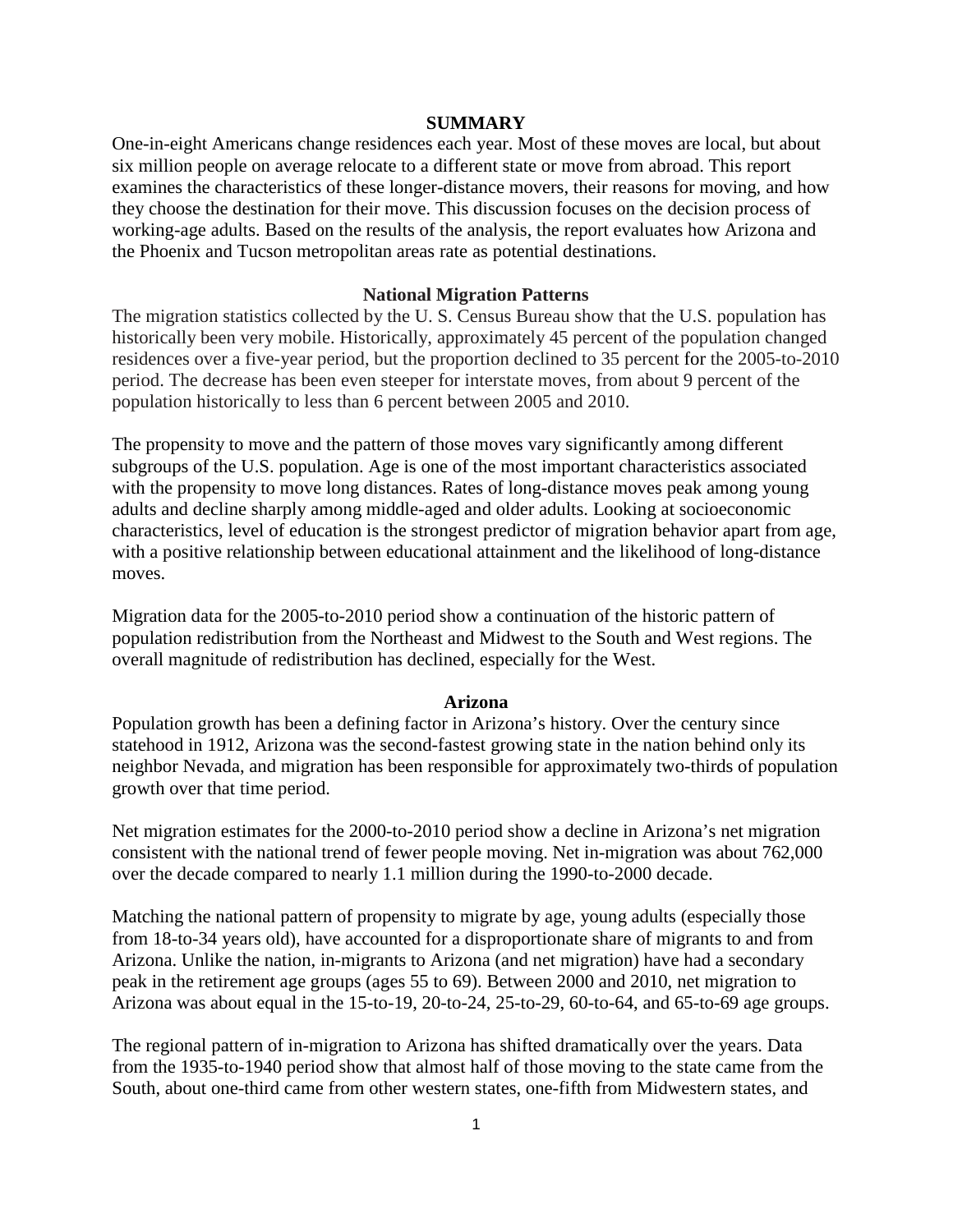relatively few from the Northeast or from outside the United States. Recent data show that onehalf of domestic migrants came from other western states and about one-fifth came from the South.

California continues to dominate as the major origin and destination of Arizona migrants. Texas, Michigan, and Illinois, plus three states bordering Arizona — Colorado, Nevada, and New Mexico —also are origins of substantial numbers of in-migrants. Besides California, other popular destinations for those leaving the state are Colorado, Texas, and Washington, and to a lesser extent the other three neighboring states of Nevada, New Mexico, and Utah.

Estimates of net migration over the 2000-to-2010 period show that the Phoenix metropolitan area accounted for nearly three-quarters of the state's total net migration, with the Tucson area receiving slightly more than 10 percent, and the balance of the state 16 percent.

# **Conceptual Models of the Location Decision Process**

Analyses of the movements of people and where they move have often looked at migration as an aggregate phenomenon, examining and attempting to explain the magnitude and pattern of migration flows. A growing body of research, however, focuses on the questions of why people move and where they move from the perspective of individual choice. Based on this research, social scientists generally agree that individual and household migration decisions are influenced by a combination of economic and noneconomic factors that vary depending on the time period, and age and other personal characteristics. A general choice-theory model of migration behavior conceptualizes decision-making in terms of reasoned action based upon the effect on individual or family well-being. In this model, the decision process is based on perceived expectations of the consequences of the decision and could conceivably take into account a wide menu of factors that could vary in importance at different times and for different individuals.

# **Review of Past Research**

Models of migration behavior for the most part can be classified into three approaches. Human capital models view the migration decision as an economic decision motivated by perceived interregional differences in factors that influence economic opportunity. A large body of research based on this approach emphasizes the importance of real income or wage differentials and employment prospects as important determinants of migration behavior. The other two approaches have a common focus on "nontraded goods and services" rather than income maximization. One emphasizes the importance of differences in local taxes and government services on the location decisions of households. The other nontraded goods approach focuses on the importance of quality-of-life factors on migration decisions. In this model, individuals migrate in order to attain a better quality of life by choosing a location with more and/or better location-specific amenities.

Empirical research has examined the influence of these economic, fiscal, and quality-of-life factors on migration behavior. The preponderance of the findings point to the primacy of employment-related factors but also often have identified significant impacts of noneconomic factors, supporting the multidimensional nature of location decisions.

Most of the research on internal migration in the United States has not focused on the location decision of individuals and households. But looking at research findings from both statistical and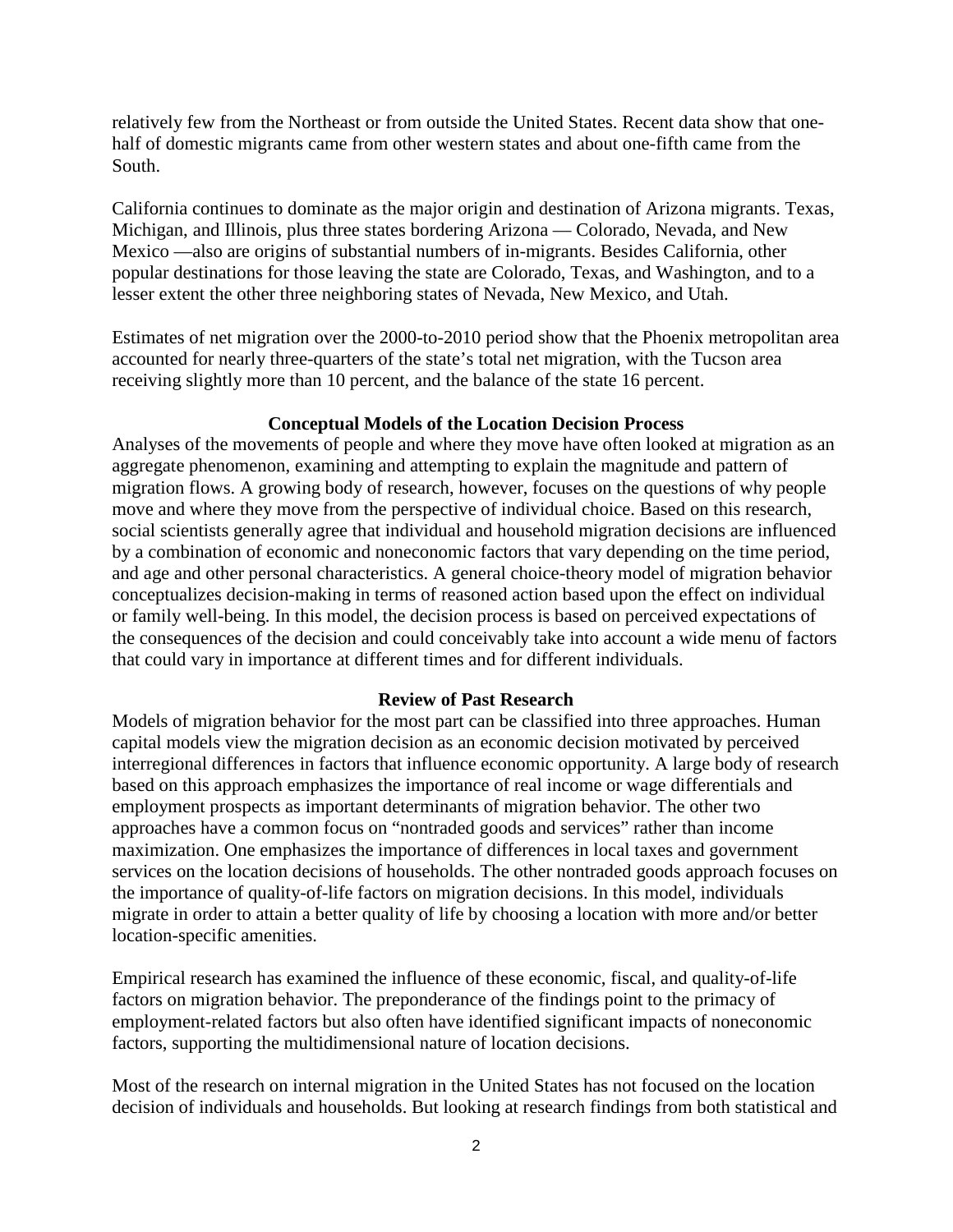survey-based empirical studies that do address the specific topic of the factors that influence the selection of migration destination, the studies have typically found economic variables to have the strongest weight but have also found evidence that noneconomic factors have at least secondary influences on the location decision.

# **Rating Arizona and the Phoenix and Tucson Metropolitan Areas as Migration Destinations** Based on an analysis of 47 indicators chosen as measures of economic, fiscal, and quality-of-life factors potentially important in the location decision process, Arizona ranks below average, and often near the bottom, relative to other states. Only in the cases of climate, low state and local government taxes and expenditures, and the proportion of the adult population born in another state did the state rank near the top.

A similar exercise for the Phoenix and Tucson metropolitan areas based on 37 indicators finds that both the Phoenix and Tucson areas rank below average, and sometimes near the bottom, relative to other U. S. metropolitan areas. Only in the cases of climate (excepting summer temperatures) and recent home price appreciation did the Phoenix area rank near the top among the decision factors. The results for the Tucson area were similarly negative, with the exception of particulate air pollution, on which it had one of the best records among all metropolitan areas.

Three representative traditional "best places/quality of life" studies — that use an "amenity accounting" approach by comparing areas on a number of factors — did not give Arizona high ratings. Only in one case did Arizona even rank in the top half of the 50 states. Results were similar for Arizona's two large metropolitan areas, which were not ranked among the "best places to live" in the three studies reviewed. The Phoenix area did rank among the top 25 percent of U.S. metropolitan areas in one study, but was ranked near the bottom in the other two studies. The Tucson area received poor ratings in the two studies in which it was rated.

Economists have developed an alternative approach to measure the quality of life of an area, in which the value of place-specific attributes is based on what individuals are "willing to give up" in terms of lower wages and/or higher housing costs to live in a higher quality-of-life area. In three studies using this statistical approach, Arizona had much better ratings than the numbers produced by the traditional "amenity accounting" method. Similarly, two studies based on this alternative approach produced much higher quality-of-life ratings for the Phoenix area and particularly for the Tucson area.

The wide divergence in ratings produced by the two alternative methodologies points out the disconnect that has existed historically between Arizona being ranked as one of the top states in terms of net-migration rates versus its mediocre at best rankings in published quality-of-life/bestplaces-to-live studies. One explanation for this apparent contradiction may be that for the subset of movers who chose Arizona, the state's employment opportunities, low taxes, the draw of family and friends who already live in the state, and the sunny climate were the most important factors, trumping its poorer showing on other issues.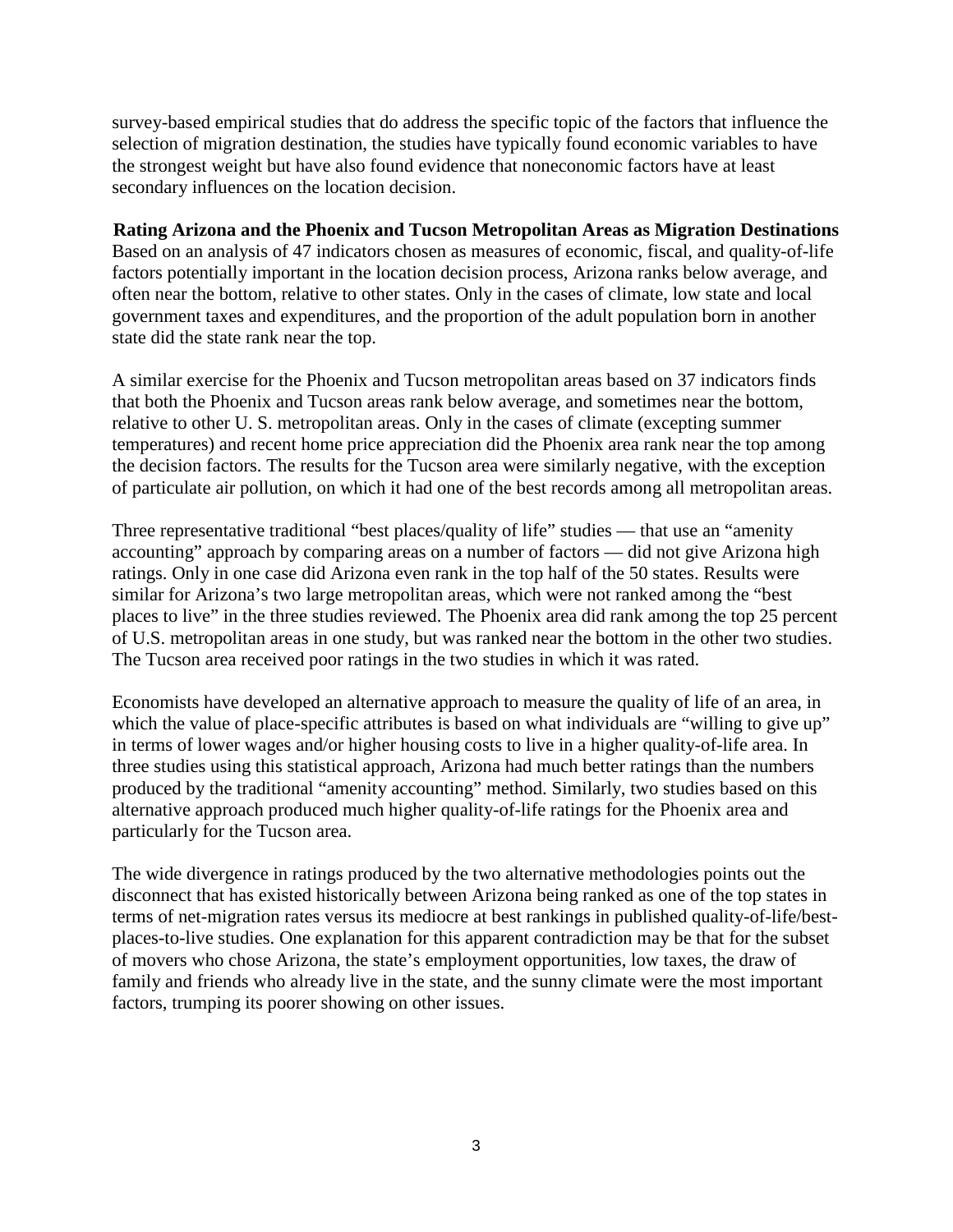### **INTRODUCTION**

Based on the latest available data, one-in-eight Americans, or more than 36 million individuals, change residences each year. Most of these moves are local — within the same county — but about 6 million of these people relocate to a different state or move from abroad. This report first examines the characteristics of these longer-distance movers, their reasons for moving, and how they choose the destination for their move. The factors that are important to individuals' migration decisions vary significantly by age. The discussion focuses on the decision process of adults of working age. Based on the results of that analysis, the report then evaluates how Arizona and the Phoenix and Tucson metropolitan areas rate as potential destinations.

### **MIGRATION TRENDS**

#### **National Trends**

U. S. data relating to the movements of individuals or households are formally known as "population mobility." Conventionally, population mobility is defined in terms of the physical relocation of the place of residence of an individual or household across jurisdictional boundaries. In practice, most of data relating to population mobility produced by the Census Bureau or other U. S. statistical agencies are derived by determining whether people changed residences during either the past 12 months or during the previous five years and compiling the data based on county and state boundaries. These data therefore are limited by the fact that they do not capture repeat migration (people who leave a residence and return within the reference period) and only captures one move during the study period.

Moves are commonly classified in terms of the following categories: within the same county, from a different county in the same state, from a different state, or from abroad. For example, the geographic mobility data from the Census Bureau's *Current Population Survey* (CPS) indicate that more than one-third of the U. S. population moved at least once during the 2005-to-2010 period (Ihrke and Faber 2012). A majority of moves were within the same county, but almost one-in-five people relocated to another county in the same state, nearly one in six moved to another state, and 4 percent moved from a foreign county (see Table 1).

Beginning in 1940, the decennial censuses asked individuals where they lived five years ago (with the exception of the 1950 Census, which asked for residence one year ago). Starting in 1975, the CPS asked a similar question for the first five years of the decade, a period not covered by the census. This allowed for an expansion of this time series and provided five-year mobility estimates for the period between decennial censuses. With the discontinuation of the decennial census long form after the 2000 Census, no mobility data were collected in the 2010 Census. However, the CPS collected one-year and five-year geographic mobility data in 2010, providing users with an uninterrupted set of five-year data covering a 40-year period.

These data show that the U.S. population has historically been very mobile, with five-year mover rates of approximately 45 percent during the 1965-to-2000 period. A significant decline in the geographic mobility of the U. S. population occurred during the 2000s, with the overall proportion of people who had moved in the previous five years decreasing to about 35 percent over the 2005-to-2010 period. The downward trend has been even steeper for interstate moves,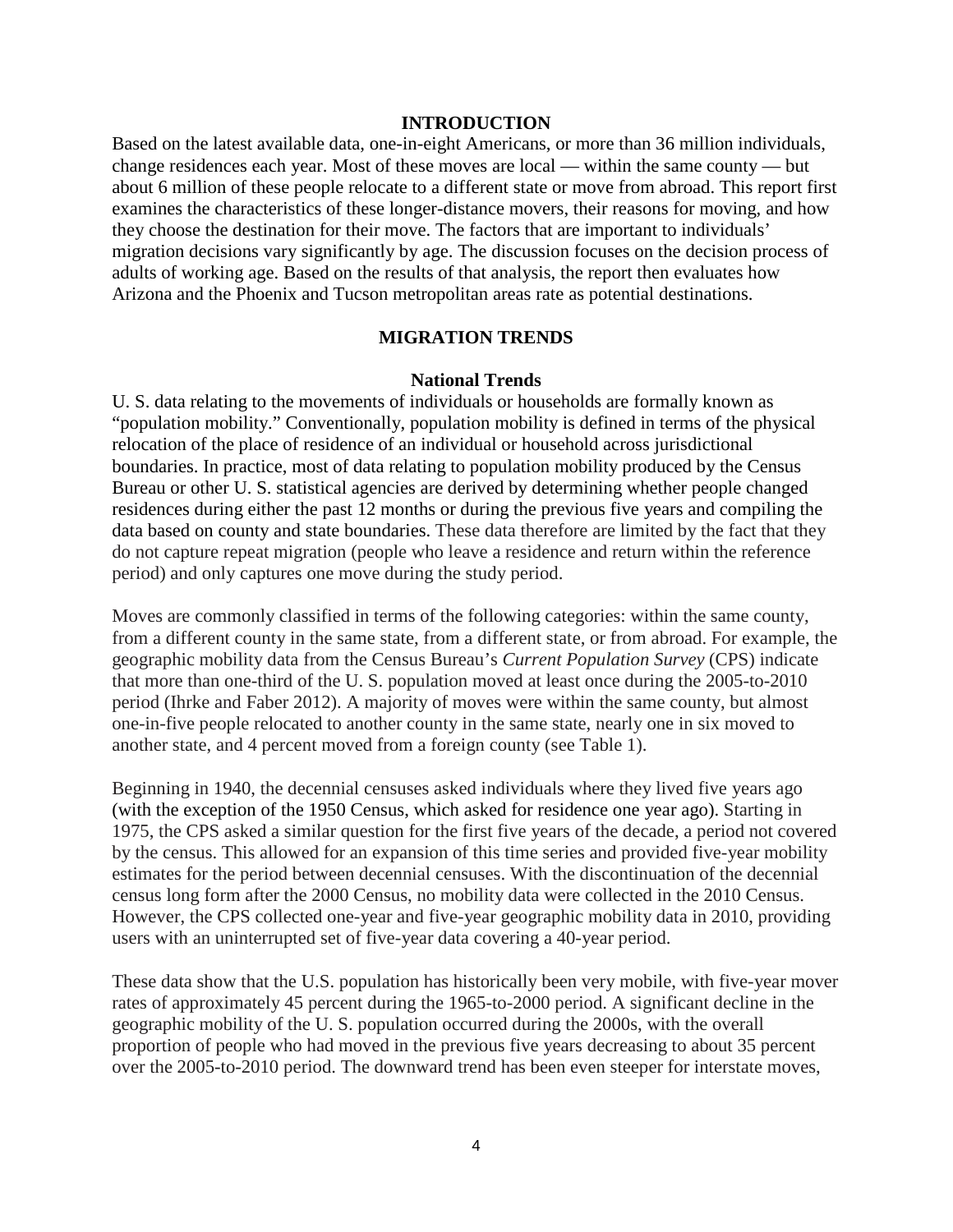# **TABLE 1 UNITED STATES FIVE-YEAR MOVER RATES BY TYPE OF MOVE, 1970 TO 2010**

|               | <b>NUMBER IN</b><br><b>THOUSANDS</b> |         |       |        |              | PERCENTAGE OF POPULATION WHO MOVED |        |        |       | <b>PERCENTAGE OF MOVERS</b> |        |
|---------------|--------------------------------------|---------|-------|--------|--------------|------------------------------------|--------|--------|-------|-----------------------------|--------|
|               | Population                           |         |       | Same   | Same         | <b>Different</b>                   | From   | Same   | Same  | <b>Different</b>            | From   |
|               | 5 or Older                           | Movers  | Total | County | <b>State</b> | <b>State</b>                       | Abroad | County | State | <b>State</b>                | Abroad |
| 1965-70       | 176,354                              | 77,790  | 44.1% | 24.6%  | 8.9%         | 9.1%                               | 1.5%   | 55.8%  | 20.2% | 20.6%                       | 3.4%   |
| 1970-75       | 183,093                              | 83,442  | 45.6  | 25.6   | 8.9          | 9.1                                | 2.0    | 56.2   | 19.5  | 20.0                        | 4.4    |
| 1975-80       | 210,323                              | 97,629  | 46.4  | 25.1   | 9.8          | 9.7                                | 1.9    | 54.1   | 21.1  | 20.9                        | 4.1    |
| 1980-85       | 216,108                              | 90,126  | 41.7  | 22.1   | 9.1          | 8.7                                | 1.8    | 53.0   | 21.8  | 20.9                        | 4.3    |
| 1985-90       | 230,446                              | 107,649 | 46.7  | 25.5   | 9.7          | 9.4                                | 2.2    | 54.6   | 20.8  | 20.1                        | 4.7    |
| 1990-95       | 241,805                              | 106,616 | 44.1  | 25.0   | 8.8          | 8.1                                | 2.2    | 56.7   | 20.0  | 18.4                        | 5.0    |
| 1995-<br>2000 | 262,375                              | 120,348 | 45.9  | 24.9   | 9.7          | 8.4                                | 2.9    | 54.3   | 21.1  | 18.3                        | 6.3    |
| 2000-05       | 270,904                              | 107,012 | 39.5  | 20.4   | 9.1          | 7.8                                | 2.3    | 51.6   | 23.0  | 19.7                        | 5.8    |
| 2005-10       | 282,846                              | 100,152 | 35.1  | 21.6   | 6.7          | 5.6                                | 1.5    | 61.0   | 18.9  | 15.8                        | 4.2    |

Note: The 1970 and 1975 estimates do not include respondents who did not specify a mobility status.

Source: U.S. Department of Commerce, Census Bureau, Current Population Survey (P20-567), *Geographic Mobility 2005-2010*, December 2012.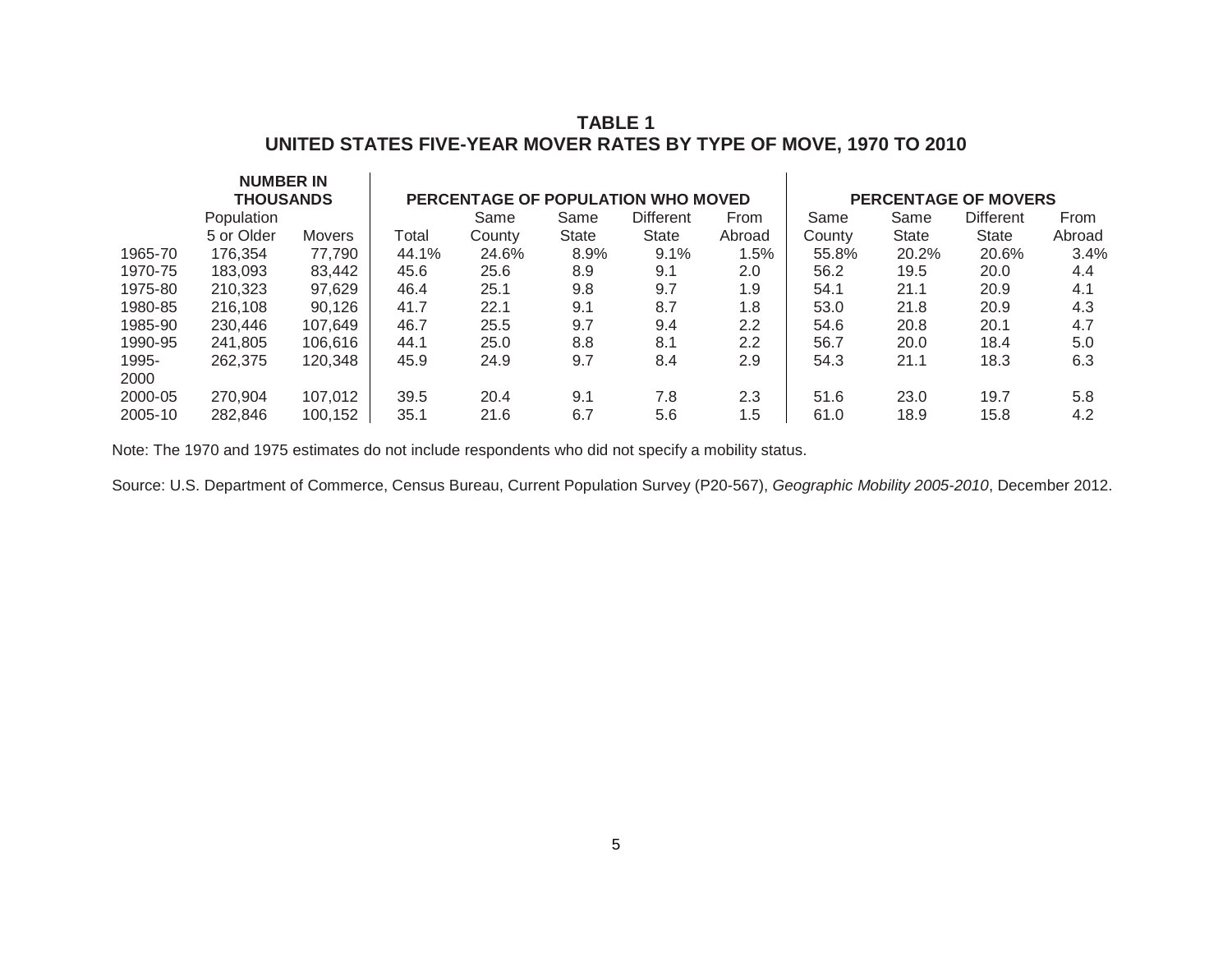dropping from approximately 9 percent of the population in 1970s and 1980s to less than 6 percent by 2005-2010.

Evidence from other sources confirms the observations drawn by the 2012 CPS report: historically our nation was characterized by high rates of internal migration but geographic mobility has been declining in recent decades. Focusing on interstate moves, a longer migration series based on decennial census data shows that national rate of interstate migration rose substantially over the 20th century — particularly between 1935-1940 and 1945-1950 — and has been in a declining trend since 1980 (Rosenbloom and Sundstrom 2006).

The Internal Revenue Service (IRS) has estimated the number of people who make interstate moves each year since 1980. These data indicate that roughly 1.5 percent of the population move between the Census regions (Northeast, Midwest, South, and West) annually, and roughly 1.3 percent of the population relocate to a different state within the same region, implying an overall annual interstate migration of 2.8 percent (Molloy et al. 2011). The IRS series also shows a decline in national migration rates over time but not to the degree indicated by the CPS series.

A methodological analysis of the CPS migration data (Kaplan and Schulhofer-Wohl 2011) indicates that the Census Bureau's imputation procedures used prior to 2006 resulted in overestimates of interstate migration during the 1999-to-2005 period, so that interstate migration rates continued a pattern of long-term decline over the 2000-to-2010 period rather than being above-trend in the first half of the decade and falling sharply after 2005.

Thus, although the magnitude and timing of the decline in mobility varies somewhat across datasets and measures of migration, by almost any measure, migration in the 2000s was lower than in the preceding decades. Migration rates are at the lowest levels since World War II. Given the pro-cyclicality of migration, the decrease in moves in the 2005-to-2010 period likely was further exaggerated by the longest and deepest economic recession since the Great Depression of the 1930s.

Researchers have examined why fewer people are moving and have offered a wide variety of hypotheses concerning what has caused the decline. A recent study that systematically examined many of the proposed explanations (Kaplan and Schulhofer-Wohl 2013) found that for the 1991 to-2011 period most of the hypotheses do not match the facts. The analysis concluded that changes in the distribution of age, education, marital status, labor force participation, real household incomes, occupation/industry, and changes in the relative desirability across regions could not account for the declines. While not an explanation for the longer-run downtrend, there has been much speculation that the housing market bust had a negative impact on migration in the late 2000s, but research has not found a substantial impact of the bust on homeowner mobility over and above the broader effects of the severe 2007-to-2009 recession (Molloy et. al. 2011). Based on their analysis of the 1991-to-2011 period, however, Kaplan and Schulhofer-Wohl did identify two changes in the U.S. economy that they assert can explain much of the downward trend in interstate migration over the past 20 years — a decline in the geographic specificity of returns to occupations (an increase in the geographic similarity of job opportunities and earnings by occupation has reduced the need to move) and improvements in workers' ability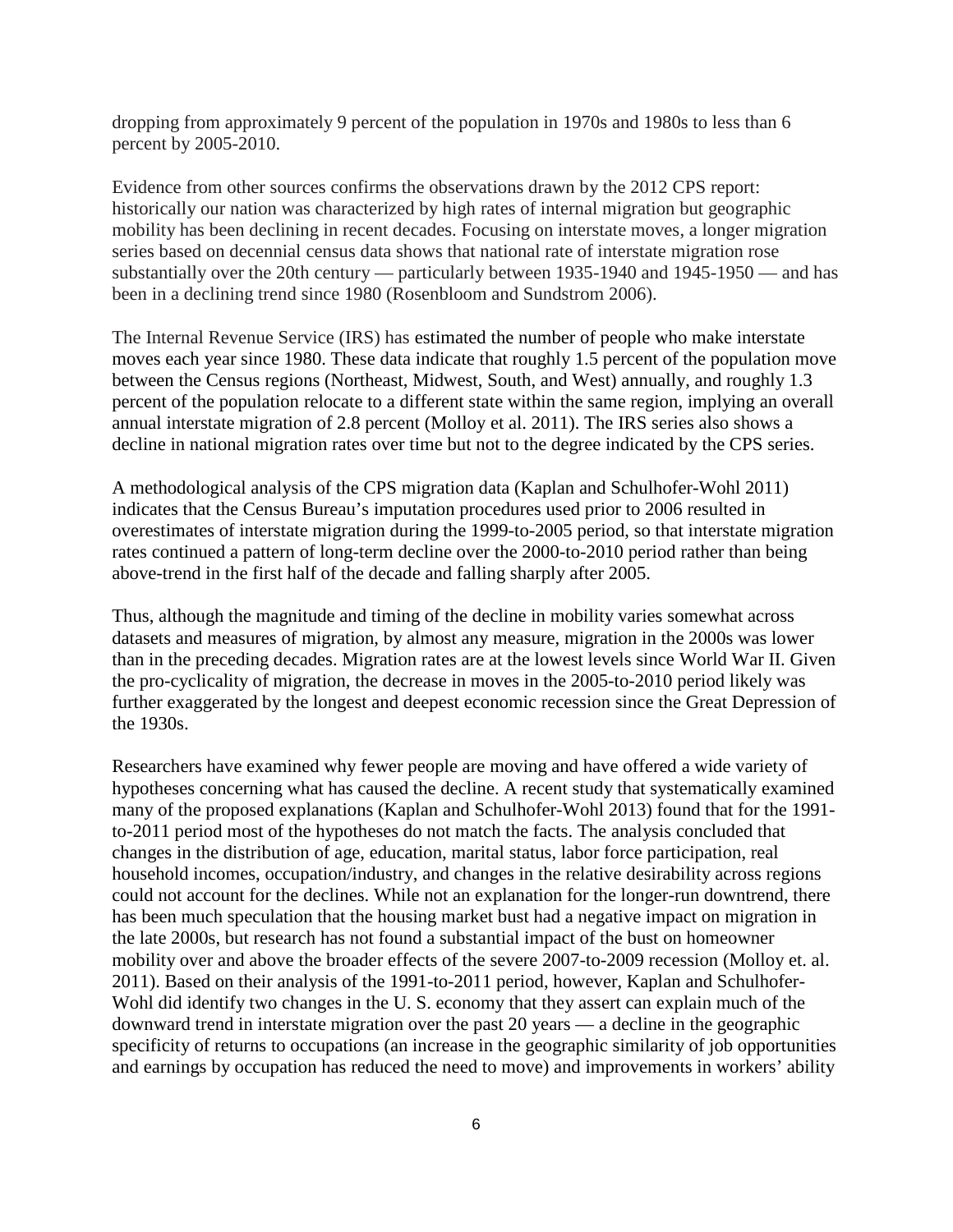to learn about other locations before moving, through information technology and inexpensive travel.

# **Mover Characteristics**

The propensity to move and the pattern of those moves vary significantly among different subgroups of the U.S. population. Table 2 compares national five-year mover rates for 2005 to 2010 calculated from the Current Population Survey for several different demographic and socioeconomic subgroups. The following discussion of migration differentials concentrates on "longer" domestic moves — primarily across state borders and secondarily cross-county rather than "local" moves, those from one location to another within the same county.

# **Demographic Characteristics**

**Age**. Migration research has consistently identified age as one of the most important characteristics associated with the propensity to move long distances. Rates of long-distance moves peak among young adults and decline sharply among middle-aged and older adults. This pattern is clearly evident in the rates reported in Table 2. The peak rate of interstate moves occurred among ages 25 to 29 — double the overall rate — with the rates for both the 18-to-24 and 30-to-34 age groups lower but still substantially above the overall rate. The rate of interstate moves for those 45 and older is only about one-quarter of the rate for those 25 to 29. Rates for moves between counties within the same state show a very similar pattern.

**Gender**. The interstate and intercounty migration rates do not differ substantially by sex with rates for males slightly higher than those for females.

**Race and Hispanic Origin**. Asians have the highest interstate migration rate and also the highest rate of movement from abroad. Blacks have lower-than-average migration rates, and Hispanics have the lowest propensity for long-distance moves. Conversely, Hispanics and blacks have the highest propensity for local moves.

**Marital Status**. Never married, separated, and divorced individuals are more likely to migrate than married or widowed persons, but the differentials for interstate moves are much smaller than the differences by age.

# **Socioeconomic Characteristics**

**Housing Tenure**. Of the socioeconomic characteristics listed in Table 2, home ownership is a key factor in the likelihood of moving. For interstate moves, renters were almost three times as likely to move as those living in their own home. In fact, this 3-to-1 ratio was relatively consistent for all types of domestic moves, but the data show that a somewhat higher share of moves by renters was within the same county.

**Education**. Interstate migration rates by educational attainment shown in Table 2 demonstrate a positive relationship between education and the likelihood of long-distance moves, but with the magnitude of the differences less than for age. This pattern is consistent with most migration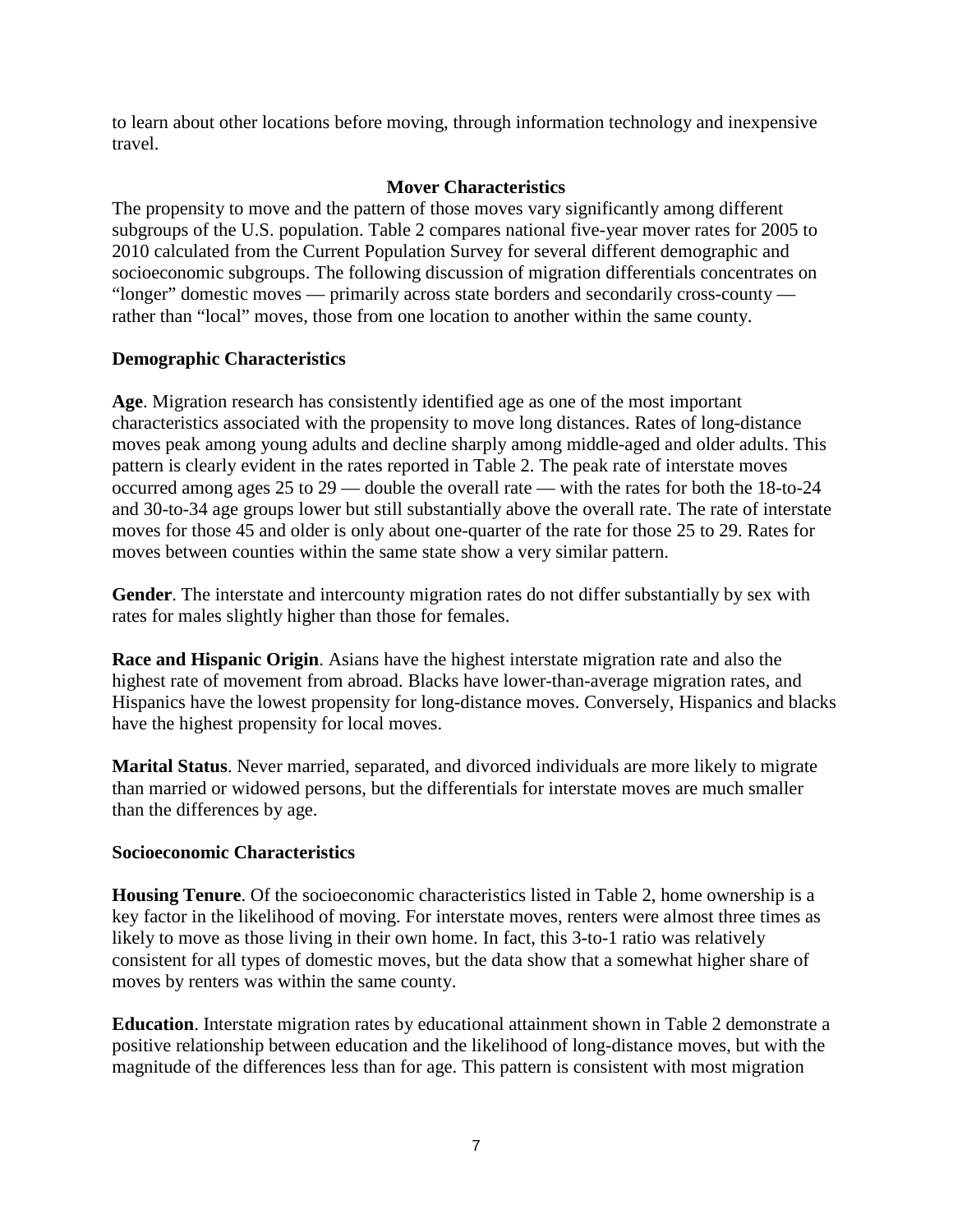# **TABLE 2 UNITED STATES FIVE-YEAR MOVER RATES BY SELECTED CHARACTERISTICS, 2005 TO 2010**

|                                         | <b>Different</b>  |             |              |                  |               |
|-----------------------------------------|-------------------|-------------|--------------|------------------|---------------|
|                                         |                   |             | County,      |                  |               |
|                                         |                   | <b>Same</b> | <b>Same</b>  | <b>Different</b> | From          |
|                                         | <b>All Movers</b> | County      | <b>State</b> | <b>State</b>     | <b>Abroad</b> |
| Total, Age 5 or Older                   | 35.4%             | 21.6%       | 6.7%         | 5.6%             | 1.5%          |
| Gender                                  |                   |             |              |                  |               |
| Male                                    | 35.7              | 21.7        | 6.8          | 5.7              | 1.6           |
| Female                                  | 35.1              | 21.5        | 6.7          | 5.5              | 1.4           |
| Age                                     |                   |             |              |                  |               |
| $5-9$                                   | 44.7              | 28.9        | 8.0          | 6.1              | 1.7           |
| $10 - 17$                               | 34.6              | 23.1        | 5.6          | 4.5              | 1.5           |
| $18 - 24$                               | 48.0              | 27.9        | 10.5         | 7.4              | 2.2           |
| 25-29                                   | 65.5              | 37.5        | 13.2         | 11.6             | 3.2           |
| 30-44                                   | 45.5              | 27.6        | 8.3          | 7.3              | 2.3           |
| 45-64                                   | 23.5              | 14.6        | 4.5          | 3.7              | 0.8           |
| 65-74                                   | 15.2              | 8.5         | 3.2          | 3.2              | 0.3           |
| 75 or Older                             | 11.9              | 7.1         | 2.6          | 2.0              | 0.3           |
| Marital Status, Age 15 or Older         |                   |             |              |                  |               |
| Married                                 | 28.8              | 16.5        | 5.6          | 5.1              | 1.6           |
| Widowed                                 | 18.1              | 11.3        | 3.4          | 2.9              | 0.5           |
| <b>Divorced</b>                         | 40.1              | 26.1        | 7.7          | 5.8              | 0.5           |
| Separated                               | 51.6              | 33.9        | 9.5          | 6.8              | 1.4           |
| Never Married                           | 44.2              | 27.0        | 8.5          | 6.7              | 1.9           |
| Race and Hispanic Origin                |                   |             |              |                  |               |
| White                                   | 33.7              | 20.4        | 6.7          | 5.6              | 1.0           |
| <b>Black</b>                            | 42.9              | 28.7        | 7.2          | 5.3              | 1.7           |
| Asian                                   | 40.7              | 19.6        | 5.6          | 6.0              | 9.5           |
| Hispanic                                | 43.1              | 31.0        | 5.2          | 3.9              | 3.0           |
| <b>Housing Tenure</b>                   |                   |             |              |                  |               |
| Owner Occupied                          | 22.2              | 13.2        | 4.7          | 3.7              | 0.6           |
| Rental                                  | 65.6              | 40.7        | 11.3         | 9.9              | 3.7           |
| Educational Attainment, Age 25 or Older |                   |             |              |                  |               |
| Not a High School Graduate              | 33.3              | 23.6        | 4.4          | 3.1              | 2.2           |
| <b>High School Graduate</b>             | 30.0              | 19.6        | 5.6          | 3.9              | 0.9           |
| Some College                            | 33.5              | 20.2        | 6.9          | 5.5              | 0.9           |
| Bachelor's Degree                       | 35.6              | 18.4        | 7.5          | 7.7              | 1.8           |
| Graduate Degree                         | 32.9              | 16.0        | 6.3          | 8.4              | 2.2           |
| Household Income, Age 15 or Older in    |                   |             |              |                  |               |
| 2009                                    |                   |             |              |                  |               |
| No Income                               | 36.9              | 22.7        | 5.8          | 5.0              | 3.5           |
| Less Than \$10,000                      | 35.5              | 21.2        | 6.9          | 5.7              | 1.7           |
| \$10,000-29,999                         | 35.4              | 22.0        | 6.8          | 5.3              | 1.3           |
| \$30,000-49,999                         | 35.1              | 21.2        | 7.4          | 5.5              | 0.9           |
| \$50,000-74,999                         | 31.5              | 17.8        | 6.8          | 6.0              | 1.0           |
| \$75,000-99,999                         | 30.6              | 17.4        | 6.0          | 6.4              | 0.8           |
| \$100,000 or More                       | 28.7              | 15.4        | 5.6          | 6.7              | 0.9           |
| Employment Status, Age 16 or Older      |                   |             |              |                  |               |
| <b>Employed Civilian</b>                | 37.2              | 22.6        | 7.3          | 5.8              | 1.4           |
| Unemployed                              | 47.7              | 29.3        | 9.4          | 7.3              | 1.7           |
| <b>Armed Forces</b>                     | 72.7              | 21.2        | 8.2          | 36.4             | 6.8           |
| Not in Labor Force                      | 27.3              | 16.0        | 5.2          | 4.6              | 1.5           |
|                                         |                   |             |              |                  |               |

Source: U.S. Department of Commerce, Census Bureau, Current Population Survey (P20-567), *Geographic Mobility 2005-2010*, December 2012.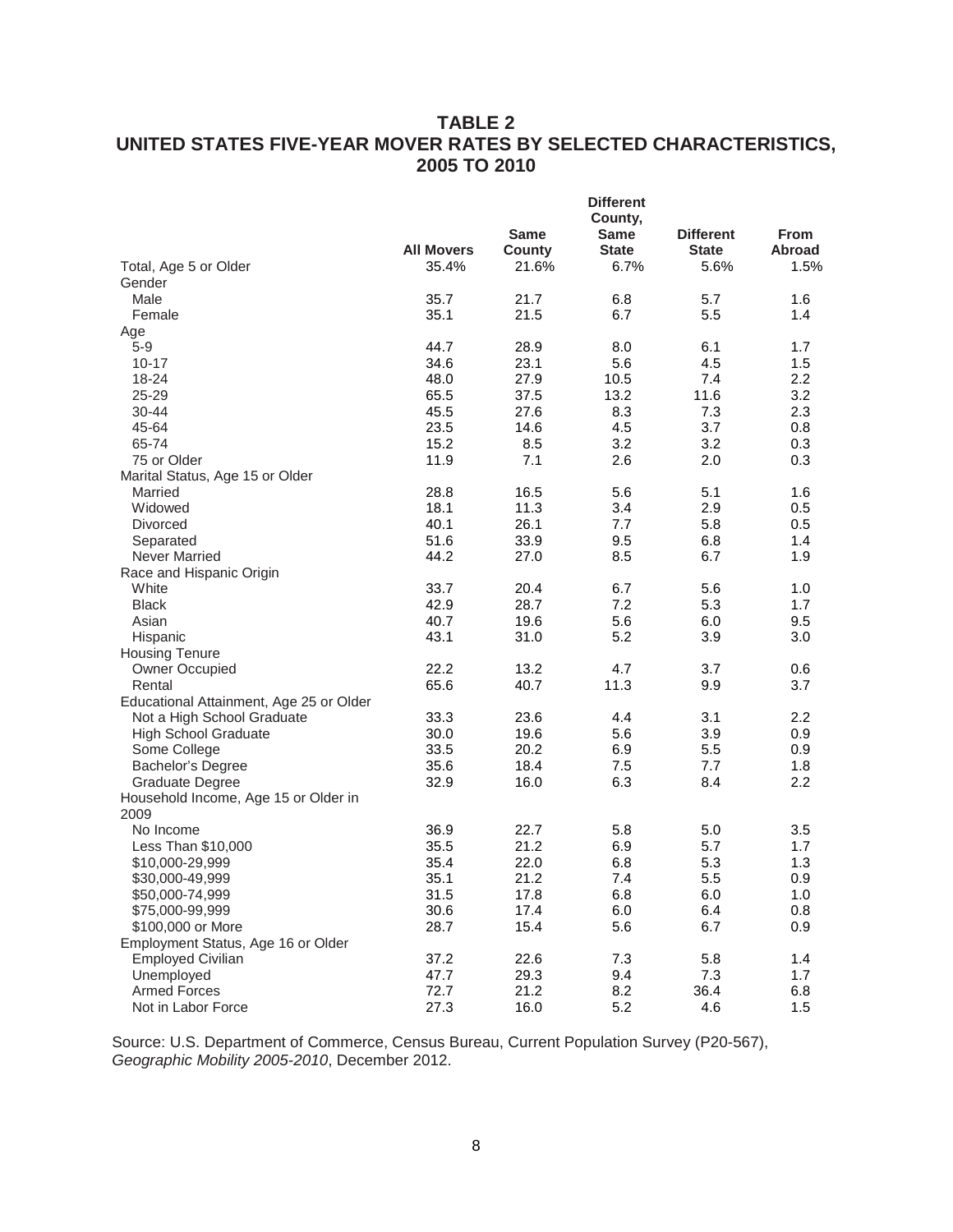research, which has generally found that apart from age, level of education is the strongest predictor of migration behavior.

**Income**. Interstate migration rates for upper-income groups are somewhat higher than for lowerincome individuals, but the differences are not large. In general, research has not found income by itself to be a good predictor for the likelihood to move, since income is closely linked with other characteristics, such as age, education, and occupation.

**Employment Status**. Individuals in the Armed Forces are by far the most mobile among the different employment categories. Unemployed persons had somewhat higher interstate and intercounty migration rates than employed individuals, with those not in the labor force having the lowest rates.

# **Geographic Patterns**

**Regional Patterns**. The sample size of the Current Population Survey precludes publication of data on migration flows for the individual states but does provide information at the regional level. Table 3 presents data on the five-year migration flows in and out of the four major U. S. regions for the 2005-to-2010 period. Regional migration focuses on the overall redistribution of people as they move throughout the nation. According to the CPS estimates, the South had 4.1 million in-migrants, and the West had 2.3 million. The Midwest had the largest number of outmigrants with 2.9 million and the West had the lowest with 1.6 million.

The term "net domestic migration" refers to the overall change in an area when both in-migrants and out-migrants are taken into consideration. This number provides the clearest picture of population change in an area due to domestic migration, by limiting the outside influence of immigration (movement into the country from abroad). A positive figure means the region gained population from domestic migration, while a negative number means the region lost population. The net domestic migration estimates show the Northeast losing more than 800,000 people between 2005 and 2010.The South and West both gained population, although the South's net gain of 1.1 million people dwarfed that of the West.

The data for the 2005-to-2010 period show a continuation of the historic pattern of population redistribution from the Northeast and Midwest to the South and West regions. The overall magnitude of the redistribution has declined, especially for the West, where net domestic migration has been minimal — primarily due to declining in-migration — compared to the experience prior to 1990. On the other hand, the South continues to experience substantial net domestic migration, although the net inflow from other regions was only about half of the peak value during the 1990-to-1995 period. Net out-migration from the Northeast and Midwest has also declined since 2000, particularly for Midwest compared with its large net migration losses during the 1970s and 1980s.

**Distance of Move**. Information on the distance of intercounty and interstate moves was also calculated by the Census Bureau from the 2005-to-2010 CPS migration data. Distance moved was estimated by measuring the distance between the population center of the origin county and the equivalent geographic point in the destination county. The results of this tabulation show that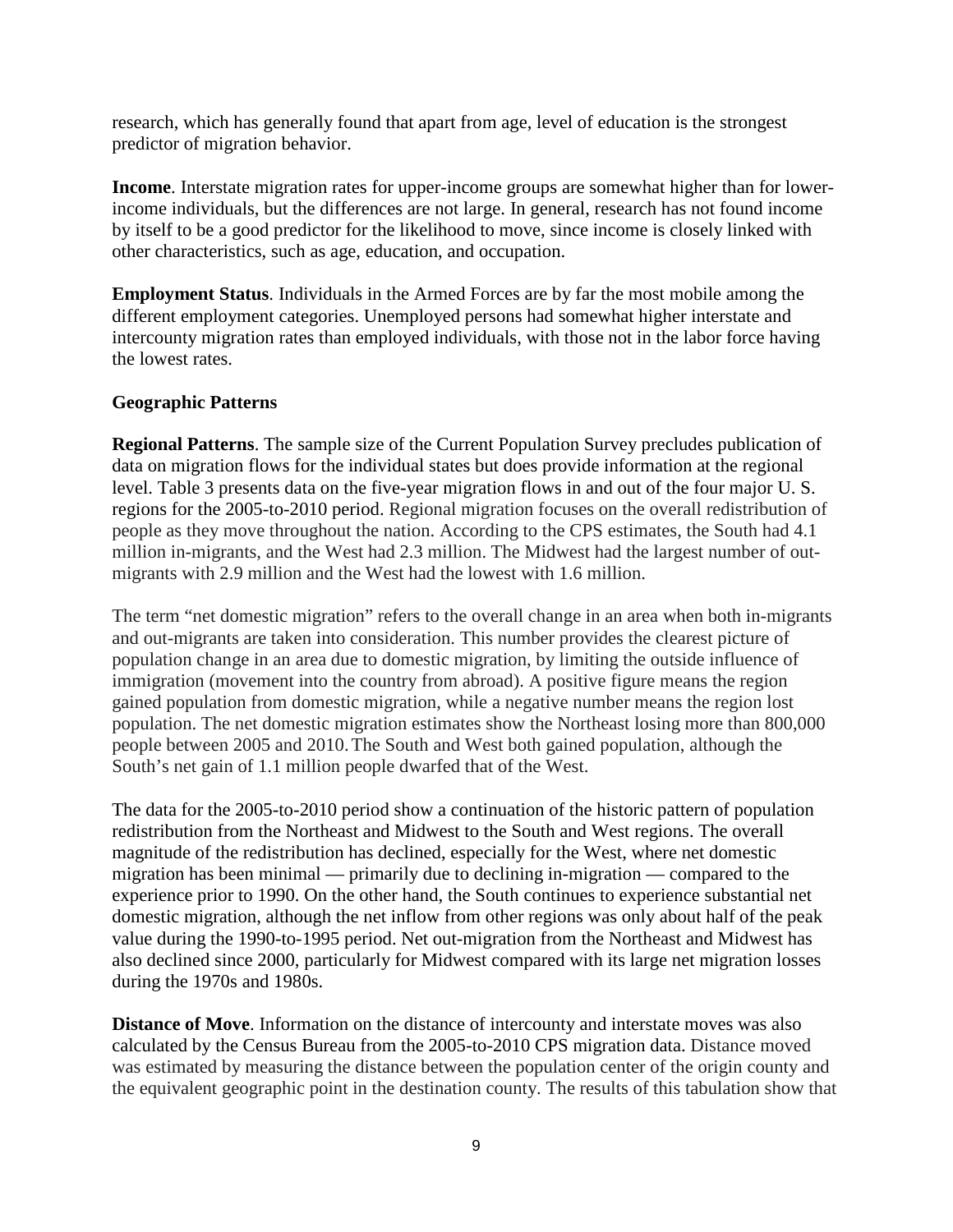# **TABLE 3 IN-, OUT-, AND NET MIGRATION BY U.S. REGION, 2005 TO 2010**

|                        | <b>Northeast</b> | Midwest   | South     | West      |
|------------------------|------------------|-----------|-----------|-----------|
| Domestic In-Migrants   | 992,000          | 1.818.000 | 4.397.000 | 2.013.000 |
| Domestic Out-Migrants  | 1.824.000        | 2.168.000 | 2.386.000 | 1.942.000 |
| Net Domestic Migration | -832.000         | -350.000  | 1.111.000 | 71.000    |

# **TABLE 4 DISTANCE MOVED BY INTERCOUNTY AND INTERSTATE MOVERS, UNITED STATES, 2005 TO 2010**

| <b>Distance in Miles</b> | <b>Percent</b> |
|--------------------------|----------------|
| Less Than 50             | 37.4%          |
| 50 to 199                | 21.6           |
| 200 to 499               | 14.4           |
| 500                      | 26.7           |

Source (Tables 3 and 4): U.S. Department of Commerce, Census Bureau, Current Population Survey (P20-567), *Geographic Mobility 2005-2010*, December 2012.

more than one quarter of all intercounty/interstate moves were of at least 500 miles, although the most common distance was less than 50 miles (see Table 4).

#### **Arizona**

Population growth has been a defining factor in Arizona's history. Over the century since statehood in 1912, Arizona was the second-fastest-growing state in the nation behind only its neighbor Nevada, and migration has been responsible for approximately two-thirds of the growth in population over that time period. Tabulations based on decennial census data for total population change and total net migration to Arizona for the six decades of the 1950-to-2010 period (see Table 5) certainly demonstrate the importance of migration to the state's growth.<sup>[1](#page-11-0)</sup> These data also show considerable variability in migration rates and migration's share of total population growth over time. Of particular note are the figures for the 1990-to-2000 decade when the total volume of net in migration was the highest on record and net migration contributed almost three-quarters of total population growth in Arizona over the decade.

While the importance of migration to the state is obvious, a key fact about this demographic phenomenon in Arizona may not be as familiar: The overall volumes of people moving into and out of the state are much larger than indicated by the net migration figures. For example, the 2000 decennial census indicated that the net migration of one-half million between 1995 and 2000 was the result of nearly one million people living in Arizona in 2000 who had lived somewhere else in 1995 and one-half million people who had lived in Arizona in 1995 moving away from the state during the five-year period.

 $\overline{a}$ 

<span id="page-11-0"></span><sup>1</sup> These estimates of net migration, sometimes labeled as "implied" net migration, do not distinguish between domestic and international migration. They are estimated figures based on the population change by age calculated from two consecutive decennial censuses plus the births and deaths by age that occurred during the decade.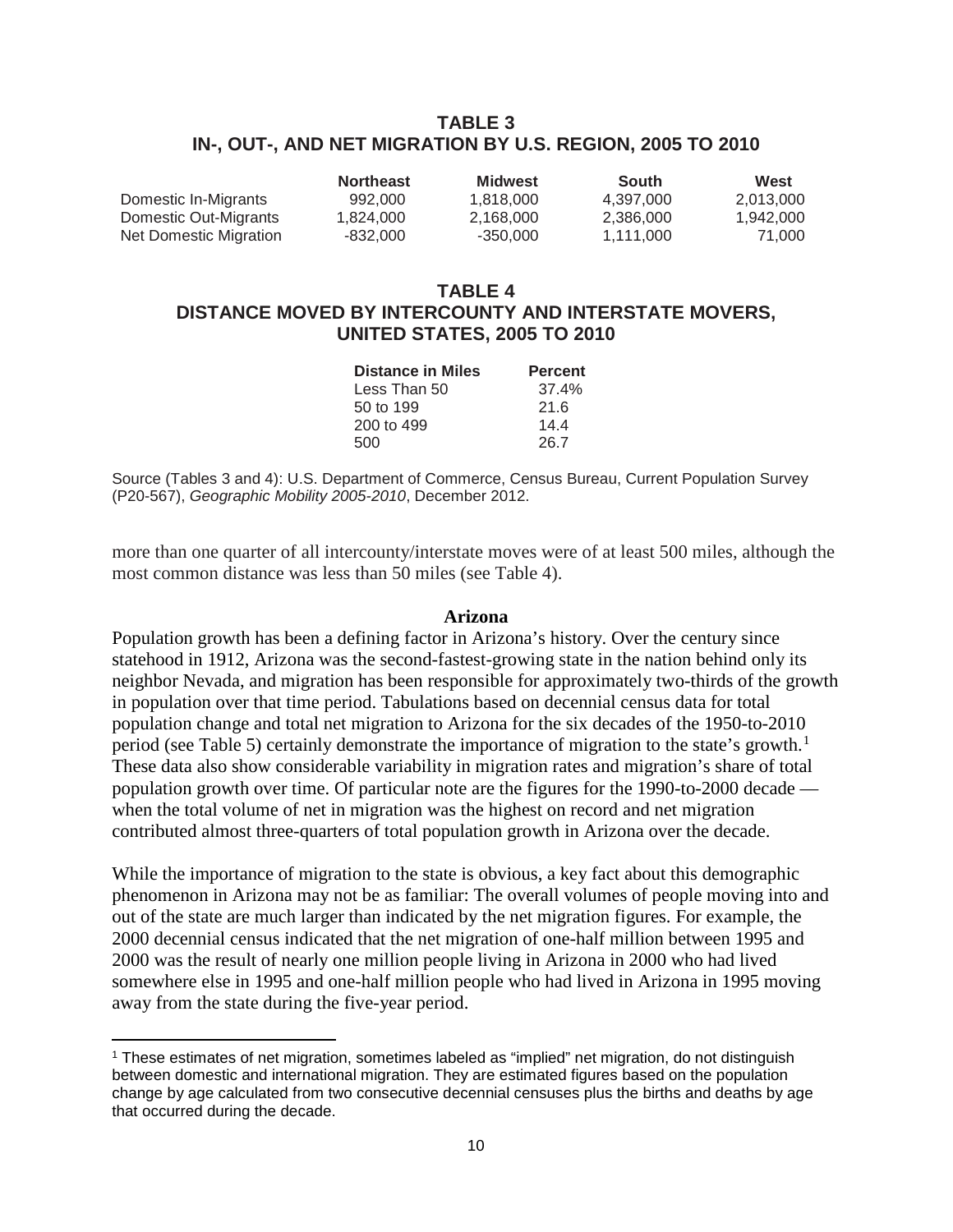# **TABLE 5 POPULATION CHANGE AND NET MIGRATION BY DECADE, ARIZONA, 1950 TO 2010**

|           | <b>Population</b><br>Change* | Net Migration** | <b>Net Migration</b><br><b>Share</b> | <b>Net Migration</b><br>Rate*** |
|-----------|------------------------------|-----------------|--------------------------------------|---------------------------------|
| 1950-60   | 552.574                      | 354,512         | 64.2%                                | 473                             |
| 1960-70   | 468.739                      | 238,406         | 50.9                                 | 183                             |
| 1970-80   | 947,315                      | 715.982         | 75.6                                 | 403                             |
| 1980-90   | 947,013                      | 611,297         | 64.6                                 | 225                             |
| 1990-2000 | 1.465.404                    | 1.081.715       | 73.8                                 | 295                             |
| 2000-10   | 1,261,385                    | 761,573         | 60.4                                 | 148                             |

\* As of April 1.

\*\* Calculated as the difference in the population change plus the number of births less the number of deaths; births and deaths are by calendar year.

\*\*\* Per 1,000 Arizona residents at the beginning of the decade.

Sources: Calculated from U.S. Department of Commerce, Census Bureau (decennial censuses) and Arizona Department of Health Services (births and deaths).

Table 6 presents figures relating to domestic interstate migration flows to and from Arizona for the past 50 years. Through 2000, the figures come from migration data from the decennial censuses. The data labeled as "2010" come from the annual American Community Survey (ACS) and cover the five calendar years from 2005 through 2009 (the period most comparable to the April 1, 1995 to April 1, 2000 period reported in the 2000 decennial census). The ACS is a large national survey conducted by the Census Bureau, designed to provide the types of detailed data that used to be derived from information previously collected by the decennial census. The ACS migration data is based on moves over the previous 12-month period rather than a five-year period. This fundamental change in methodology means that current data are not directly comparable with the previous decennial census migration data.

The number of in-migrants and out-migrants both increased substantially between the late 1950s and late 1990s. Net migration rose considerably, though the high 1995-to-2000 figures may prove to be an aberration.

For the 1995-to-2000 period, Arizona's nearly 800,000 domestic in-migrants ranked seventh among all states, but were still far below the 1.6 million for Florida and 1.4 million for California and Texas. The state ranked lower (17th) in terms of the number of out-migrants (480,272). Its net migration of 316,148 ranked fourth highest, behind only Florida, Georgia, and North Carolina. In terms of migration rates — which adjust for differences in population size — Arizona's in-migration rate of 180 per 1,000 state residents in 1995 was more than double the national average and second only to Nevada. The state's net migration rate of 71 was also second only to Nevada.

Unlike the upward trend in numbers of migrants, a declining trend is evident in the in-migration rates shown in Table 6, with a lesser decline in the out-migration rates. As the state's population has grown rapidly, the increasing numbers of migrants are a smaller proportion of the total population when compared to earlier decades when Arizona was a much less populous state.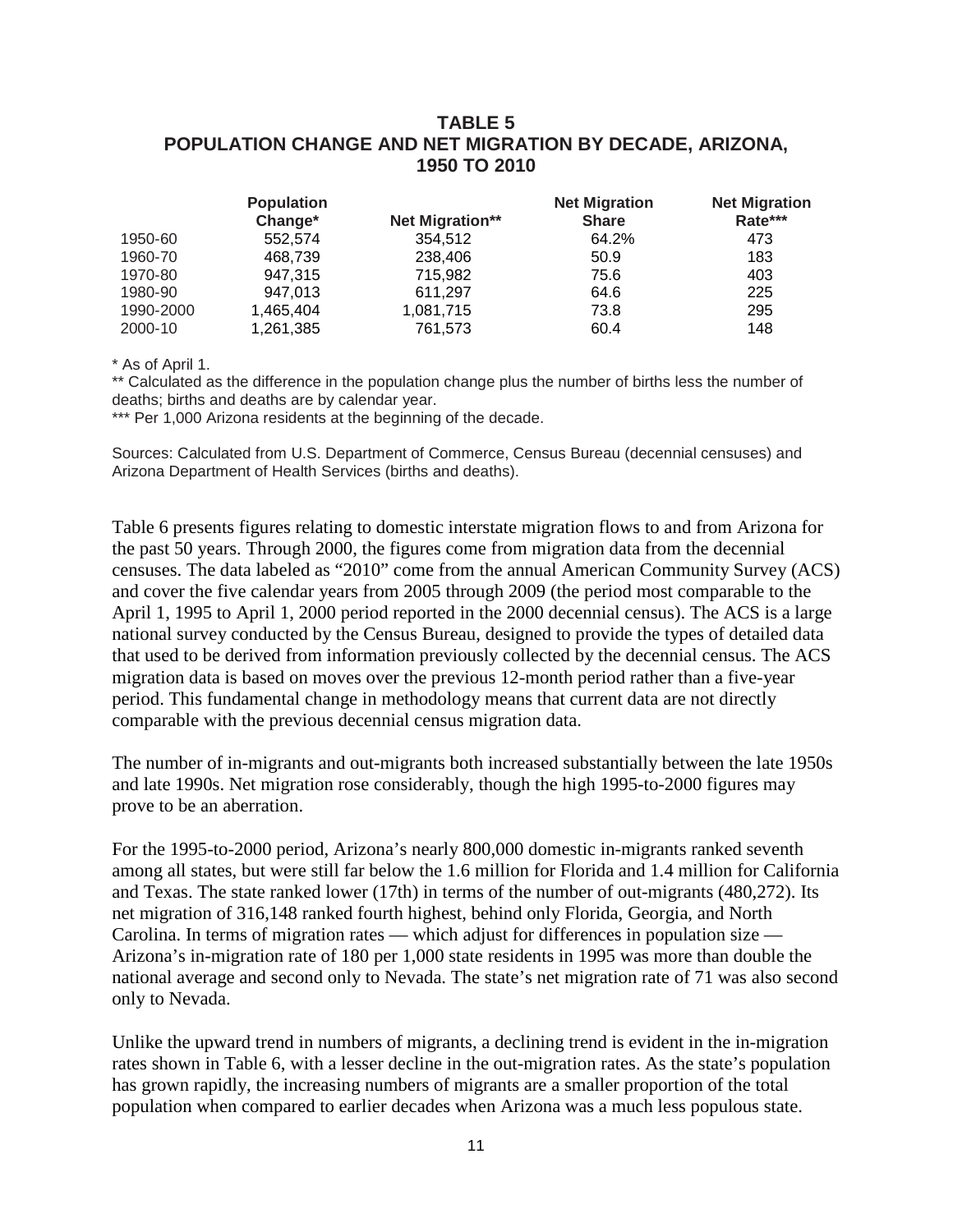# **TABLE 6 DOMESTIC INTERSTATE MIGRATION, ARIZONA, 1955-60 TO 2010**

|                        | <b>In-Migration</b> | <b>Out Migration</b> | <b>Net Migration</b> |
|------------------------|---------------------|----------------------|----------------------|
| <b>Migration Flows</b> |                     |                      |                      |
| 1955-60                | 312,597             | 150,287              | 162,310              |
| 1965-70                | 355,683             | 245,598              | 110,085              |
| 1975-80                | 598,368             | 352,680              | 245,688              |
| 1985-90                | 649,821             | 433.644              | 216,177              |
| 1995-2000              | 796.420             | 480,272              | 316,148              |
| 2010                   | 265,281             | 187,916              | 77,365               |
| <b>Migration Rates</b> |                     |                      |                      |
| 1955-60                | 317                 | 152                  | 164                  |
| 1965-70                | 225                 | 155                  | 70                   |
| 1975-80                | 262                 | 154                  | 108                  |
| 1985-90                | 204                 | 136                  | 68                   |
| 1995-2000              | 180                 | 108                  | 71                   |
| 2010                   | 42                  | 30                   | 12                   |

Source: U.S. Department of Commerce, Census Bureau (decennial censuses for 1960 through 2000 and American Community Survey for 2010).

Given the declines in geographic mobility nationally, decreases in the domestic migration numbers for Arizona for the 2005-to-2010 period would be expected, but since the ACS numbers are not comparable to the previous decennial census measures, it is difficult to interpret the latest figures. A naïve approach might be to simply divide the "five-year" census numbers by five but that would certainly not produce statistically valid estimates of annual average figures because of the people who move more than once in a five-year period. The results of such an exercise do not match expectations as the 2010 figures are much larger than one-fifth of the 1995-to-2000 numbers.<sup>[2](#page-13-0)</sup> However, the decline in total net in-migration figures for the 2000-to-2010 period shown in Table 5 is consistent with the national trend mentioned previously.

Based on the ACS data, the absolute size of its migration flows ranked Arizona eighth in terms of the numbers of in-migrants, 13th for out-migration, and third highest, behind only Texas and North Carolina, in terms of net migration.

### **Characteristics of Arizona's Migrants**

 $\overline{a}$ 

To date, no state-to-state migration flows by characteristics have been released from the ACS. Thus, this analysis relies heavily on the migration data compiled from the 2000 census.

Migration rates by age group for interstate migrants to and from Arizona and for those moving to the state from abroad, based on the 2000 census data, are shown in Table 7. The highest rates of interstate in-migration and out-migration were among young adults (ages 20 to 39 in 2000).

<span id="page-13-0"></span><sup>&</sup>lt;sup>2</sup> The migration statistics traditionally compiled from the decennial census have several limitations: they were estimates based on data collected by the long form of the census that was only completed by a small fraction of the population; the methodology was based on comparing location at only the beginning and end of a five-year period and so did not count some moves; and no data were collected about what happened in the first five years of the decade.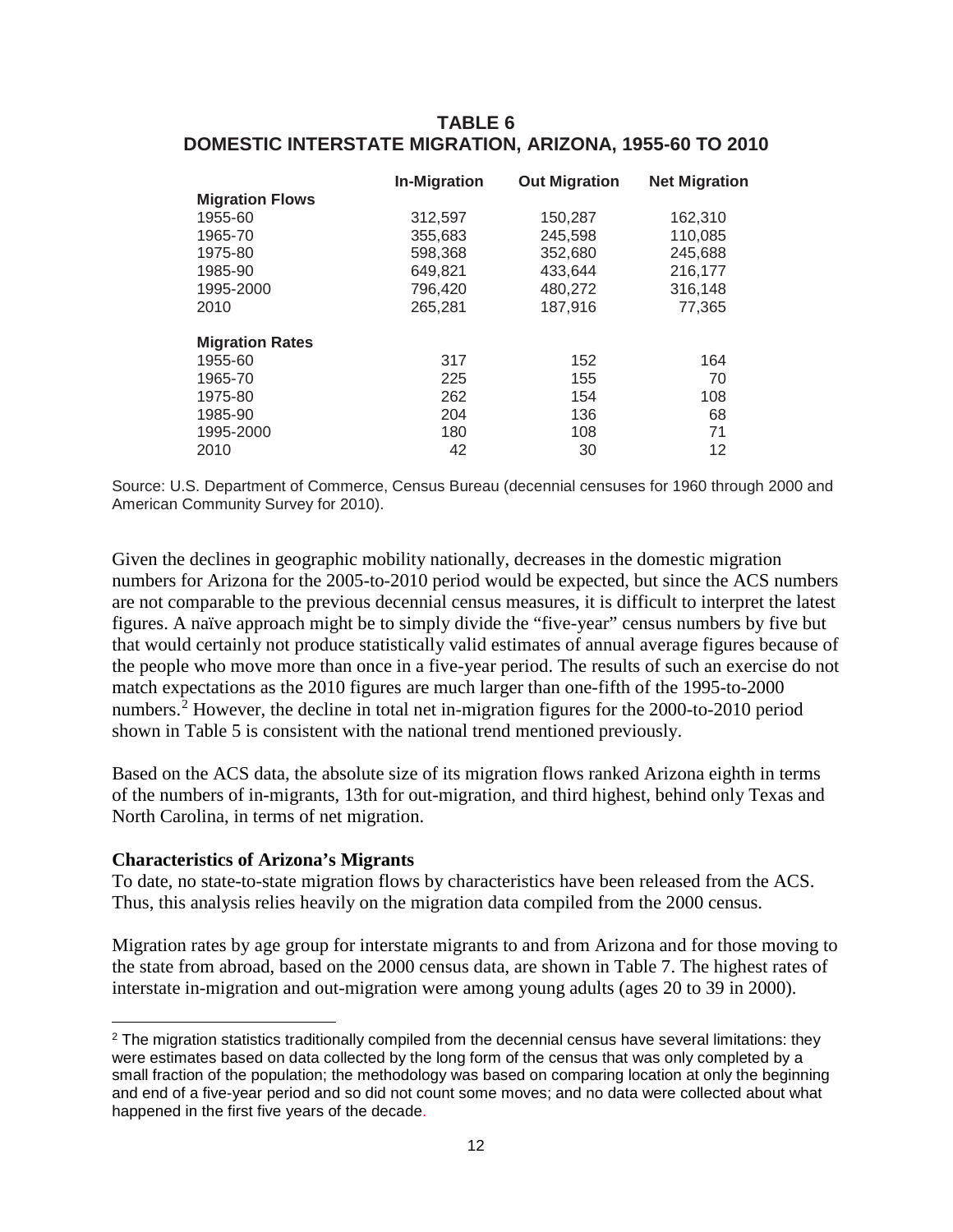| <b>TABLE 7</b>                                |  |  |  |  |  |
|-----------------------------------------------|--|--|--|--|--|
| MIGRATION RATES BY AGE, ARIZONA, 1995 TO 2000 |  |  |  |  |  |

|             | Rate Per 1,000 Arizona Residents in 1995 |                      |                      |                    |  |  |
|-------------|------------------------------------------|----------------------|----------------------|--------------------|--|--|
|             | <b>In-Migration</b>                      | <b>Out-Migration</b> | <b>Net Migration</b> | <b>From Abroad</b> |  |  |
| Total       | 187.2                                    | 112.9                | 74.3                 | 43.0               |  |  |
| $5-9$       | 162.2                                    | 118.7                | 43.5                 | 45.6               |  |  |
| $10 - 14$   | 140.7                                    | 95.6                 | 45.1                 | 37.1               |  |  |
| $15 - 19$   | 152.0                                    | 99.1                 | 53.0                 | 63.3               |  |  |
| 20-24       | 273.7                                    | 164.3                | 109.4                | 113.5              |  |  |
| 25-29       | 281.7                                    | 199.2                | 82.5                 | 94.9               |  |  |
| 30-34       | 229.0                                    | 165.6                | 63.4                 | 60.5               |  |  |
| 35-39       | 190.9                                    | 133.0                | 57.9                 | 41.0               |  |  |
| 40-44       | 164.8                                    | 107.4                | 57.4                 | 30.6               |  |  |
| 45-49       | 152.4                                    | 90.1                 | 62.3                 | 24.0               |  |  |
| 50-54       | 167.3                                    | 81.4                 | 85.9                 | 17.1               |  |  |
| 55-59       | 199.6                                    | 75.4                 | 124.2                | 18.1               |  |  |
| 60-64       | 222.7                                    | 72.5                 | 150.2                | 17.1               |  |  |
| 65-69       | 217.9                                    | 64.1                 | 153.8                | 13.6               |  |  |
| 70-74       | 157.6                                    | 61.2                 | 96.4                 | 9.0                |  |  |
| 75-79       | 125.8                                    | 64.3                 | 61.5                 | 5.9                |  |  |
| 80-84       | 113.7                                    | 77.7                 | 36.1                 | 5.0                |  |  |
| 85 or Older | 123.4                                    | 101.2                | 22.2                 | 5.7                |  |  |

Source: U.S. Department of Commerce, Census Bureau (2000 decennial census).

Those moving from abroad were even younger, with the highest rates in the 15-to-34 age group. A secondary peak in interstate in-migration occurred among those 55-to-69 years old, reflecting retirement migration. Thus, net interstate migration was bimodal, with the highest rates in the 55 to-69 age group, followed by the  $20$ -to-24 age group.<sup>[3](#page-14-0)</sup>

Numerically, interstate in- and out-migration between 1995 and 2000 was dominated by young adults (ages 20 to 39 in 2000). On a net basis, the highest number was in the 20-to-24 age group, followed by somewhat lower figures in the 25-to-29, 55-to-59, 60-to-64, and 65-to-69 age groups. The number moving from abroad was highest in the 20-to-24 and 25-to-29 age groups.

Age-specific estimates of implied total net migration calculated for the 2000-to-2010 period indicate that additions to the state's population from net migration continued to be concentrated in the young-adult and retirement age groups. The numbers of net migrants were relatively equal in the 15-to-19, 20-to-24, 25-to-29, 60-to-64, and 65-to-69 age groups.

The interstate migration flows into and out of Arizona during the 1995-to-2000 period were fairly evenly split by gender with males accounting for about 52 percent of net migration. In the case of foreign immigration, there was there more of a gender gap with 56 percent being males. Non-Hispanic whites made up more than three-quarters of domestic migration flows to and from Arizona and Hispanics accounted for most of the rest. The state was a very popular destination

<span id="page-14-0"></span><sup>&</sup>lt;sup>3</sup> The census data are reported in terms of age in 2000. Since the moves could have occurred anytime during the 1995-to-2000 period, the migration by age data are not based on actual age at time of move. On average, the age at the time of the move is 2.5 years less than the age in 2000.  $\overline{a}$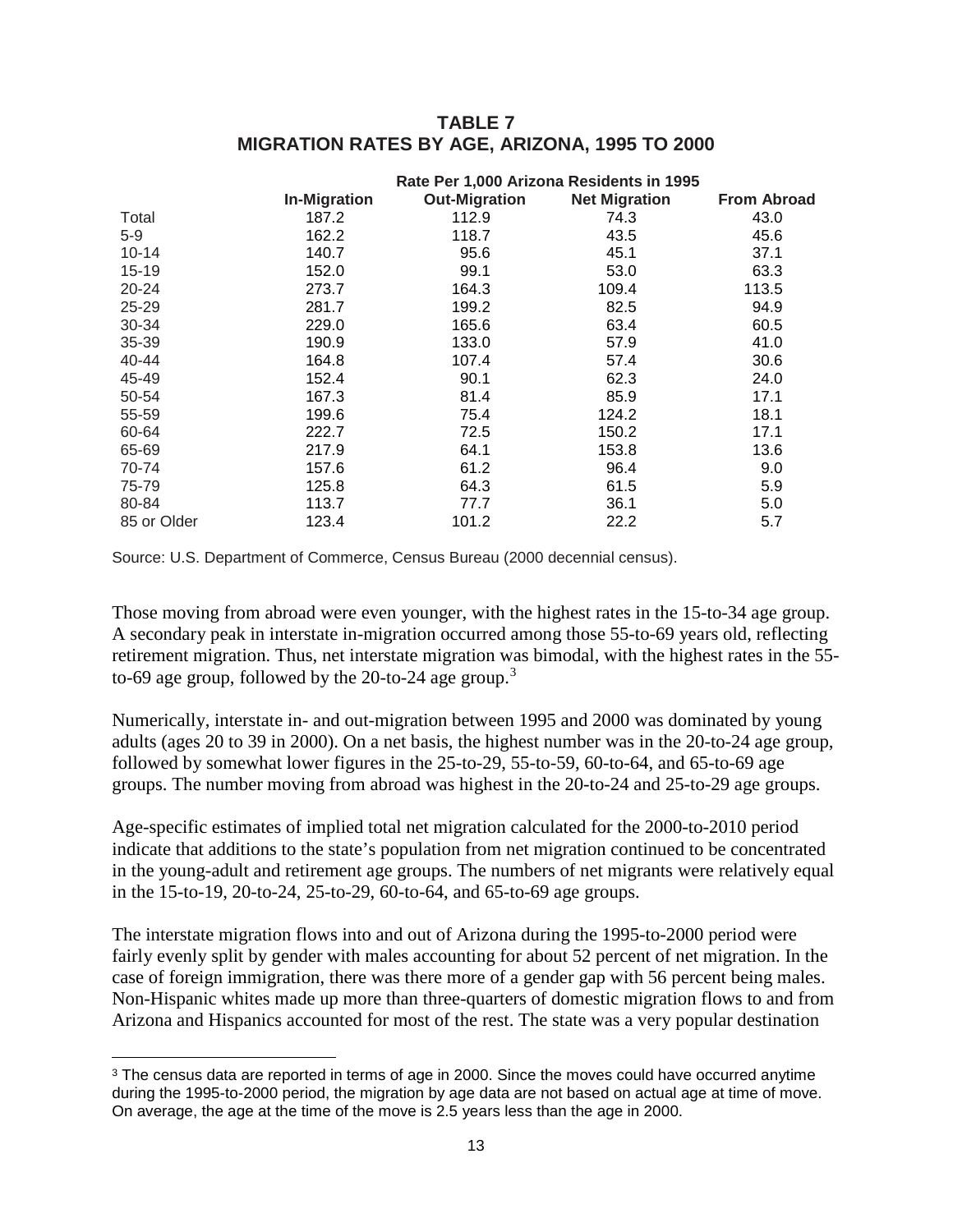for domestic interstate migration among both those born in the United States (fourth highest number of net migrants) and those born outside the country but moving to Arizona from another U. S. state (fifth highest). The state did not rank as highly in immigration from abroad at tenth among all states.

### **Regional Pattern of Arizona Migrants**

The regional pattern of in-migration has shifted dramatically over the years. Data from the 1935 to-1940 period show that almost half of those moving to Arizona came from the South, about one-third came from other western states, one-fifth from Midwestern states, and relatively few from the northeastern states or from outside the United States. In the post-World War II period the pattern shifted, and by the 1975-to-1980 period, the largest share of in-migrants came from other western states (34 percent), with smaller shares from the South (25 percent) and the Midwest (15 percent) and larger shares from northeastern states (17 percent) and from abroad (8 percent).

More recently, the patterns have shifted again as shown by the data in Table 8. During the 1995 to-2000 period, almost half of domestic in-migrants came from other western states, about onequarter from the Midwest, and smaller shares from the South and from states in the Northeast. For those who left the state during the late 1990s, about half of domestic out-migrants went to other western states, 25 percent to the South, 18 percent to the Midwest, and only 7 percent moved to states in the Northeast. Data from the ACS for the 2005-to-2009 period show a further continuation of these shifts in the geographic patterns. One half of domestic migrants continued to come from other western states, a bigger share came from the South (19 percent), and the share of new residents coming from states in the Northeast continued to decline. The primary change in the regional pattern of out-migration during the 2005-to-2009 period was further growth in the share of those leaving Arizona moving to southern states and a lesser share moving to the Midwest.

# **TABLE 8 GEOGRAPHIC DISTRIBUTION OF IN- AND OUT-MIGRATION FLOWS, ARIZONA, 1995 TO 2000 AND 2005 TO 2009**

|                  | <b>In-Migration</b> | <b>Out Migration</b> |
|------------------|---------------------|----------------------|
| 1995-2000        |                     |                      |
| <b>Northeast</b> | 10.6%               | 6.8%                 |
| <b>Midwest</b>   | 23.9                | 18.4                 |
| South            | 17.7                | 25.3                 |
| West             | 47.8                | 49.6                 |
| 2005-09          |                     |                      |
| <b>Northeast</b> | 8.3%                | 6.1%                 |
| Midwest          | 22.1                |                      |
|                  |                     | 16.5                 |
| South            | 19.4                | 27.9                 |
| West             | 50.3                | 49.5                 |

Source: U.S. Department of Commerce, Census Bureau (2000 decennial census and 2005-to-2009 American Community Survey).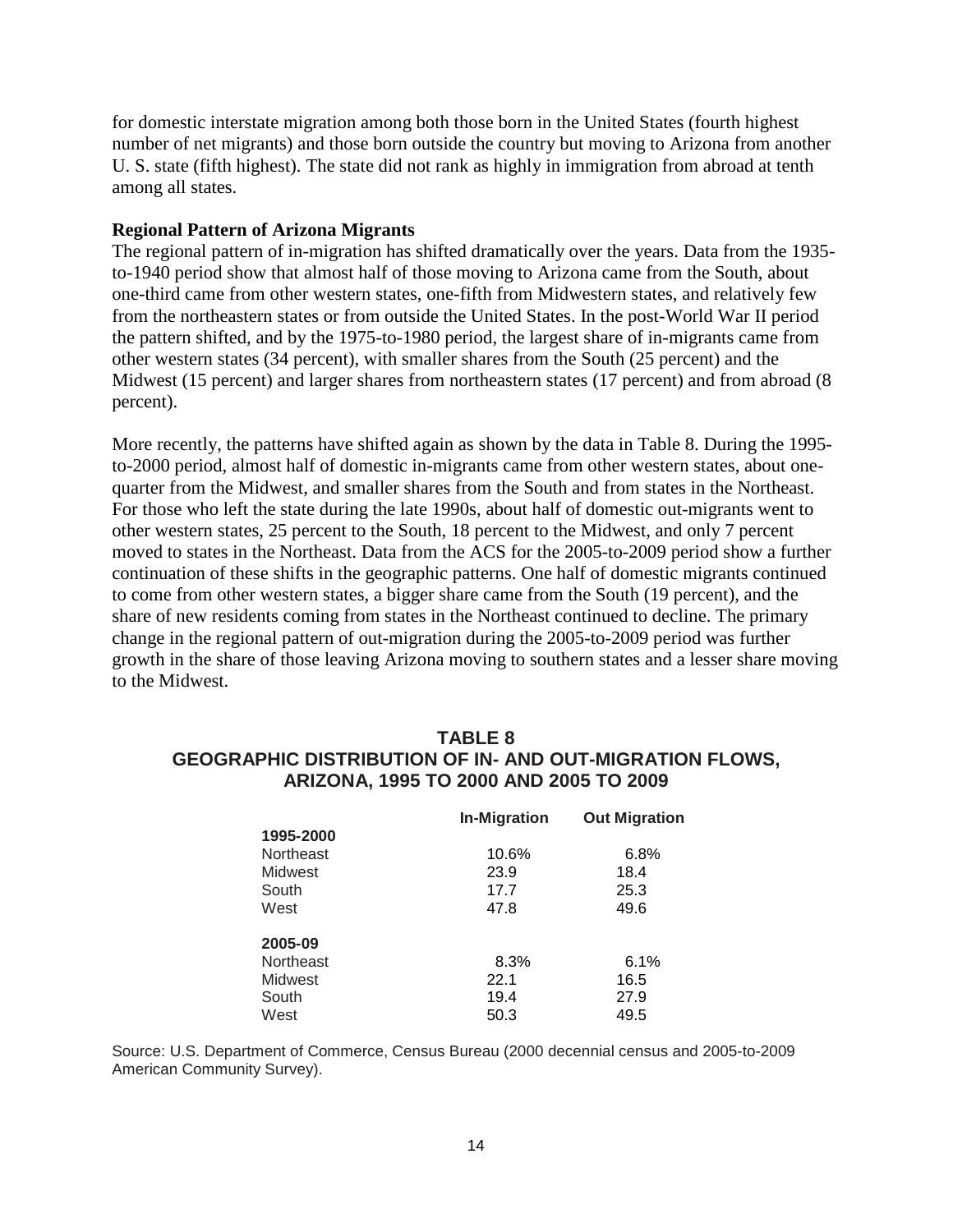Focusing on individual states, California dominated in the 2005-to-2009 period as the major origin and destination of Arizona migration, as it has for many years. Arizona has gained many more new residents than it has lost to its bigger neighbor. Texas, Michigan, and Illinois, plus three states bordering Arizona — Colorado, Nevada, and New Mexico — also were origins of substantial numbers of in-migrants during the 2005-to-2009 period. Besides California, other popular destinations of those leaving the state were Texas, Colorado, and Washington, and to a lesser extent the other three neighboring states of New Mexico, Utah, and Nevada. In terms of net migration, Arizona had substantial net outflows to the southwestern states of Texas and Oklahoma and to Colorado and Utah in the West, but generally the net flow to Arizona was positive.

Estimates of the annual state-to-state migration flows compiled from IRS records for the 2000 to-2010 period indicate that regional migration patterns changed significantly as the overall volume of in-migration to Arizona fell to historic low levels by the end of the decade. The IRS data show that the state had net inflows from all four census regions and from 47 of the other 49 states during the first half of the decade, with net in-migration from other western states making up more than one half of the total. But by 2010, net flows to Arizona had dropped precipitously and geographic patterns had shifted, with the state losing population to the South and the share of net in-migration from the other western states dropping to only 10 percent, while Midwestern states accounted for two-thirds of net migration.

# **Metropolitan Area Migration**

In the second half of the last century, the Phoenix metropolitan area was the primary destination of most of the flow of interstate migration into Arizona. As it has grown, Arizona's largest metropolitan area has become a major destination for migrants from the rest of the nation. In the 1995-to-2000 period, the Phoenix metro area experienced the greatest net domestic migration of all metro areas, with domestic in-migration exceeding 582,000 and a net in-migration flow of more than 245,000 people. It did not rank as highly in international migration (11th). In terms of total flows (combining the domestic and foreign figures), the Phoenix metro area had the secondmost migrants among U. S. metro areas, only behind the Atlanta area.

The migration flows for the Tucson metro area were much smaller than for the Phoenix area, with total domestic in-migration of a little more than 154,000 and net in-migration of approximately 32,000. Among the state's three smaller metro areas, only the Prescott area experienced substantial population growth from migration, with total in-migration of more than 51,000 and net in-migration of almost 23,000. Table 9 presents the figures for total domestic inmigration, out-migration, and net migration for the 1995-to-2000 period for the five metro areas in Arizona.

No information on post-2000 migration flows for metropolitan areas based on ACS migration data is available. Estimates of implied net migration over the 2000-to-2010 period based on data from the decennial censuses and birth and death statistics show that the Phoenix area accounted for about three-quarters of the state's total net migration during the last decade, with Metro Tucson receiving slightly more than 10 percent, and with 16 percent in the other areas of the state.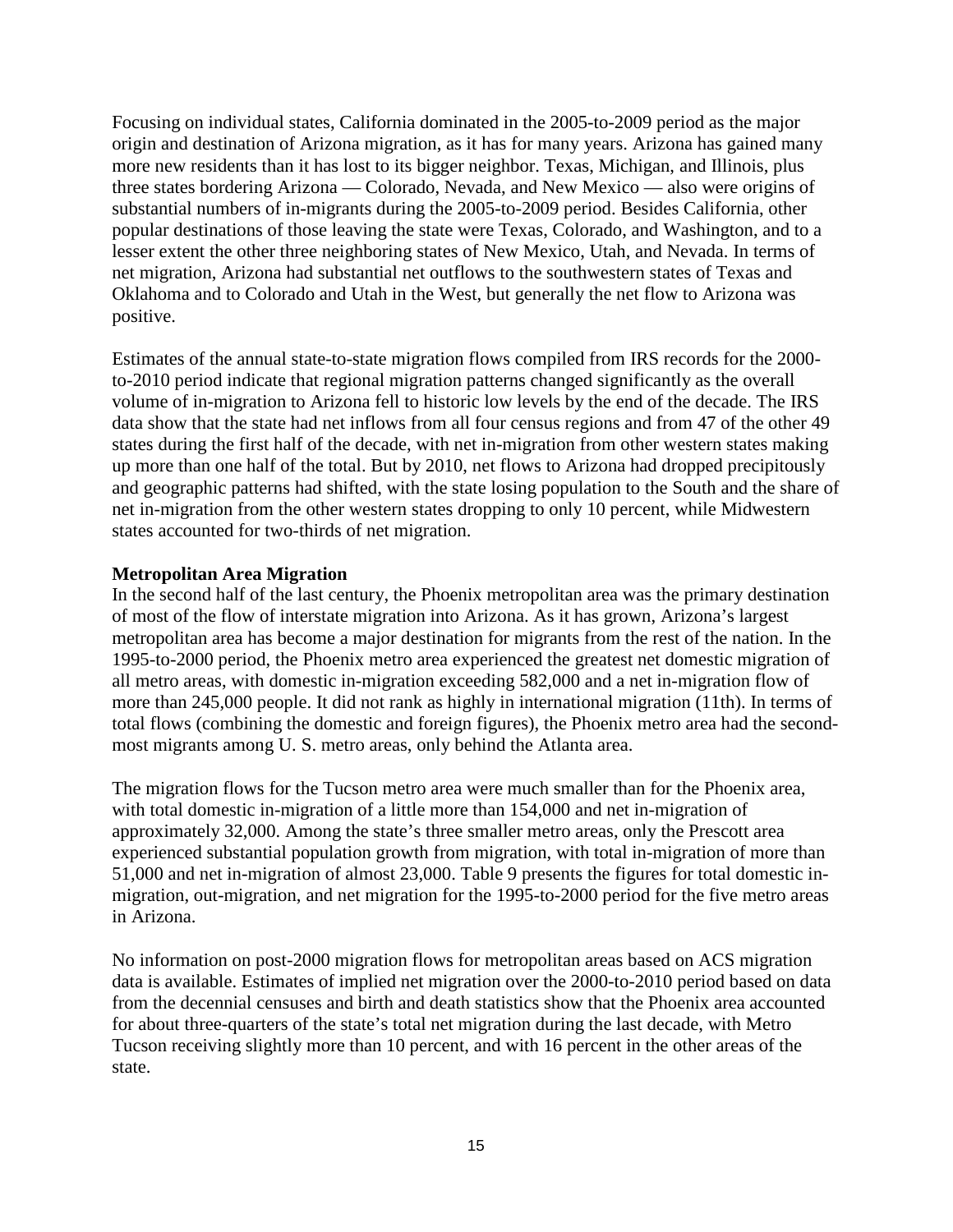# **TABLE 9 MIGRATION FLOWS AND NET MIGRATION RATES, ARIZONA METROPOLITAN AREAS, 1995 TO 2000**

| Phoenix-Mesa- | <b>In-Migration</b><br>582,206 | <b>Out-Migration</b><br>337.047 | <b>Net Migration</b><br>245.159 | <b>Net Migration</b><br>Rate*<br>93.6 |
|---------------|--------------------------------|---------------------------------|---------------------------------|---------------------------------------|
| Scottsdale    |                                |                                 |                                 |                                       |
| Tucson        | 154.174                        | 122.190                         | 31.984                          | 43.7                                  |
| Flagstaff     | 31.446                         | 32,840                          | $-1.394$                        | 13.0                                  |
| Prescott      | 51,631                         | 28,969                          | 22,662                          | 169.7                                 |
| Yuma          | 31.477                         | 27.708                          | 3.769                           | 27.7                                  |

\* Per 1,000 Arizona residents in 1995.

Sources: U.S. Department of Commerce, Census Bureau (2000 decennial census).

# **CONCEPTUAL MODELS OF THE LOCATION DECISION PROCESS**

Analyses of the movements of people and where they move has often looked at migration as an aggregate phenomenon, examining the magnitude and pattern of migration flows and trying to tie the size and/or pattern of these flows to aggregate measures related to the geographic areas. A large and growing body of research, however, focuses on the questions of why people move and where they move from the perspective of individual choice. Based on this research, social scientists generally agree that individual and household migration decisions are influenced by a combination of economic and noneconomic factors that vary depending on the time period and age and other personal characteristics.

A simple but popular conceptual model of the migration decision categorizes the factors that influence the decision into two sets: those forces that encourage an individual to leave his/her current location, termed "push" factors; and those that attract him/her to another place, termed "pull" factors. A representative listing of factors grouped according to this approach was developed by Bogue (1985):

Push Factors:

- 1. Decline in a resource or in the price paid for it; decreased demand for a particular product or service.
- 2. Loss of employment.
- 3. Oppressive/repressive discriminatory treatment because of political, religious, or ethnic origins.
- 4. Alienation from the community because one no longer subscribes to prevailing belief, actions, or modes of behavior.
- 5. Retreat from the community because of lack of opportunities for personal development, employment, or marriage.
- 6. Retreat from the community due to catastrophe: floods, drought, earthquake, etc.

Pull Factors:

1. Superior opportunities for employment.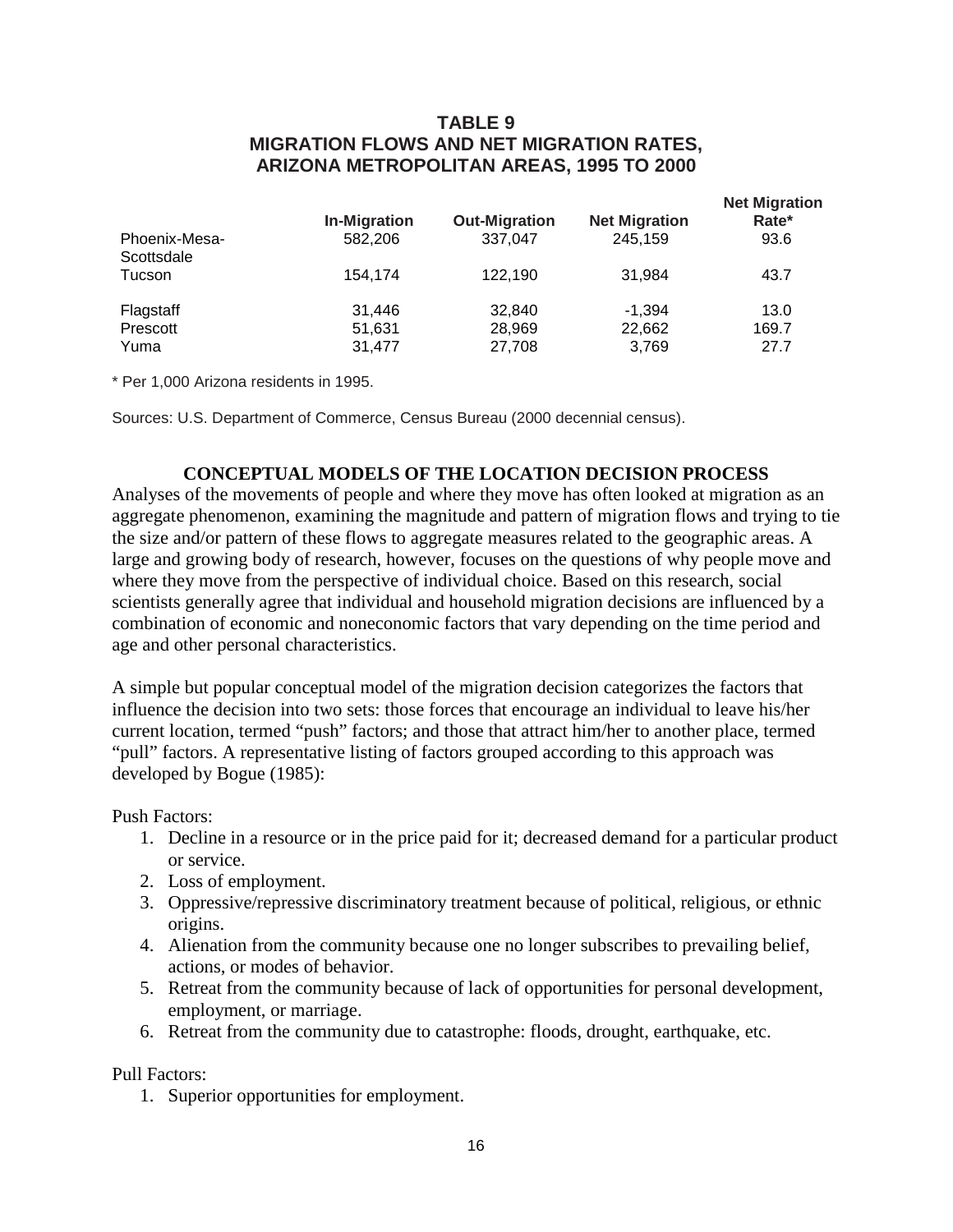- 2. Opportunities to earn a larger income.
- 3. Opportunities to obtain desired specialized education and training.
- 4. Preferable environment and living conditions.
- 5. Dependency: movement associated with the move of other persons to whom one is related or otherwise linked.
- 6. Opportunities for new and different activities, environment, or people, such as the cultural, intellectual, or recreation activities available in an urban setting versus a rural or small town setting.

While it remains useful as a way to frame discussion of the factors that affect people's decisions to move, this causal model of the migration decision has been criticized as oversimplifying what is a complex process. As an alternative, most recent analyses of migration decisions have been conceptualized in the context of what social scientists term "choice theory." The fundamental concept of choice theory is the hypothesis that individuals make decisions based on rational evaluation of the positive and negative factors associated with each alternative and choose the option that maximizes personal welfare.

The best-known application of this approach is the neoclassical microeconomic model of individual choice. As applied to the migration decision, individuals rationally choose whether to move and where to move on the basis of cost-benefit calculations of the expected net financial (or more generally, welfare) return. In its strictest one-period formulation, individuals choose to move where they can be most productive subject to the cost of relocating. More realistically, the theory posits that the decision is based on "expected" net returns estimated over some time horizon for current and alternative locations.

Use of microeconomic choice theory to model migration behavior has been criticized on several fronts. The general criticism of this economic model that individuals do not have all the necessary information or are unable to perform such cost-benefit calculations certainly applies to its application to migration theory, but over time economists have developed more realistic versions of the general model in which decisions are based on less-than-full information. More telling is the criticism from other social scientists that the microeconomic choice model concentrates on economic variables but takes important noneconomic factors as givens.

A more general and realistic choice-theory model of migration behavior incorporates aspects from versions of the theory from sociology, psychology, and demography and conceptualizes decision-making in terms of reasoned action based upon the effect on individual or family wellbeing. This decision process is based on perceived expectations of the consequences of the decision and could conceivably take into account a wide menu of factors that could vary in importance at different times and for different individuals.

Such a model has the following features:

1. In this more general conception of the migration decision process, an individual chooses to stay or move to one of the possible other locations being considered based on which place is perceived to provide the highest level of well-being in the future for the individual and/or his/her family.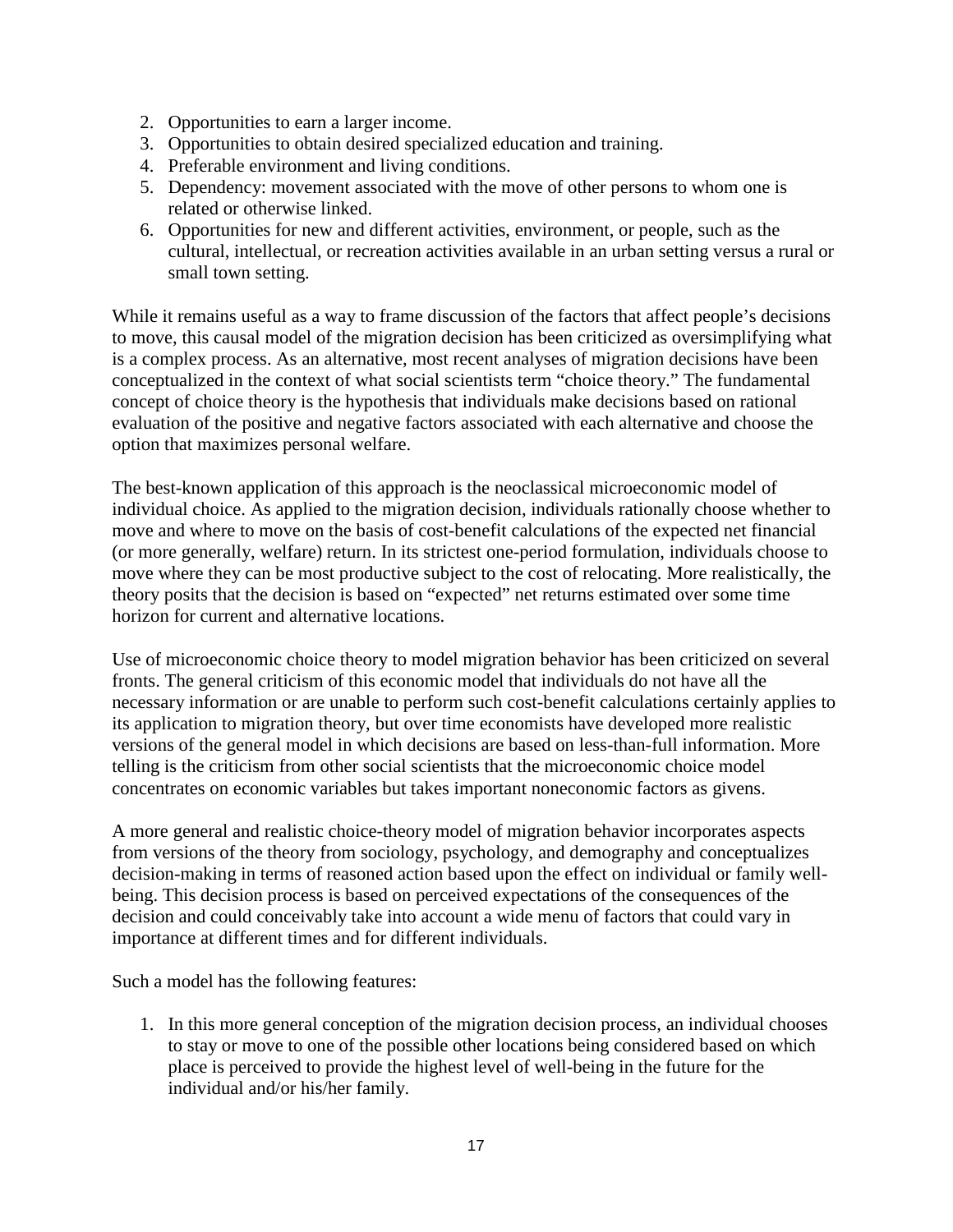- 2. Rather than focusing solely on economic well-being, the evaluation of future well-being is made in terms of multiple dimensions, such as standard of living, economic stability, comfortable home and community environment, various dimensions of quality of life, proximity to family and friends, social and political climate, etc.
- 3. The decision process is influenced by a variety of personal factors, such as age, sex, household characteristics, health, previous migration experience, human capital attributes, and financial resources.
- 4. Contextual factors can also influence the decision-making process. For example, changes in regional or national economic conditions can affect an individual's evaluation of the relative desirability of potential moves. Changes to the political or social climate can have similar impacts.
- 5. The important role of social networks also needs to be incorporated into the model. They can play a key role in making individuals aware of alternatives, providing information and assistance in the migration process. In particular, the presence of existing ties often makes potential destinations more attractive.

In summary, this generalized model of migration behavior conceptualizes the decision process as one of an evaluation of subjectively perceived expectations of the level of future well-being based on multiple criteria — associated with the current location versus alternative destination locations.

# **REVIEW OF PAST EMPIRICAL RESEARCH**

# **Data Analyses**

The literature on migration has grown exponentially in recent years as demographers, economists, geographers, and regional scientists have focused their research efforts on many different aspects of the phenomenon. Empirical work in this area has been facilitated by the availability of extensive cross-section and longitudinal datasets for individuals and households and by advances in both computer technology and analytical techniques.

Much of the research has centered on the factors that influence the migration decision. Models of migration behavior for the most part can be classified into three approaches. Human capital models trace their origins back to Sjaastad (1962) and take the view of the migration decision as an economic decision motivated by perceived interregional differences in factors that influence economic opportunity. A large body of research based on this approach emphasizes the importance of real income or wage differentials and employment prospects as important determinants of migration behavior.

Using economic jargon, the other two approaches have a common focus on "nontraded goods and services" rather than income maximization. One of these is based on the seminal work of Tiebout (1956) and recognizes the importance of differences in local taxes and government services on the location decisions of households. The other nontraded goods approach focuses on the importance of quality-of-life factors on migration decisions. In this model, individuals migrate in order to attain a better quality of life by choosing a location with more and/or better location-specific amenities.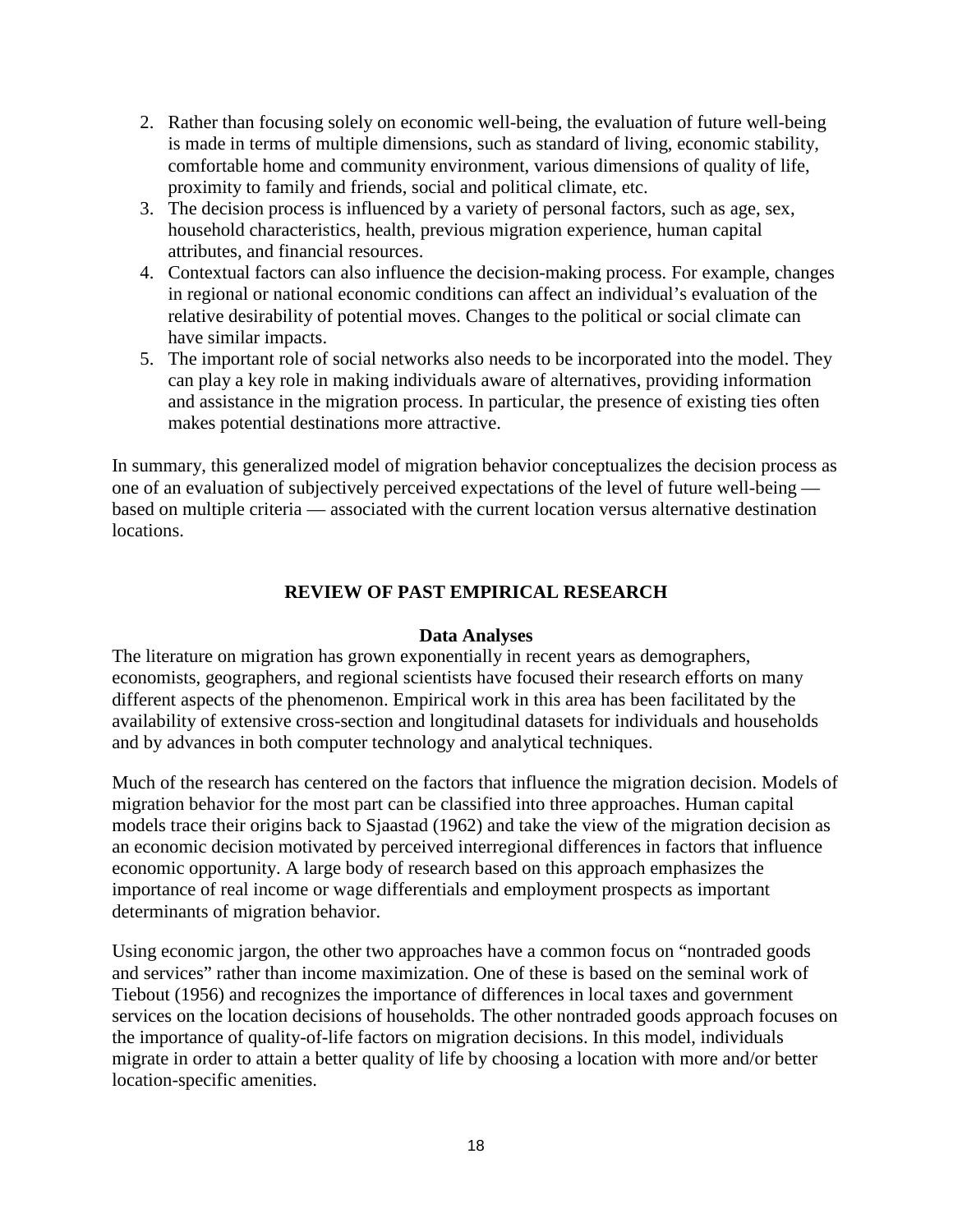Empirical research has examined the influence of these fiscal and quality-of-life factors on migration behavior. In many cases, such studies have focused on testing the impact of a single type of fiscal or quality-of-life factor, but still usually employ multivariable models that include economic and/or other location-specific variables. For example, in an often-cited article, Graves (1979) found both economic opportunities and climatic aspects of quality of life important determinants of migration. With respect to fiscal factors, multiple studies have found evidence that location differences in taxes and public services affect migration behavior (see Cebula and Nair-Reichert 2012 for example).

Other researchers have taken the approach of specifying more comprehensive formulations that include economic, fiscal, and quality-of-life variables within the same model. A representative example of this comprehensive approach can be found in the Schachter and Althaus (1989) analysis of state migration flows that incorporated economic (income, unemployment rates, manufacturing growth, degree of unionization), fiscal (tax level, per capita expenditures on government service, and per capita welfare expenditures), and climate (cooling- and heatingdegree-days) variables in its models. Clark and Hunter (1992) undertook a particularly comprehensive examination of age-specific migration rates using a model that included a large number of both fiscal and quality-of-life measures. Their results support the view that amenities as well as economic opportunity are important determinants of migration behavior along with the added insight that the economic variables were relatively more important to younger adults and amenities were more important to older adults. The findings for the fiscal variables were also age-dependent, but in general higher tax levels appeared to have negative effects on migration behavior. Unfortunately, the study used county-level data, and thus was not focused solely on longer-distance moves between states or labor market areas.

Lacking direct information relating to networks of friends and family, some studies have used proxy measures based on available data relating to numbers of previous migrants and generally found significant positive impacts for the variable.

At the risk of overgeneralization, the preponderance of the findings point to the primacy of employment-related factors but also often have identified significant impacts of noneconomic factors, supporting the multidimensional nature of location decisions. The review articles of Greenwood (1975 and 1997), Michalos (1996), and Cushing and Poot (2004) present extensive reviews of this literature from the points of view of three different academic disciplines.

Most of the research on internal migration in the United States has dealt with aspects of the topic not specifically related to the subject of this study — the location decision of individuals and households. Even the preponderance of research related to location decisions has concentrated on residential mobility — local moves within a single labor market or metro area — rather than longer-distance moves. The following discussion is limited to research findings from empirical studies that address the specific topic of the factors that influence individuals' or households' selection of migration destination.

Davies et. al. (2001) used IRS annual state-to-state migration flows for the 1986-to-1997 period to examine factors affecting interstate moves and specifically the destination decision. The analysis focused on migration responses to relative economic opportunities (as measured by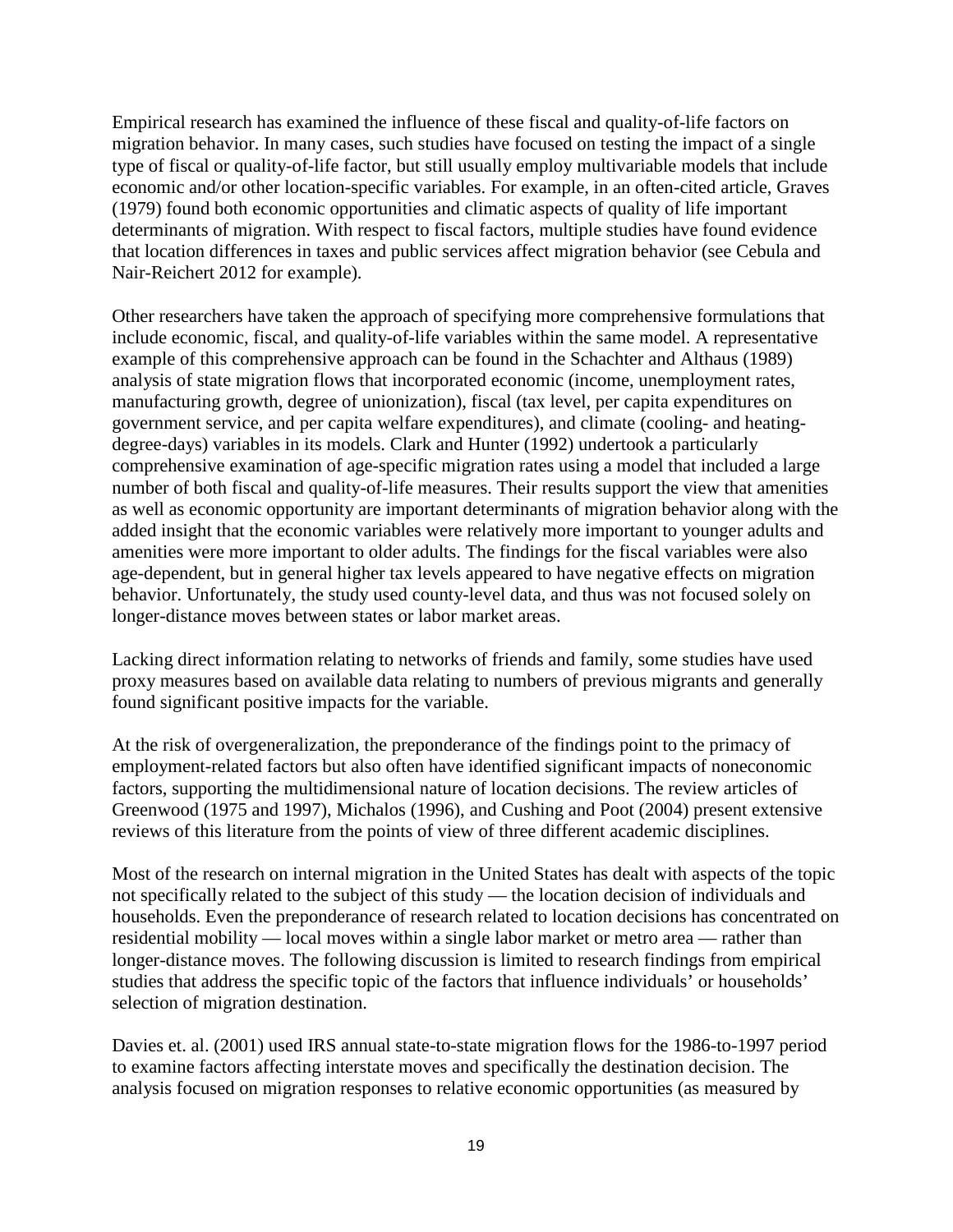unemployment rates and per capita income) and the costs of moving (as proxied by the distance between origin and destination). The results indicate strong and consistent impacts of all the explanatory variables included in the model: a negative impact of higher unemployment at the destination, a strong positive impact of higher per capita incomes, a negative but diminishing impact of distance, and a positive effect of population — that is, movers were more likely to move from a smaller population state to a larger state. Their models also found significant effects from noneconomic variables, but unfortunately, the impacts of place-specific noneconomic variables were tested only indirectly by including them as a set of "fixed effect" variables for each state. This methodology provides a test of whether such noneconomic factors have a significant impact on the destination decision but does not provide evidence concerning the relative importance of specific noneconomic variables.

A study focusing on the influence of differences in the returns to education on interstate migration using micro data for white males aged 25 to 34 from the 1990 census (Dahl 2002) produced similar results: both the economic variable and three different sets of noneconomic variables (quality of life, climate, and fiscal measures) had significant effects on migration destination. But again, no results for the individual noneconomic variables were reported.

A recent study that specifically analyzed the college-to-work moves by college graduates in technology fields has particular relevance as it included a large set of location-specific characteristics of the destination metro areas (Gottlieb and Joseph 2006). The results identified employment growth and variables related to the importance of the knowledge economy (educational attainment of the area population, research and development expenditures at area colleges, industry share of knowledge industries) as the most important factors in location decisions, with distance a negative influence and population size a positive factor. Among the measures that the authors classified as quality-of-life variables, the findings indicated a positive impact for climatic amenities (measured by the *Places Rated* climate index) and negative effects for the poverty rate and for high cost of living, but they concluded that the impacts of the amenity variables were of secondary importance in the location decisions of the young tech workers in the study.

### **Survey Research**

Another approach to learning more about the migration decision involves asking migrants why they moved. Most of the survey data relating to reasons for moving have been collected as part of more general surveys, such as the Current Population Survey. As part of its data collection efforts related to geographic mobility, the Census Bureau has included a question on reasons for moving as part of the March CPS since 1998. Unfortunately, results pertaining specifically to interstate moves are not reported: only tables distinguishing between intracounty versus intercounty moves are published.

Table 10 presents the percentage distribution of reasons given for intercounty moves between 2011 and 2012 by movers aged 16 or older (U.S. Census Bureau, Geographical Mobility/Migration Main website). Given that interstate moves accounted for only about 40 percent of all moves that crossed county borders, the information reported in the table must be interpreted with caution. For example, the figures show that housing-related reasons account for about one-third of the moves, most of which are likely associated with moves from one county to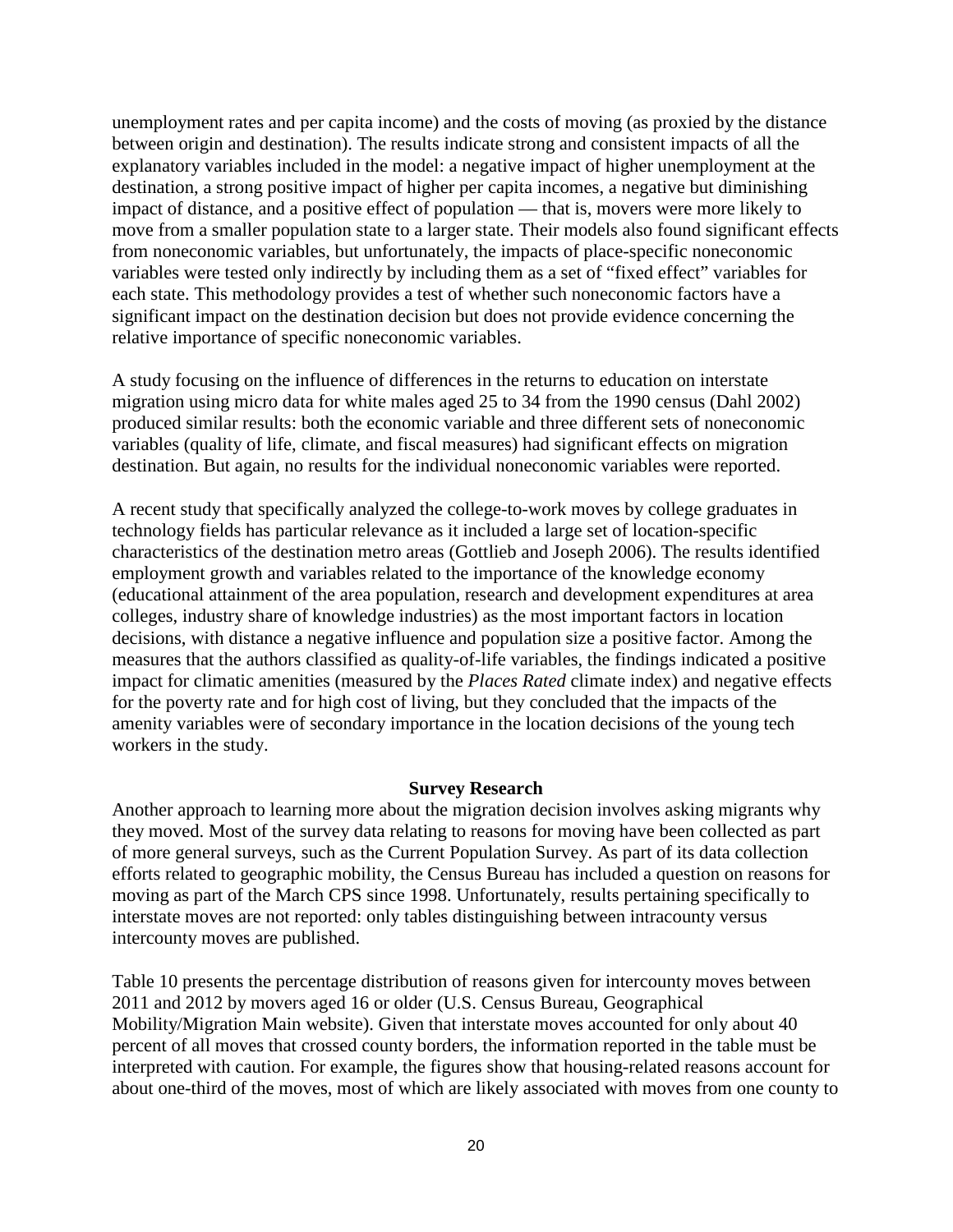another within the same metro area rather than with long-distance moves. If only the nonhousing-related answers are considered, employment-related reasons dominate, with more than half of the reasons given for moving employment related. Moves associated with a new job or job transfer was the single most important reason, while unemployment ("looking for a job or lost a job") was a much less prevalent reason with respect to intercounty moves. Among the nonemployment-related reasons, those categorized as "family-related" reasons are much more important than any of the "other" category. Reasons such as moves to attend school or for "quality of life" reasons were given by very few intercounty movers.

Although dated, special tabulations of the reason for moving from the Annual Housing Surveys (AHS) conducted from 1979 through 1981 provide information obtained from U. S. households that had made interstate moves during the previous 12 months. A summary of the main reasons listed by these households is found in Table 11 (Long 1988). More than one-half of the respondents cited employment-related reasons as the main reason for their move, with job transfers and new jobs as the most common employment-related reasons. Among family-related reasons, "to be closer to relatives" was the most-cited motive, emphasizing the importance of the role of family and friends in the migration decision process. In contrast to the CPS survey data, more interstate migrants indicated that quality-of-life reasons were the primary motive for their move, as indicated directly by the listing of "change in climate" by 6 percent of responding households. Unfortunately, some quality-of-life reasons may have been masked due to the way the data were collected/reported.[4](#page-22-0) Ten percent of respondents gave reasons not fitting any of categories on the survey. Given the structure of the questionnaire, it seems likely that lifestyle or other reasons not related to economic or family considerations made up most of these responses.

The AHS survey allowed multiple responses to the question on reasons for moving. More than half of the secondary reasons listed fell into the "all other" category. This indicates that the secondary motives for the interstate moves were more heterogeneous and fell outside the "more mainstream" set of reasons that were listed on the survey — consistent with the view of the migration decision process being complex and influenced by a variety of factors.

Of the secondary reasons listed, the most often given was to be closer to relatives — again emphasizing the importance of networks of family and friends in making the migration decision. Change in climate was also cited more frequently as a secondary reason. The popularity of both these factors as secondary reasons supports the notion that even though economic-related motives may be the most important factor in the decision, other noneconomic factors are also important considerations.

The AHS data were also tabulated to provide separate information on reasons for moving for those who made moves in and out of each of the four major census geographic regions. It should be noted when looking at these data that the Northeast and Midwest had substantial net outmigration during this period, while the West and particularly the South had net in-migration. Table 12 provides separate listings of the percent distribution of responses by households who moved into and out of each region during the 1979-to-1981 period.

<span id="page-22-0"></span><sup>4</sup> As part of a housing survey, the questionnaire was not focused on interstate migration. In addition, only reasons receiving at least a 2 percent response were listed separately.  $\overline{a}$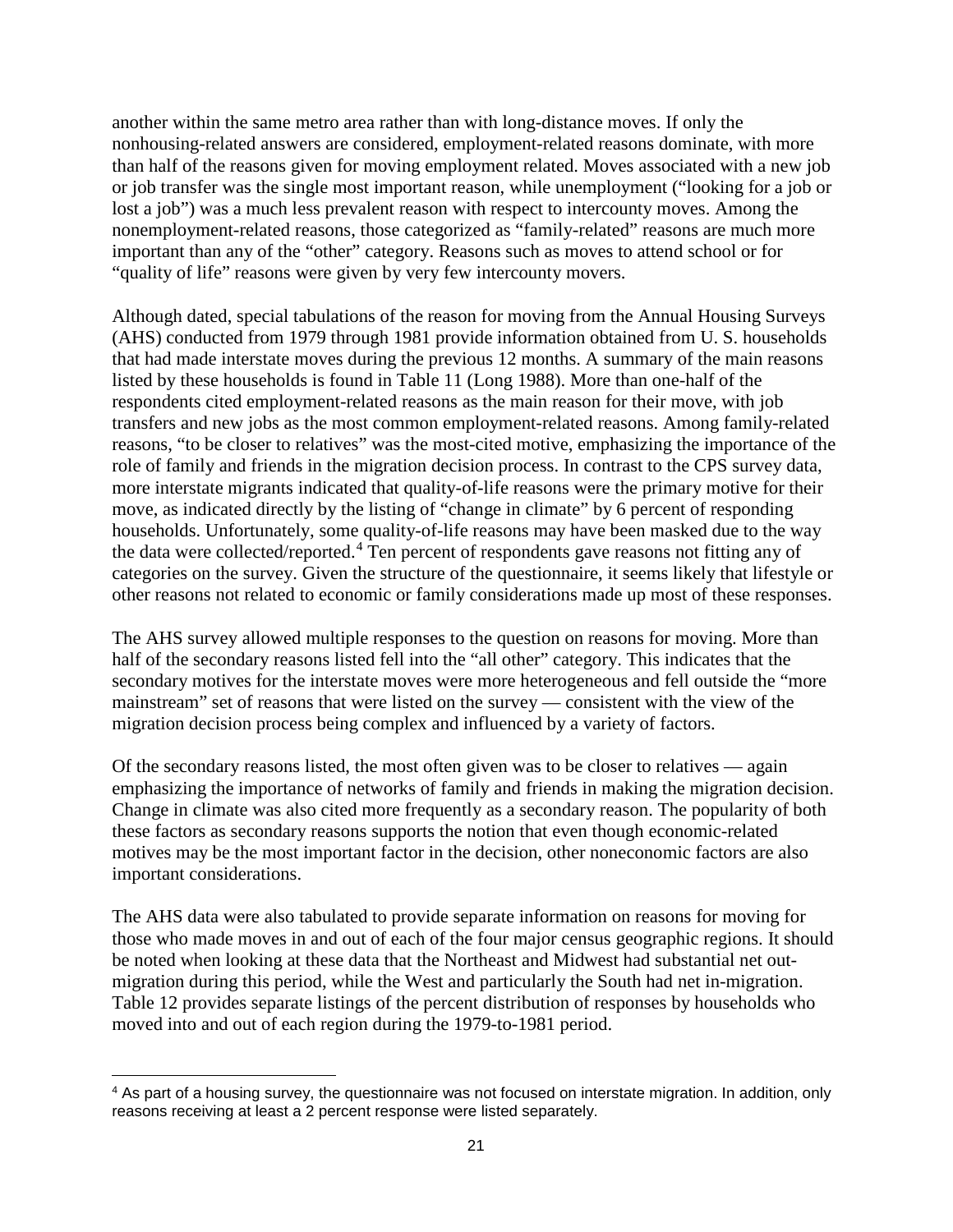# **TABLE 10 REASONS FOR MOVING BY MOVERS 16 OR OLDER, UNITED STATES, 2012**

| 6.1%<br>6.4<br>14.4<br>21.6 |
|-----------------------------|
|                             |
|                             |
|                             |
|                             |
|                             |
| 3.3                         |
| 7.0                         |
| 1.2                         |
| 4.0                         |
|                             |
| 2.5                         |
| 6.5                         |
| 2.6                         |
| 4.9                         |
| 1.6                         |
| 14.8                        |
|                             |
| 1.0                         |
| 0.0                         |
| 0.5                         |
| 1.5                         |
|                             |

Source: U.S. Department of Commerce, Census Bureau, Current Population Survey, Geographical Mobility: 2011 to 2012.

# **TABLE 11 REASONS FOR MOVING BETWEEN STATES, UNITED STATES, 1979 TO 1981**

| Family-related reasons                    | 14.2% |      |
|-------------------------------------------|-------|------|
| Divorced or separated                     |       | 2.6% |
| To be closer to relatives                 |       | 8.6  |
| Other family reasons                      |       | 3.0  |
| <b>Employment-related reasons</b>         | 56.2  |      |
| Job transfer                              |       | 22.2 |
| To look for work                          |       | 6.3  |
| Take a new job                            |       | 18.7 |
| Entered or left the armed forces          |       | 3.4  |
| Retired                                   |       | 2.4  |
| Other employment-related reasons          |       | 3.2  |
| Other                                     | 23.7  |      |
| To attend school                          |       | 5.6  |
| Change in climate                         |       | 6.0  |
| Other reasons                             |       | 10.1 |
| Not specified                             |       | 2.0  |
| Other specified but not reported reasons* | 5.7   |      |

\* Only reasons accounting for at least 2 percent of moves were reported.

Source: Long, L., *Migration and Residential Mobility in the United States*, 1988, based on combined data from the 1979 through 1981 American Housing Survey.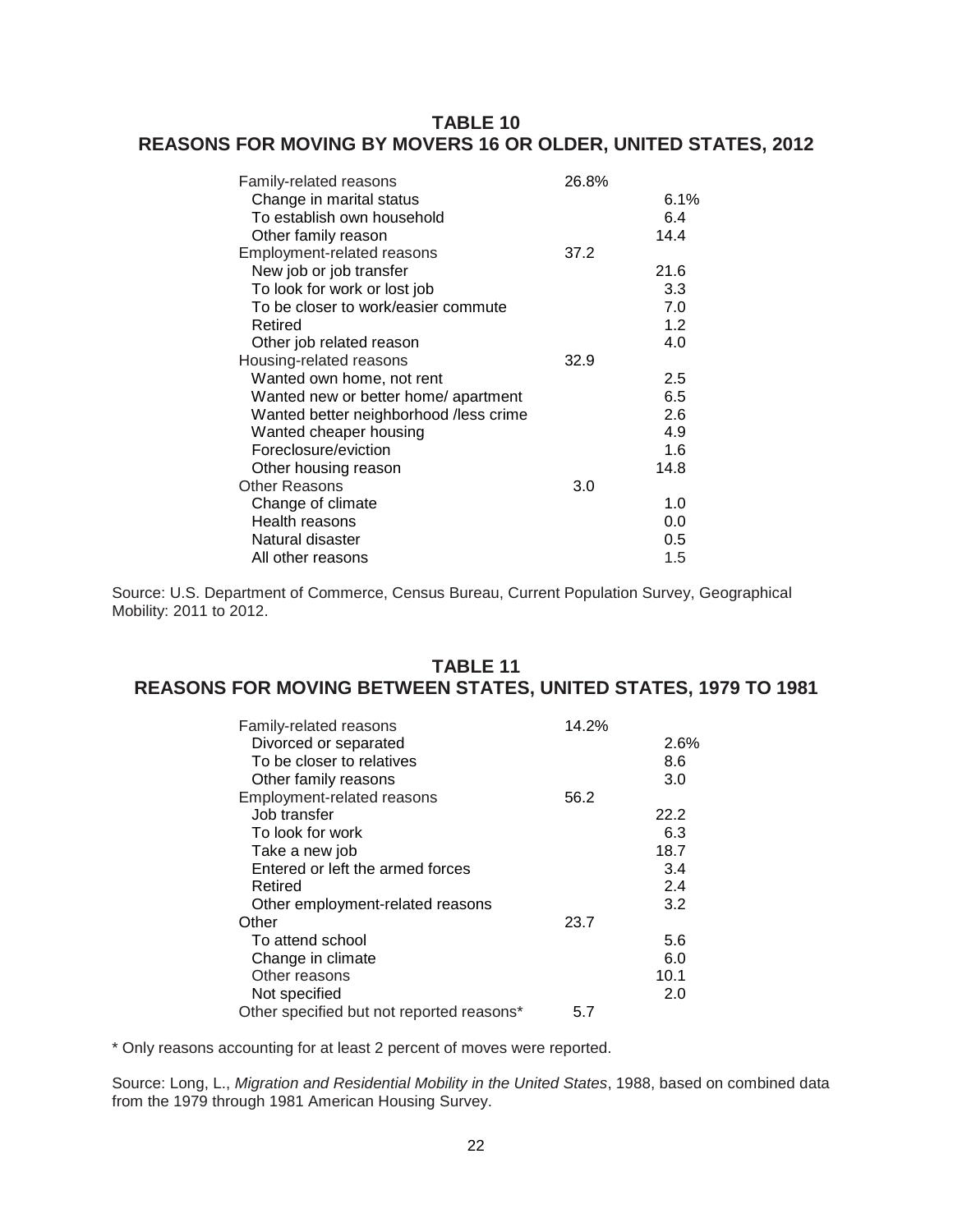# **TABLE 12 REASONS FOR MOVING BETWEEN REGIONS, UNITED STATES, 1979 TO 1981**

|                        |           | <b>Northeast</b> |           | <b>Midwest</b> |           | <b>South</b> |           | West  |
|------------------------|-----------|------------------|-----------|----------------|-----------|--------------|-----------|-------|
|                        | <b>In</b> | Out              | <b>In</b> | Out            | <b>In</b> | Out          | <b>In</b> | Out   |
| <b>Main Reason</b>     |           |                  |           |                |           |              |           |       |
| Job transfer           | 26.1%     | 27.4%            | 26.5%     | 22.9%          | 22.3%     | 27.5%        | 24.8%     | 18.6% |
| Look for work          | 7.3       | 3.8              | 5.8       | 9.4            | 7.3       | 6.7          | 5.7       | 4.5   |
| New job                | 21.0      | 16.6             | 20.8      | 21.7           | 19.6      | 17.2         | 15.5      | 18.9  |
| Armed forces           | 4.0       | 2.9              | 5.8       | 3.1            | 3.5       | 5.8          | 4.3       | 5.0   |
| Retirement             | 0.3       | 3.3              | 1.4       | 3.0            | 3.9       | 1.1          | 1.3       | 1.9   |
| Attend school          | 4.7       | 4.2              | 4.1       | 3.4            | 3.1       | 3.4          | 4.6       | 5.1   |
| Be closer to relatives | 9.6       | 4.9              | 11.6      | 6.8            | 7.9       | 9.2          | 6.9       | 14.0  |
| Change climate         | 1.2       | 15.5             | 2.3       | 11.0           | 10.0      | 4.2          | 13.5      | 3.3   |
| All other              | 25.8      | 21.5             | 21.7      | 18.7           | 22.5      | 24.9         | 23.3      | 28.7  |
| TOTAL                  | 100.0     | 100.0            | 100.0     | 100.0          | 100.0     | 100.0        | 100.0     | 100.0 |
| <b>All Reasons</b>     |           |                  |           |                |           |              |           |       |
| Job transfer           | 26.3%     | 28.0%            | 27.7%     | 23.5%          | 22.9%     | 28.4%        | 26.0%     | 19.7% |
| Look for work          | 9.1       | 5.7              | 6.7       | 12.3           | 9.2       | 8.4          | 8.8       | 5.6   |
| New job                | 22.7      | 19.5             | 23.9      | 24.4           | 22.2      | 19.7         | 18.5      | 21.5  |
| Armed forces           | 4.6       | 3.5              | 6.4       | 3.6            | 4.1       | 6.8          | 5.3       | 5.6   |
| Retirement             | 1.1       | 5.2              | 2.2       | 3.7            | 5.3       | 2.8          | 2.9       | 2.6   |
| Attend school          | 4.7       | 4.9              | 4.6       | 4.5            | 3.6       | 4.3          | 6.3       | 5.1   |
| Be closer to relatives | 15.2      | 10.1             | 15.1      | 10.4           | 12.6      | 12.4         | 10.9      | 20.9  |
| Change climate         | 4.4       | 21.2             | 3.2       | 17.6           | 15.5      | 6.0          | 18.5      | 5.6   |
| All other              | 40.2      | 35.1             | 34.4      | 34.2           | 36.5      | 38.6         | 41.1      | 29.2  |
| <b>TOTAL</b>           | 128.3     | 133.2            | 124.2     | 134.2          | 131.9     | 127.4        | 138.3     | 115.8 |

Source: Long, L., *Migration and Residential Mobility in the United States*, 1988, based on combined data from the 1979 through 1981 American Housing Survey.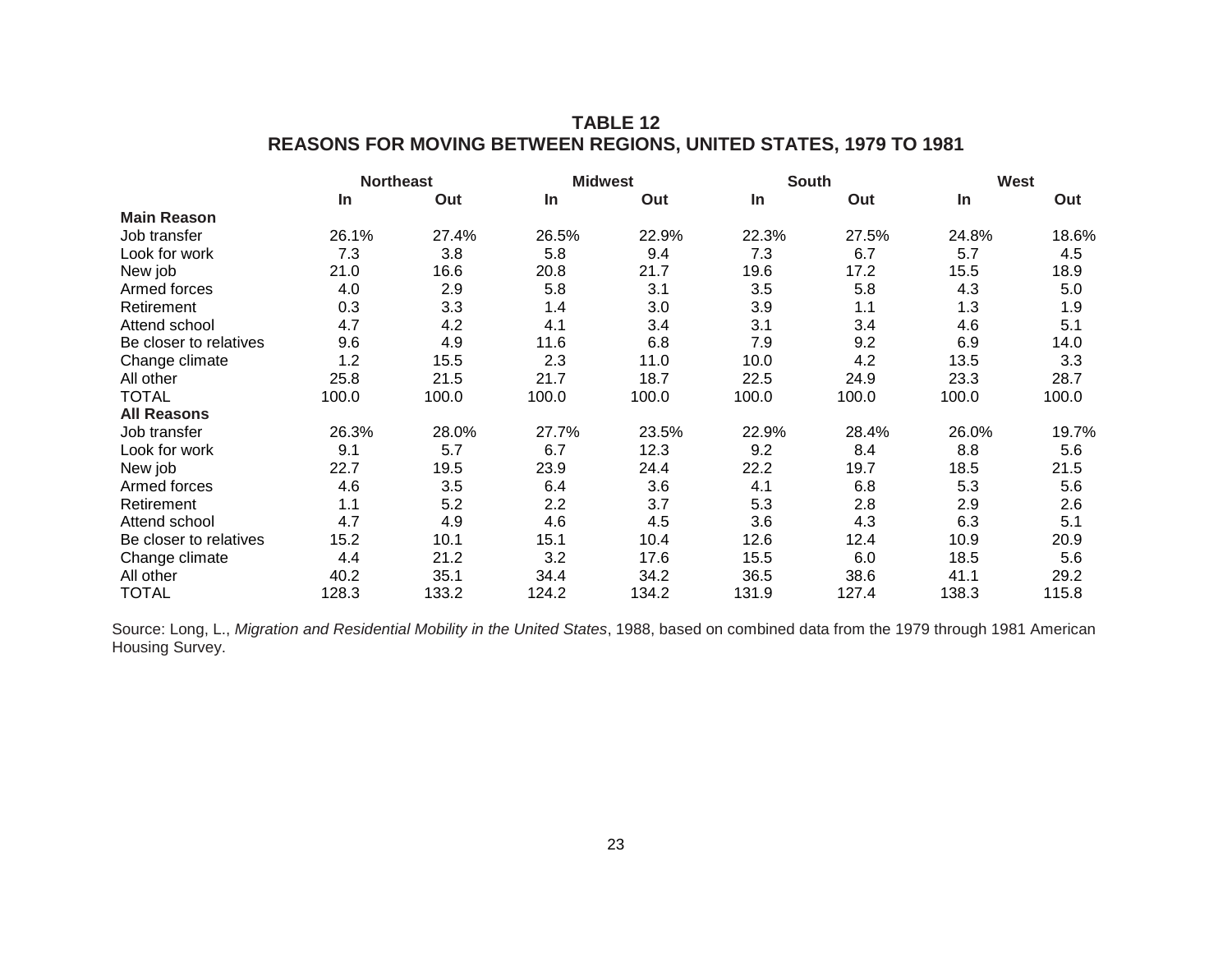Looking first at the main reasons for moving, employment-related reasons dominated just as they did in the interstate tabulations. Focusing on the other reasons, the "all other" category was the most important, again consistent with the complex and multidimensional nature of the migration decision. Change in climate ranked highly among out-migrants from the Northeast and Midwest and among in-migrants to the South and West. Being closer to relatives was also cited by a substantial number of respondents, and interestingly this factor was more important to inmigrants to the Northeast and Midwest regions and to out-migrants from the South and West. In the tabulations of all reasons given for moving, the "all other" category and the noneconomic factors, such as being closer to relatives and climate, take on added importance as secondary reasons.

Other studies have also collected information on factors influencing the location decision of households. For example, a study based on data from a 1997 survey of households who moved to a set of high in-migration counties in the Midwest found that the responses from heads of households aged 18 to 59 indicated about one-third of their moves were for employment-related reasons but that only a small number were related to environmental-pull factors (15 percent) or ties to the area (6 percent) (Williams and Sofranko 1979).

Although narrowly focused on people who moved to a single state, a University of Montana study is of particular interest as it collected data from people as to why they had moved to Montana during the 1993-to-1997 period. About 60 percent of the responding households had at least one member who had lived in the state before. For these "return" migrants, 30 percent said "family ties" was the primary reason for moving back to Montana, 22 percent cited "employment," 19 percent said "environmental quality," and the remaining 28 percent indicated something else as their primary reason for their move. Among those households in which no member had previously lived in Montana, 36 percent said "family ties" was their primary reason for moving to the state, while 24 percent cited "employment," 19 percent reported "environmental quality," and 21 percent gave other reasons. Across the entire sample, leading examples of "other reasons" included retirement, to attend school, and military-related moves (Von Reichert and Sylvester 1998).

While the validity of information relating to reasons for moving gathered by household surveys has been questioned by some researchers, they do provide direct responses from movers relating to factors that influenced their decision to move and, in some cases, provide insight that may not be available from other sources. The CPS and AHS data certainly document that economicrelated reasons are the most important factor, but the responses to the surveys — particularly those relating to secondary reasons from the AHS survey —show that family and friends also are a strong influence on many individuals'/households' migration decisions. More generally, the data support the view that the migration decision is influenced by multiple factors and that noneconomic factors are often important influences.

### **THE LOCATION DECISION PROCESS IN PRACTICE**

In the conceptual model of the location decision process described earlier, individuals (or alternatively households) compare potential destinations with respect to a set of factors that are important to them and make their choice based on their subjective evaluation of which of their alternatives produce the highest expected level of welfare for them or their household. In some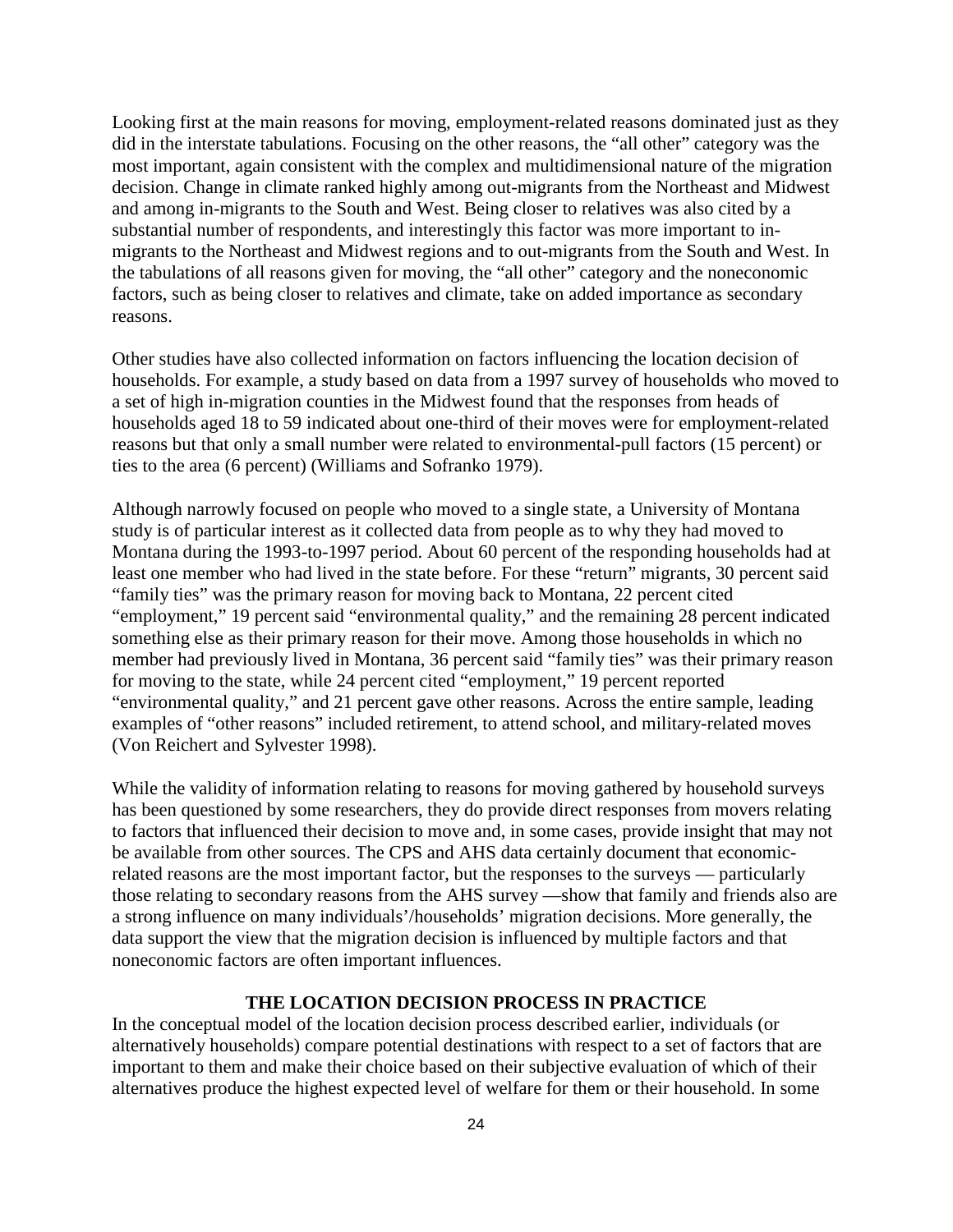cases, this general model may be subject to severe constraints. At the limit, the choice may be constrained to the single choice, as in the case of a job transfer or family ties. At other times, the process may be limited by very specific factors that dominate the choice process, as for example very specific job requirements, or to participate in activities that only occur at a limited number of locations, such as specific university programs or ski jumping. But abstracting from such constrained cases, research has identified a more generalized set of factors that appear to be important decision variables. A representative list might include:

Economic factors:

- Employment opportunities measured by the unemployment rate and job growth.
- Expected income measured by employment opportunities and wage levels and by income levels and income growth.

Fiscal factors:

- State and local tax structure and levels.
- Availability and quality of government services.

Quality-of-life factors:

- Quantity, quality, and cost of housing.
- Quality of education system.
- Quality and availability of health care.
- Ouality of the transportation system.
- Availability, quality, and cost of desired cultural and recreational activities.
- Environmental factors air and water quality.
- Crime and safety.
- Other location-specific amenities such as a coastal or other scenic location.

With the Internet, it is now much easier for individuals to gather information about many of these factors. In addition to many governmental and other free information sources available for access over the Internet, providing information to individuals for use in these kind of location decisions has become a big business. Any number of books and websites are available with data and other types of information about U.S. states, metropolitan areas, and individual cities and towns. Probably the best known of such publications is the *Places Rated Almanac*, but there are a wide variety of other books aimed at the same market, with all sorts of nuances — focusing on retirement, families, outdoor enthusiasts, etc. Similarly, there are numerous websites, such as the *Places Rated* or *Sperling's Best Places* websites offering to provide such information and/or providing ready-made comparisons among alternative locations and other value-added services.

However, more traditional methods to obtain information are also very important for the decision process of many individuals. These include knowledge gained from past visits and especially from friends and family and other social networks.

# **Looking at the Data for Arizona and the Phoenix and Tucson Metropolitan Areas**

How does Arizona rank compared to the other states in terms of variables identified as potentially important factors in the location decision process of individuals and households?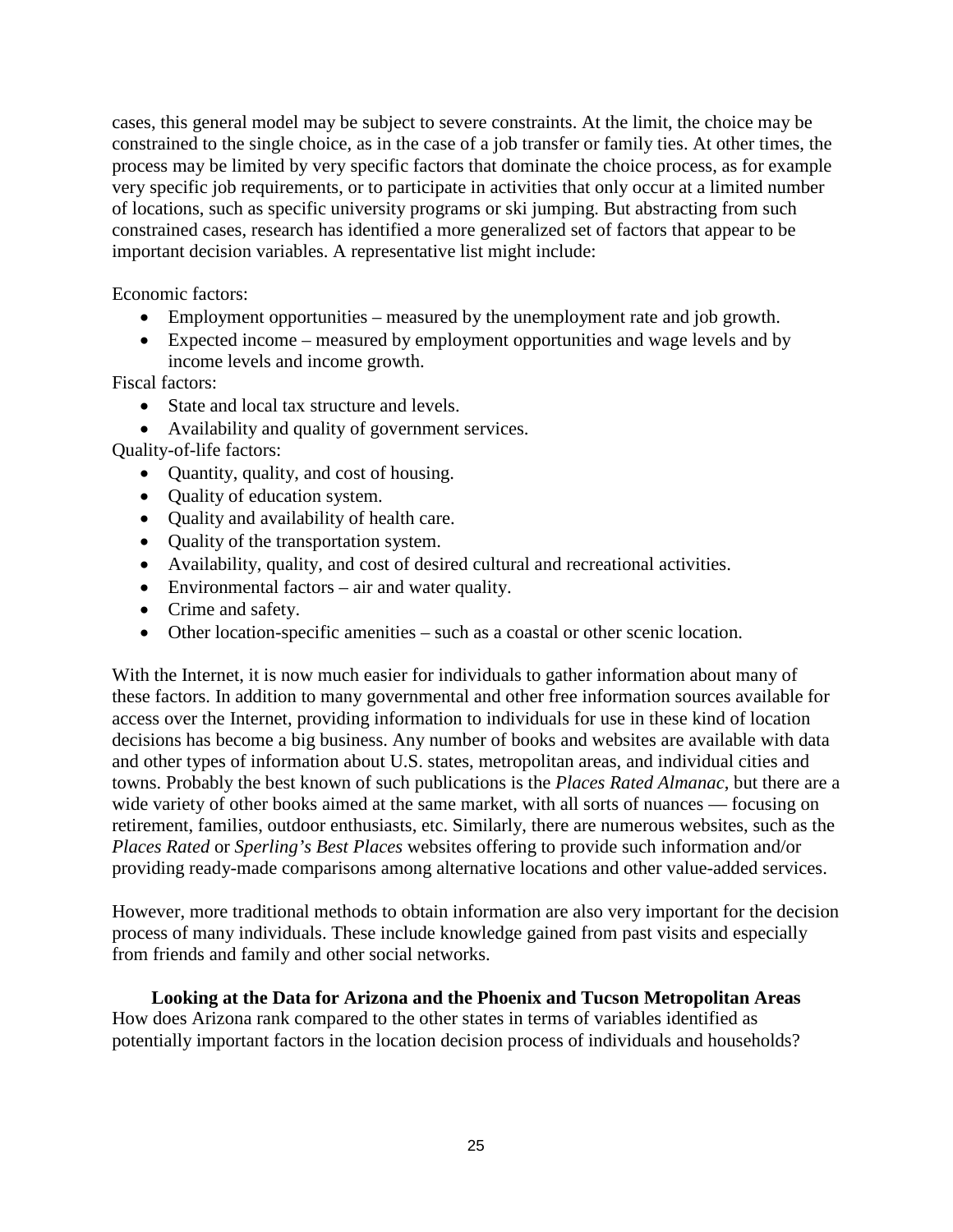### **State-Level Metrics**

Table 13 presents the rankings for the state of Arizona among the 50 states for 47 economic, fiscal, and quality-of-life factors. Admittedly, the particular set of variables included in the table is arbitrary, with the data being publicly available at no cost as one of the primary criteria. In no way do the indicators cover all of the potentially important factors that can go into people's location decision, but they do offer some insight on how the state compares relative to other states for some of the relevant issues.

**Economic Factors**. Both empirical and survey research indicate that economic factors generally have the strongest influence on the decision to move and the choice of destination. While Arizona is historically one of the top states in terms of job growth, it has not ranked highly with regard to other economic measures such as income or wage levels. With the severe impacts of the 2008-09 recession on the Arizona economy, the state ranks near the bottom in the recent past (looking at a five-year period) for many economic measures. Data for the last year or two show improvement, especially in terms of the real estate sector, but still leave the Arizona economy well back in the pack, rather than one of the leaders.

**Fiscal Factors**. Arizona's tax burden and government spending levels are low compared to most other states, which should appeal to potential migrants who are proponents of small government. On the other hand, low government spending levels also imply the level and quality of public services provided are less than those available in many other states.

**Arts, Culture, Recreation**. Arizona's combination of desert and mountain scenery rate highly in terms of natural beauty and its wide-open spaces offer abundant outdoor recreational opportunities. Its natural resources and favorable climate attract large numbers of visitors, which help support tourism-related activities, and the combination of tourists' and local residents' demand results in the state's two major metropolitan areas ranking well above average for arts, culture, and recreation facilities (the metro areas are evaluated in Table 14). The state as a whole does not rank highly for entertainment/recreation-related facilities, such as golf courses or restaurants, however, and the state's financial commitment to both the arts and public recreation facilities ranks very near the bottom.

**Climate**. Climate is difficult to evaluate for at least two reasons: First, climate tends to be a local phenomenon — as is the case in Arizona, where there are several different climate zones within the state — so that climate measures at the state level may not be very useful. Second, personal preferences concerning what constitutes a desirable climate can be very different among individuals, so that trying to develop an overall climate ranking may not be that useful either. With those two caveats, the four climate factors in Table 13 show that on average, Arizona has relatively high summer and winter temperatures, very low amounts of rain and snow, and the sunniest climate among all 50 states. In general, it would seem that this combination would be evaluated favorably by most people.

**Crime**. The state's property and violent crime rates are worse than average. Despite relatively high spending on public safety, Arizona ranks 32nd in terms of violent crimes and its property crime rate is among the highest in the nation.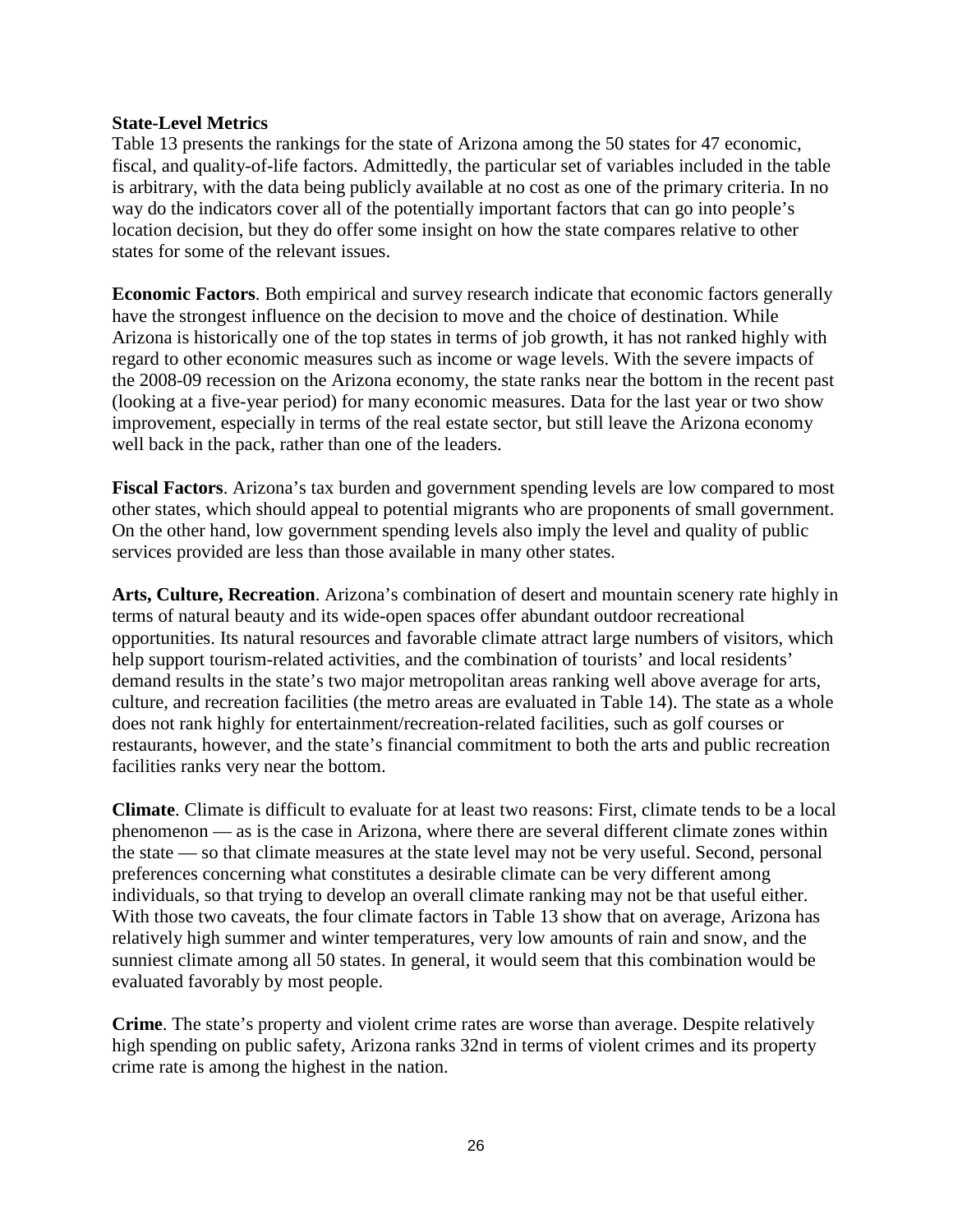# **TABLE 13 RANKS ON SELECTED FACTORS ASSOCIATED WITH THE LOCATION DECISION PROCESS, ARIZONA**

(A rank of 1 is highest unless otherwise noted)

#### **ARTS, CULTURE, RECREATION**

National historic landmarks (2012) State funding for the arts per capita (2010) Per capita operation expenditures for state parks (1999) Golf courses per capita (2010) Restaurants per capita (2010) **CLIMATE** Average summer temperature Average winter temperature Average total precipitation Number of clear days **CRIME** Violent crime rate (2011) [lowest=1] Property crime rate (2011) [lowest=1] **DEMOGRAPHIC FACTORS** Population (2012) Population growth (2002-2012) Percent of current population 18+ born in another state **ECONOMIC FACTORS** Employment growth (2010-2011) Employment growth (2006-2011) Unemployment rate  $(2012)$  [lowest=1] Average wage (2011) Wage growth (percent change 2010-2011) Wage growth (percent change 2006-2011) Per capita personal income (2012) Income growth (percent change 2011-2012) Income growth (percent change  $2007-2012$ ) Cost of living (2012) [lowest=1] 35 Missouri Economic Research and Information Center Income-adjusted home price  $(2012)$  [lowest=1] Percent change, income-adjusted home price (2007-2012) Percent change, income-adjusted home price (2011-2012)

| Rank                | Data Source                                                                                                   |
|---------------------|---------------------------------------------------------------------------------------------------------------|
| 18                  | <b>National Park Service</b>                                                                                  |
| 47                  | National Assembly of State Art Agencies                                                                       |
| 48                  | Census Bureau                                                                                                 |
| 31                  | National Golf Foundation                                                                                      |
| 45                  | National Restaurant Association                                                                               |
| 10                  | Currentresults.com                                                                                            |
| 10                  | Currentresults.com                                                                                            |
| 47                  | Currentresults.com                                                                                            |
| 1                   | Currentresults.com                                                                                            |
| 32                  | Federal Bureau of Investigation                                                                               |
| 43                  | Federal Bureau of Investigation                                                                               |
| 15<br>$\frac{3}{2}$ | <b>Bureau of Economic Analysis</b><br><b>Bureau of Economic Analysis</b><br>Pew Research Center from ACS Data |
| 20                  | <b>Bureau of Economic Analysis</b>                                                                            |
| 48                  | <b>Bureau of Economic Analysis</b>                                                                            |
| 35                  | <b>Bureau of Labor Statistics</b>                                                                             |
| 20                  | <b>Bureau of Economic Analysis</b>                                                                            |
| 23                  | <b>Bureau of Economic Analysis</b>                                                                            |
| 46                  | <b>Bureau of Economic Analysis</b>                                                                            |
| 41                  | <b>Bureau of Economic Analysis</b>                                                                            |
| 26                  | <b>Bureau of Economic Analysis</b>                                                                            |
| 49                  | <b>Bureau of Economic Analysis</b>                                                                            |
| 35                  | Missouri Economic Research and Informatio                                                                     |
| 30                  | Federal Home Loan Mortgage Corporation                                                                        |
| 50                  | Federal Home Loan Mortgage Corporation                                                                        |
| 3                   | Federal Home Loan Mortgage Corporation                                                                        |

(continued)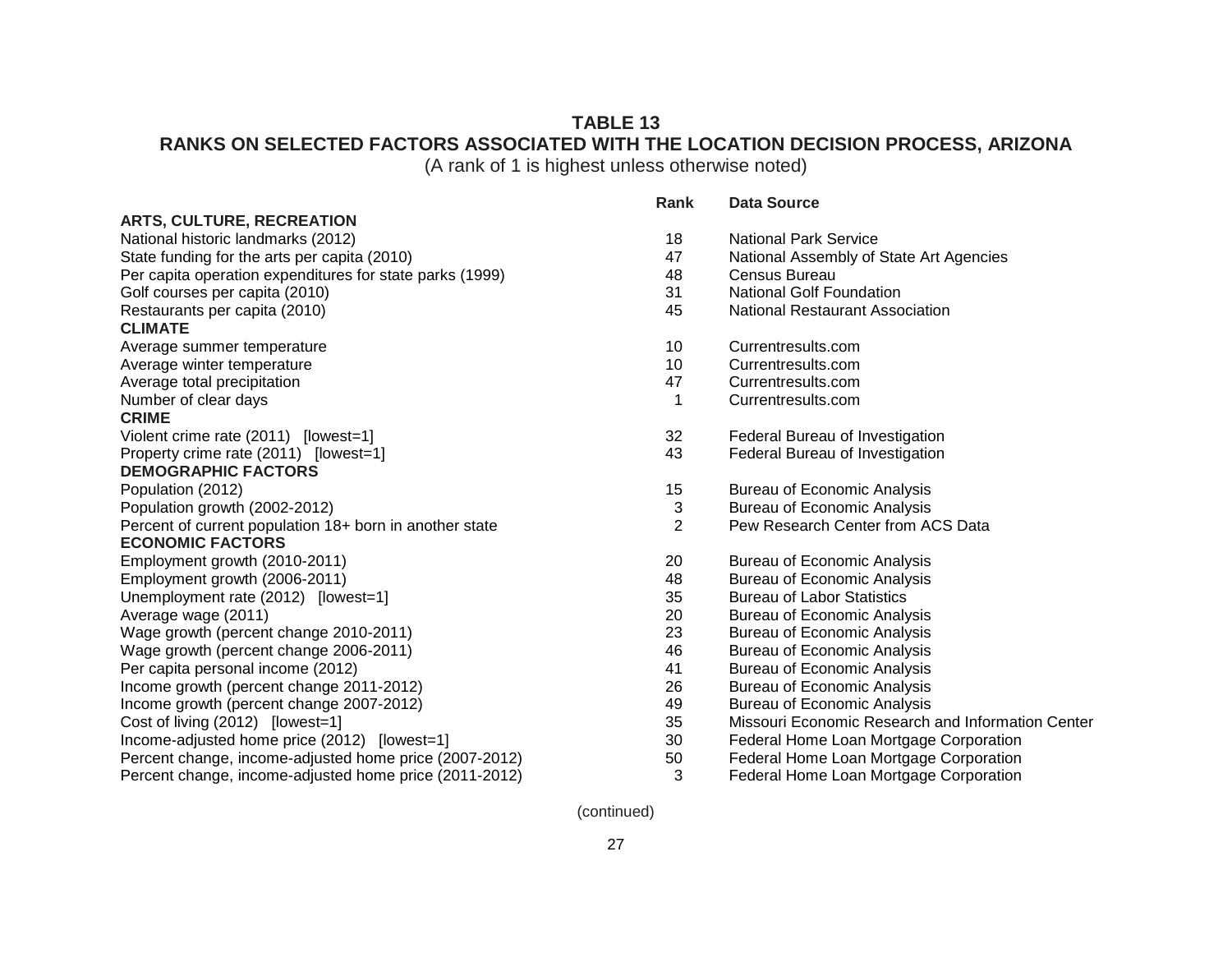# **TABLE 13 (continued) RANKS ON SELECTED FACTORS ASSOCIATED WITH THE LOCATION DECISION PROCESS, ARIZONA**

(A rank of 1 is highest unless otherwise noted)

**Rank Data Source**

#### **EDUCATION**

| Educational attainment (2009)                                           |    |                                                |
|-------------------------------------------------------------------------|----|------------------------------------------------|
| High school                                                             | 37 | Census Bureau                                  |
| Undergraduate degree                                                    | 29 | Census Bureau                                  |
| Advanced degree                                                         | 25 | Census Bureau                                  |
| Per pupil education expenditures adjusted for regional cost differences | 47 | <b>Kids Count</b>                              |
| (2010)                                                                  |    |                                                |
| K-12 achievement rating (2013)                                          | 32 | <b>Education Week</b>                          |
| State support for higher education per capita (FY2013)                  | 48 | <b>Illinois State University</b>               |
| Percent change in per capita state support for higher education         | 50 | <b>Illinois State University</b>               |
| (FY2008-FY2013)                                                         |    |                                                |
| <b>ENVIRONMENTAL FACTORS</b>                                            |    |                                                |
| Toxic chemical releases into the environment                            | 48 | Goodguide.com                                  |
| Health risk from air pollution                                          | 31 | Goodguide.com                                  |
| <b>FISCAL FACTORS</b>                                                   |    |                                                |
| State and local tax burden (2010) [lowest=1]                            | 11 | <b>Tax Foundation</b>                          |
| Per capita state & local direct general expenditures (2010) [lowest=1]  | 6  | Urban Institute/Brookings Tax Policy Center    |
| Percent change in per capita state & local direct general expenditures  | 26 | Urban Institute/Brookings Tax Policy Center    |
| (2005-2010) [lowest=1]                                                  |    |                                                |
| Best/worst run states                                                   | 48 | 24/7 WallSt.com                                |
| <b>HEALTH CARE</b>                                                      |    |                                                |
| Nonfederal physicians per capita (2006)                                 | 43 | Census Bureau                                  |
| Health care quality index (2007)                                        | 22 | Commonwealth Fund                              |
| Cost of hospital care (FY2011) [lowest=1]                               | 41 | Center for Medicare and Medicaid Data          |
| Percent of the population without health insurance (2009)               | 44 | Census Bureau                                  |
| <b>TRANSPORTATION</b>                                                   |    |                                                |
| CNBC "infrastructure and transportation" ranking (2012)                 | 8  | <b>CNBC</b>                                    |
| State highway expenditures per capita (2010)                            | 37 | Federal Highway Administration                 |
| Traffic fatality rate (2009)                                            | 33 | National Highway Traffic Safety Administration |
|                                                                         |    |                                                |

| 37 | Census Bureau                               |
|----|---------------------------------------------|
| 29 | Census Bureau                               |
| 25 | Census Bureau                               |
| 47 | Kids Count                                  |
| 32 | <b>Education Week</b>                       |
| 48 | <b>Illinois State University</b>            |
| 50 | <b>Illinois State University</b>            |
| 48 | Goodguide.com                               |
| 31 | Goodguide.com                               |
| 11 | <b>Tax Foundation</b>                       |
| 6  | Urban Institute/Brookings Tax Policy Center |
| 26 | Urban Institute/Brookings Tax Policy Center |
| 48 | 24/7 WallSt.com                             |
| 43 | Census Bureau                               |
| 22 | Commonwealth Fund                           |
| 41 | Center for Medicare and Medicaid Data       |
| 44 | Census Bureau                               |
| 8  | CNBC                                        |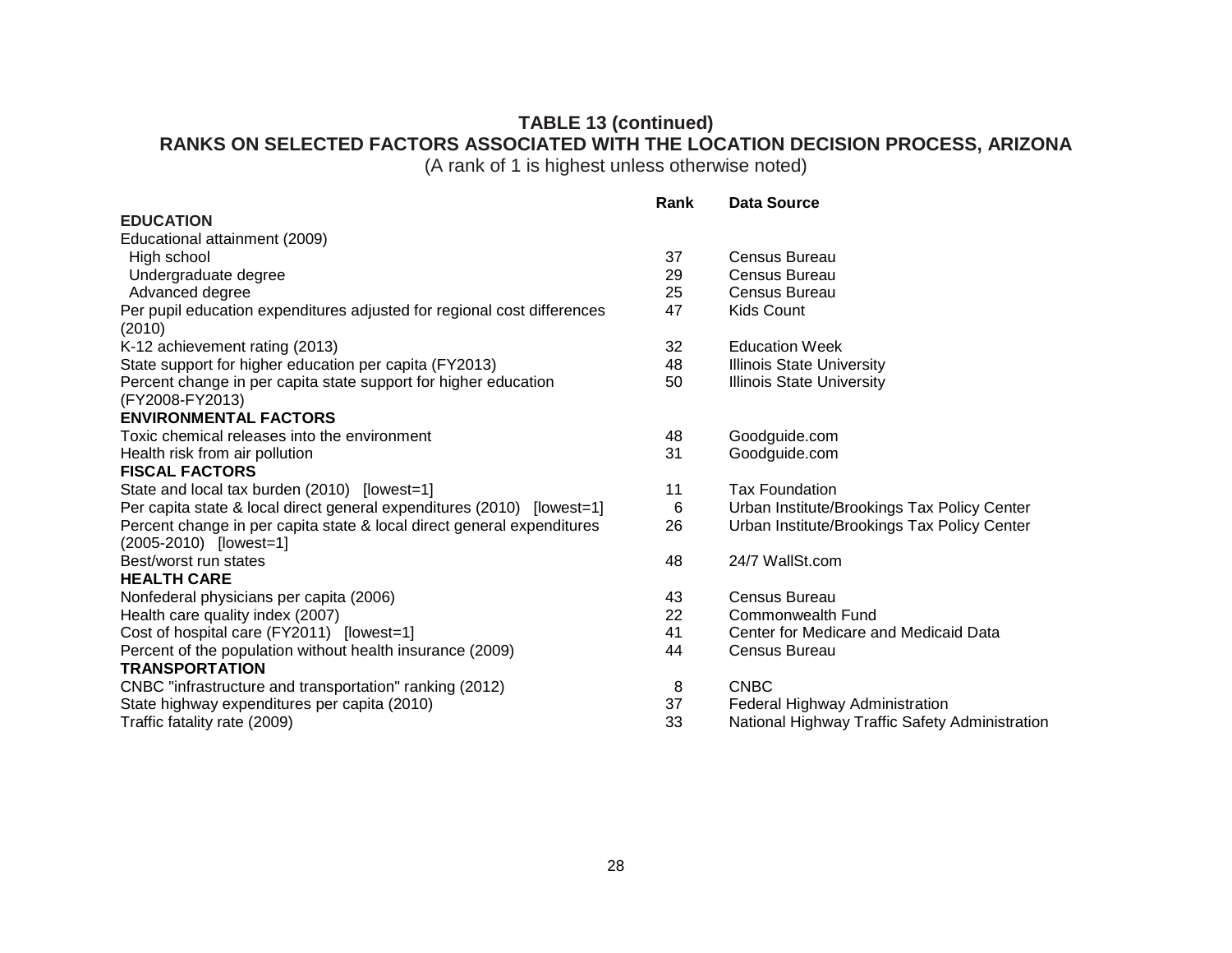**Demographic Factors**. Arizona ranks second among all 50 states in terms of the percentage of the adult population born in another state, a variable often used in empirical studies as a proxy variable for the "friends and family" factor found to be one of the important factors in the location decision. Similarly, the state ranks third in terms of recent population growth, again indirectly indicating that it has been a popular state for previous interstate migrants.

**Education**. All of the metrics related to the quality and performance of Arizona's education system rank it well below average and in the case of the two spending-related measures at the very bottom among U.S. states. Only in the case of the proportion of college graduates and holders of advanced degrees among the state's population does Arizona rank near average. College-educated individuals who have moved to Arizona as adults, particularly at retirement age, boost the state's ranking.

**Environmental Factors**. Arizona ranks worse than average in terms of air pollution and hazardous waste issues. In fact, it ranks 48th in terms of the overall volume of toxic releases into the environment.

**Health Care**. On the positive side, an index produced by the Commonwealth Fund ranks the overall quality of health care in Arizona above average. More specific measures are less sanguine, ranking the state near the bottom in terms of the supply of physicians, the cost of hospital care, and the proportion of the population without health insurance.

**Transportation**. An overall index produced by CNBC as part of a broader business climate study ranked Arizona's 'infrastructure and transportation system" eighth in the country, but more specific metrics focusing on the state's highway system rate below average in terms of highway spending and accident rates.

**Summary**. For most of the measures presented in Table 13, Arizona ranks below average, and often near the bottom, relative to other states. Only in the cases of the climate factors, low state and local taxes and expenditures, and in the proportion of the adult population born in another state did the state rank near the top.

#### **Metrics for the Phoenix-Mesa-Scottsdale and Tucson Metropolitan Areas**

Table 14 presents comparative rankings for the Phoenix and Tucson metropolitan areas for 37 economic, fiscal, and quality-of-life factors. Again, the particular metrics included in the table are arbitrary, with no-cost public availability one of the primary criteria. While some of the same measures included in the state table are repeated here, the specific variables are somewhat different since sources for comparative data across metro areas are not as plentiful as state-level data. Because of this, Table 14 relies in part on ready-made composite variables for insight on how the Phoenix and Tucson areas rate vis-à-vis other U.S. metropolitan areas.

**Economic Factors**. Since economic factors generally have the strongest influence on the decision to move and the destination, comparisons are provided for 13 economic factors. The Phoenix area economy has historically been one of the fastest growing in terms of job growth, and the Tucson area economy usually posts above average growth. The severity of the 2008-09 recession and its continuing effects have wiped out this comparative advantage; over the recent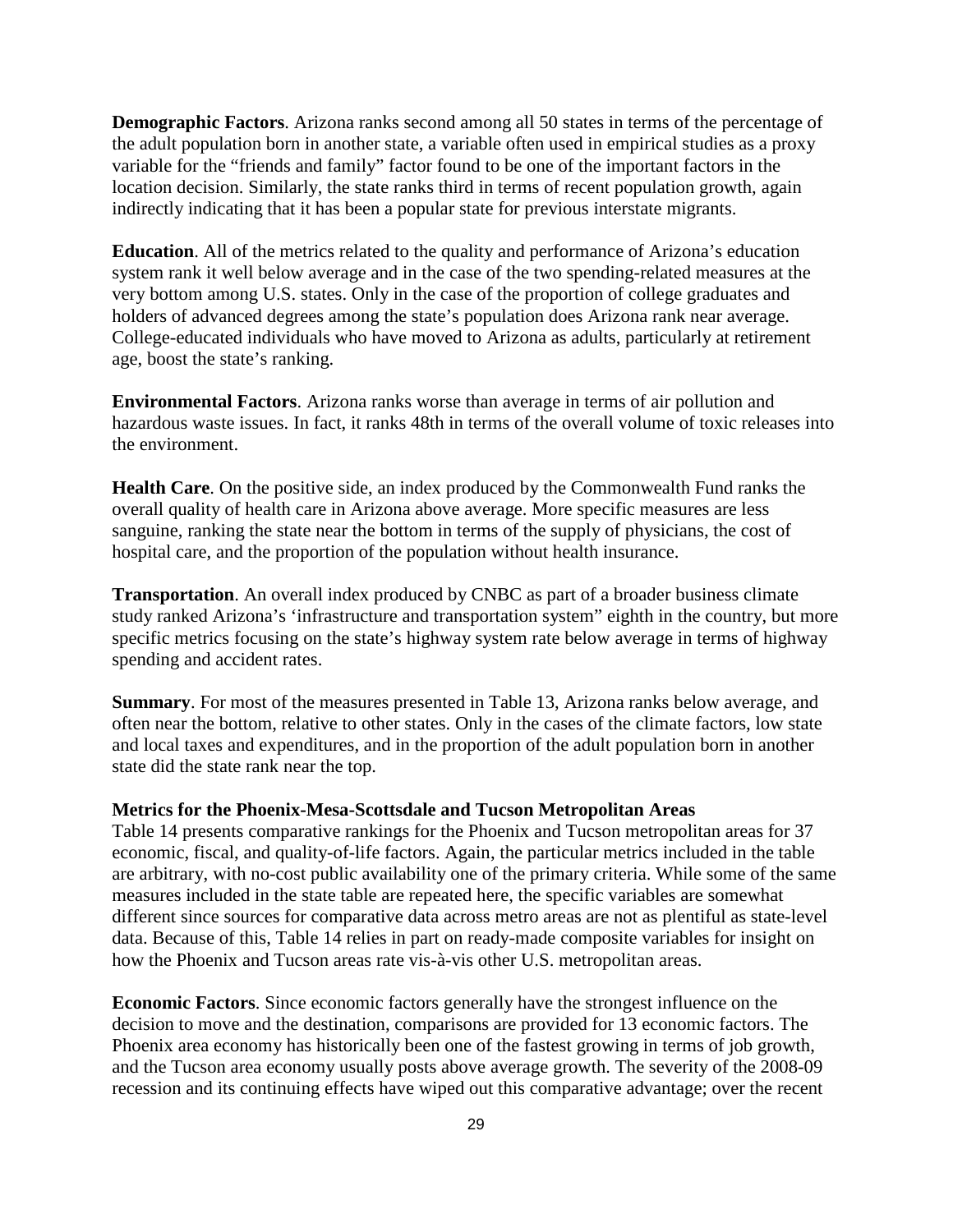# **TABLE 14 RANKS ON SELECTED FACTORS ASSOCIATED WITH THE LOCATION DECISION PROCESS, PHOENIX AND TUCSON METROPOLITAN AREAS**

(A rank of 1 is highest unless otherwise noted)

|                                                           | Rank           |               | <b>Number</b> |                                        |  |  |
|-----------------------------------------------------------|----------------|---------------|---------------|----------------------------------------|--|--|
|                                                           | <b>Phoenix</b> | <b>Tucson</b> | of Metros     | <b>Data Source</b>                     |  |  |
| <b>ARTS, CULTURE, RECREATION</b>                          |                |               |               |                                        |  |  |
| Places Rated "Ambience" rating (2007)                     | 62             | 64            | 379           | <b>Places Rated Almanac</b>            |  |  |
| Places Rated "Recreation" rating (2007)<br><b>CLIMATE</b> | 103            | 113           | 379           | <b>Places Rated Almanac</b>            |  |  |
| Places Rated "Climate" rating (2007)                      | 45             | 56            | 379           | <b>Places Rated Almanac</b>            |  |  |
| Average summer temperature [lowest=1]                     | 100            | 98            | 100[a]        | National Oceanic & Atmospheric Admin.  |  |  |
| Average winter temperature                                | 8              | 12            | 100[a]        | National Oceanic & Atmospheric Admin.  |  |  |
| Average total precipitation [lowest=1]                    | 3              | 10            | 100[a]        | National Oceanic & Atmospheric Admin.  |  |  |
| Percent of possible annual sunshine                       | 4              | 5             | 137           | National Oceanic & Atmospheric Admin.  |  |  |
| <b>CRIME</b>                                              |                |               |               |                                        |  |  |
| Violent crime rate (2011) [lowest=1]                      | 188            | 224           | 330           | Federal Bureau of Investigation        |  |  |
| Property crime rate (2011) [lowest=1]                     | 247            | <b>NA</b>     | 337           | Federal Bureau of Investigation        |  |  |
| <b>DEMOGRAPHIC FACTORS</b>                                |                |               |               |                                        |  |  |
| Population (2010)                                         | 14             | 53            | 381           | Census Bureau                          |  |  |
| Population growth (2002-2012)                             | 24             | 101           | 381           | Census Bureau                          |  |  |
| Population density (2010)                                 | 196            | 304           | 349           | Census Bureau                          |  |  |
| <b>ECONOMIC FACTORS</b>                                   |                |               |               |                                        |  |  |
| Employment growth (2011-2012)                             | 94             | 214           | 380           | Area Development Online                |  |  |
| Employment growth (2007-2012)                             | 325            | 285           | 380           | Area Development Online                |  |  |
| Unemployment rate (2012) [lowest=1]                       | 153            | 153           | 372           | <b>Bureau of Labor Statistics</b>      |  |  |
| Average wage (2011)                                       | 44             | 133           | 366           | <b>Bureau of Economic Analysis</b>     |  |  |
| Wage growth (percent change 2010-2011)                    | 122            | 241           | 366           | <b>Bureau of Economic Analysis</b>     |  |  |
| Wage growth (percent change 2006-2011)                    | 277            | 215           | 366           | <b>Bureau of Economic Analysis</b>     |  |  |
| Per capita personal income (2011)                         | 180            | 227           | 366           | <b>Bureau of Economic Analysis</b>     |  |  |
| Income growth (percent change 2010-2011)                  | 218            | 317           | 366           | <b>Bureau of Economic Analysis</b>     |  |  |
| Income growth (percent change 2006-2011)                  | 359            | 318           | 366           | <b>Bureau of Economic Analysis</b>     |  |  |
| Cost of living (2010) [lowest=1]                          | 240            | 191           | 325           | <b>ACCRA Cost of Living Index</b>      |  |  |
| Median existing home sales price [lowest=1]               | 77             | 81            | 156           | National Association of Realtors       |  |  |
| Percent change, income-adjusted home price (2011-2012)    | 1              | 34            | 366           | Federal Home Loan Mortgage Corporation |  |  |
| Percent change, income-adjusted home price (2007-2012)    | 319            | 327           | 366           | Federal Home Loan Mortgage Corporation |  |  |

(continued)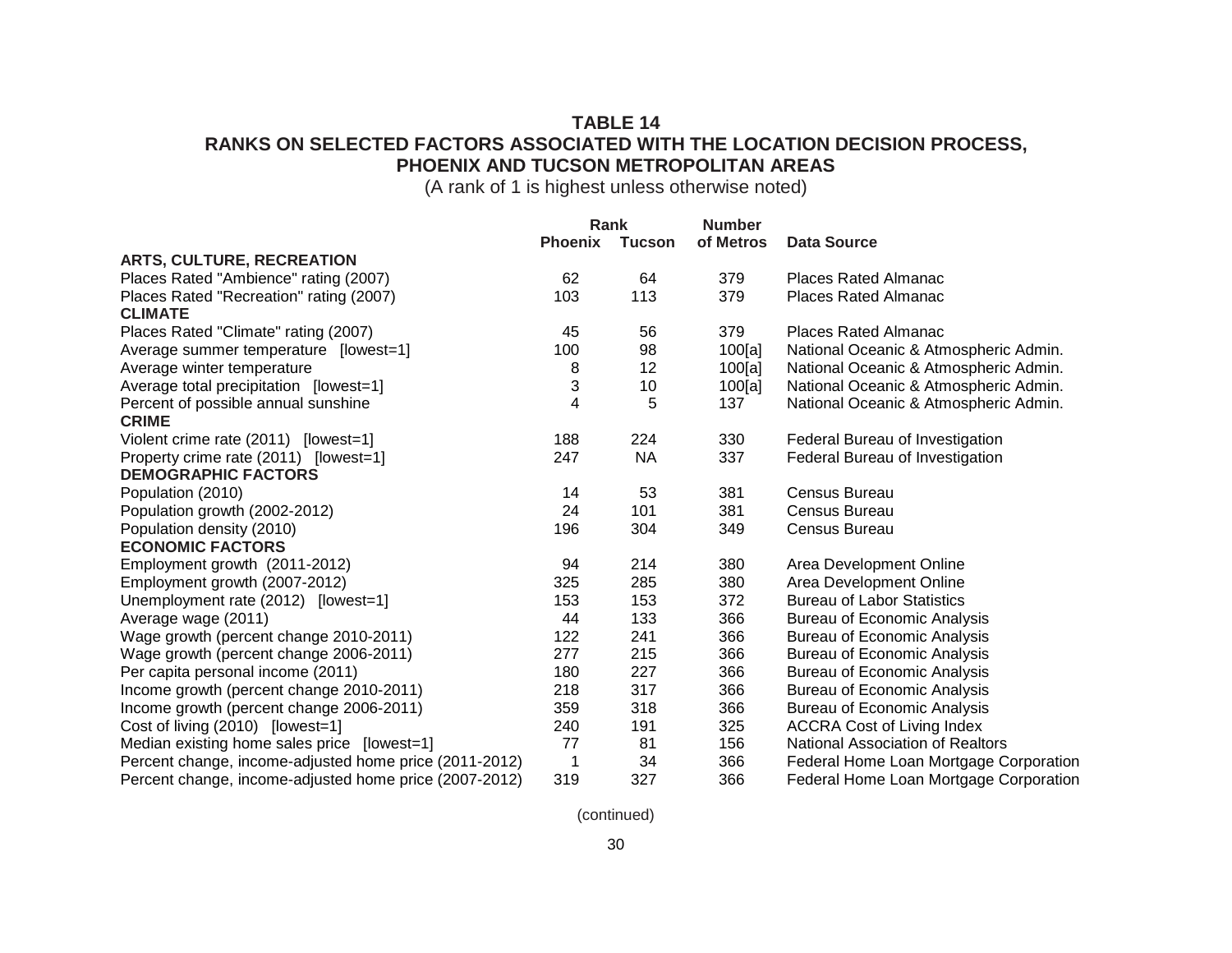# **TABLE 14 (continued) RANKS ON SELECTED FACTORS ASSOCIATED WITH THE LOCATION DECISION PROCESS, PHOENIX AND TUCSON METROPOLITAN AREAS**

(A rank of 1 is highest unless otherwise noted)

|                                                   | Rank           |           | <b>Number</b> |                                                             |
|---------------------------------------------------|----------------|-----------|---------------|-------------------------------------------------------------|
| <b>EDUCATION</b>                                  | <b>Phoenix</b> | Tucson    | of Metros     | Data Source                                                 |
| Educational attainment - college graduates (2010) | 66             | 41        | 100[b]        | <b>Brookings Institution Metropolitan Policy</b><br>Program |
| Places Rated "Education" rating (2007)            | 78             | 56        | 379           | <b>Places Rated Almanac</b>                                 |
| <b>ENVIRONMENTAL FACTORS</b>                      |                |           |               |                                                             |
| Water quality rating (2005)                       | 34             | <b>NA</b> | 50[c]         | <b>Readers Digest</b>                                       |
| Toxic pollutant rating (2005)                     | 50             | <b>NA</b> | 50[c]         | <b>Readers Digest</b>                                       |
| Hazardous waste rating (2005)                     | 29             | <b>NA</b> | 50[c]         | <b>Readers Digest</b>                                       |
| Air pollution - ozone (2009-2011)                 | 255            | 123       | 277           | American Lung Association                                   |
| Air pollution - particulates (2009-2011)          | 260            | 8         | 277           | American Lung Association                                   |
| <b>HEALTH CARE</b>                                |                |           |               |                                                             |
| Non-federal physicians per capita (2006)          | 220            | 58        | 361           | Census Bureau                                               |
| Health care quality index (2005)                  | 199            | 115       | 307           | Center for Medicare and Medicaid Data                       |
| Cost of health care (2010)                        | 271            | 182       | 325           | <b>ACCRA Cost of Living Index</b>                           |
| <b>TRANSPORTATION</b>                             |                |           |               |                                                             |
| Places Rated "Transportation" rating (2007)       | 46             | 355       | 379           | <b>Places Rated Almanac</b>                                 |
| Traffic congestion index (2011)                   | 64             | 61        | 79[d]         | <b>Texas Transportation Institute</b>                       |

Notes: [a] 100 selected metropolitan areas

[b] 100 largest metropolitan areas

[c] 50 largest metropolitan areas

[d] Urban areas with 500,000+ populations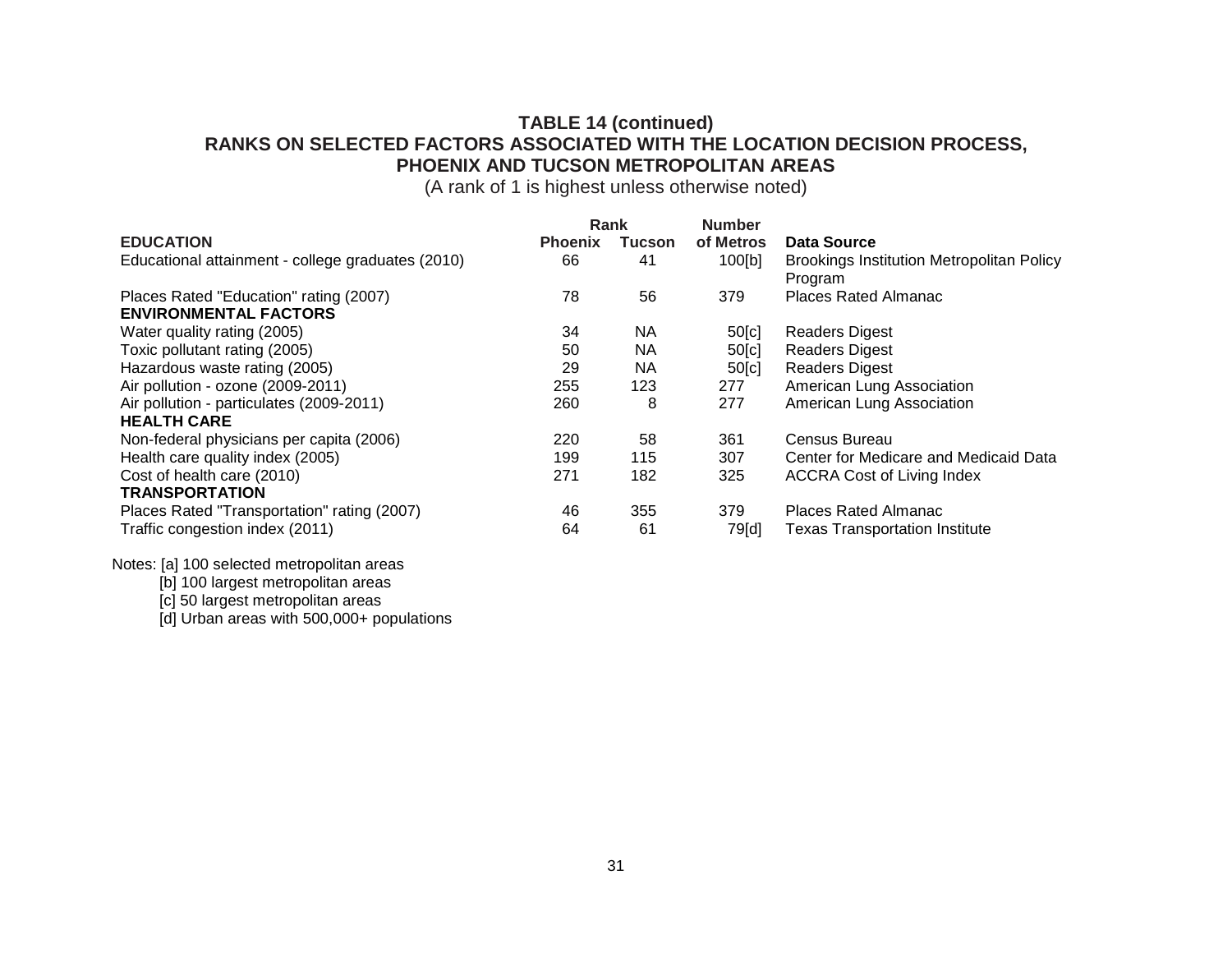past (2007 to 2012), job growth in both metropolitan areas has ranked near the bottom among all metro areas, but it has improved somewhat in the last year or two in the Phoenix area. As is evident after a glance at the other economic metrics included in the table, Phoenix and especially Tucson are not highly ranked in terms of wage or income measures, and this is not offset by the areas having particularly low living costs. Median home prices are about average, and the two areas receive their highest rankings for home price appreciation over the 2011-to-2012 period, but that followed an earlier period of price declines, and this shows in the bottom rankings for home price changes over the 2007-to-2012 period.

**Arts, Culture, Recreation**. For both the Phoenix and Tucson areas, their natural environments and favorable winter climate attract large numbers of visitors, which help support tourism-related activities. The combination of tourists' and local residents' demand results in the state's two major metropolitan areas ranking above average for arts, culture, and recreation facilities.

**Climate**. Personal preferences concerning what constitutes a desirable climate can be very different among individuals. With this caveat, the *Places Rated Almanac* has developed a composite ranking system, and both the Phoenix and Tucson areas are ranked well above average on the basis of this metric. The four climate variables in Table 14 show that these rankings are based on very high summer temperatures, high winter temperatures, low precipitation, and lots of sunny days.

**Crime**. Crime rates in both metropolitan areas are worse than average. The Phoenix area gets an even worse ranking for its rate of property crime. Unfortunately, the latest data were not available for the Tucson area.

**Demographic Factors**. The Phoenix area ranks among the largest in the nation, and the Tucson area has a larger population than most other U. S. metropolitan areas, but both areas have below average population density. Both rank as fast-growing areas compared with most other metropolitan areas across the nation.

**Education**. Education is another area where it is difficult to gather comparable metro area data. The *Places Rated Almanac's* composite education rating ranks both the Tucson and Phoenix areas well above average but not among the top metropolitan areas. Statistics on the proportion of the adult population that are college graduates indicate that neither the Phoenix nor Tucson areas rank highly among the 100 largest metro areas.

**Environmental Factors**. The Phoenix area has consistently poor rankings for all five pollution measures in Table 14, and ranks at or near the bottom in terms of toxic pollutants and both measures of air pollution. Rankings are available for the Tucson area only for the air pollution variables and indicate much better air quality than in the Phoenix area, particularly in terms of particulate pollution.

**Fiscal Factors**. It is difficult to find comparative fiscal figures at the metro level, but state-level information provides useful insight. As stated above, Arizona's tax burden and government spending levels are low compared to most other states. This should appeal to potential movers who are proponents of small government. On the other hand, low government spending levels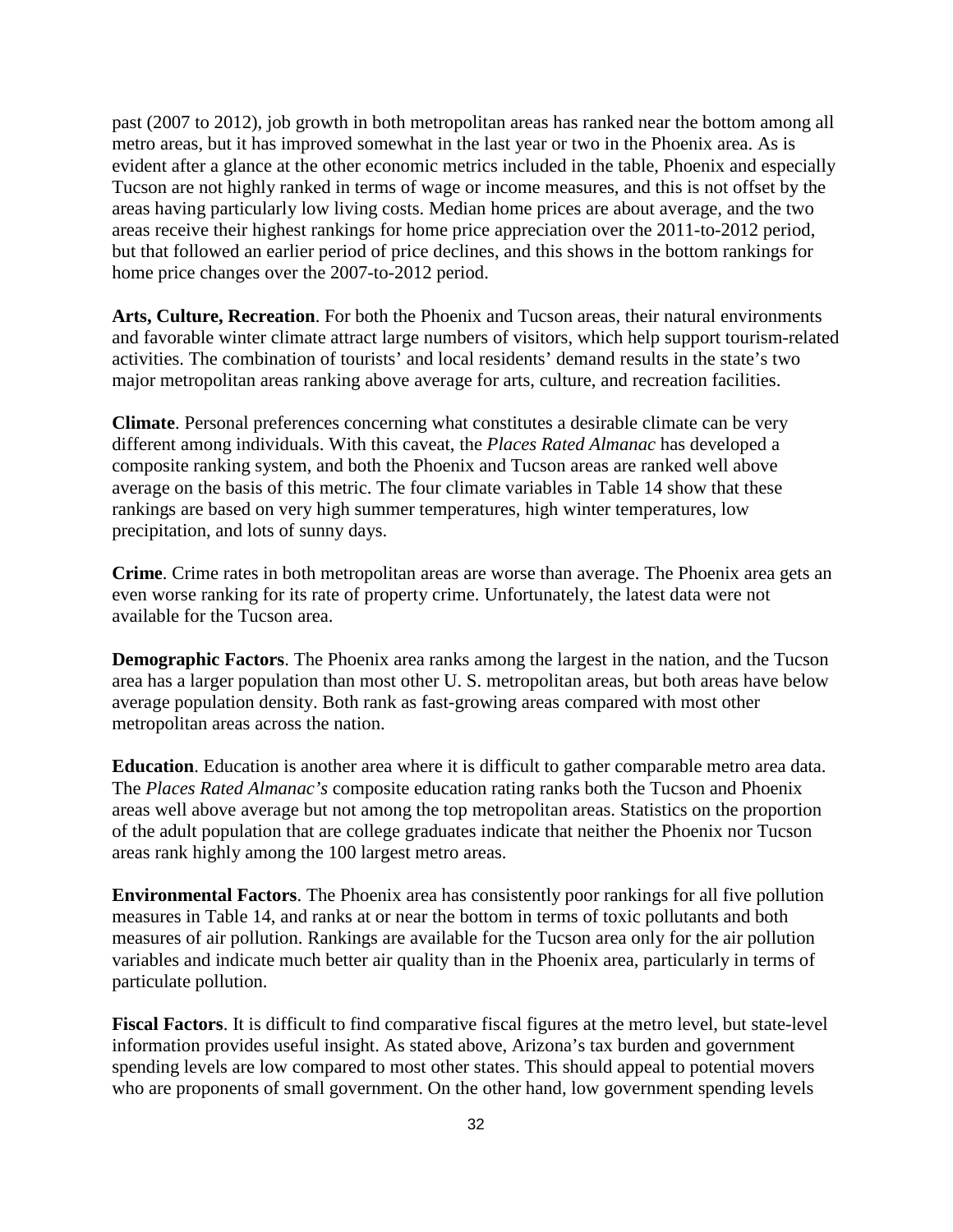also imply the level and quality of public services provided are below that available in many other states.

**Health Care**. The Phoenix area ranks below average on all three health care metrics in Table 14, with the worst showing on the "cost of health care" measure. The Tucson area fares somewhat better with above average rankings for the physician availability and quality of health care metrics but worse than average for the cost measure.

**Transportation**. The state's two large metro areas have very different rankings for the *Places Rated Almanac's* rating of the areas' transportation situations. While not getting a top score, the Phoenix area was ranked 46th out of 379 metro areas. In contrast Tucson was ranked near the bottom. Both areas were ranked worse than average for traffic congestion.

**Summary**. For most of the measures presented in Table 14, both the Phoenix and Tucson areas rank below average, and sometimes near the bottom, relative to other metropolitan areas across the nation. Only in the cases of the climate factors (excepting summer temperatures) and recent home price appreciation did the Phoenix area rank near the top among the decision factors. The results for the Tucson area were similarly negative, with the exception of particulate air pollution where it had one of the best records among all metropolitan areas.

### **Indexes and Ratings**

Another innovation with the potential to help individuals in the location decision process is the development of composite indexes or ratings derived from multiple individual indicators. In the case of evaluating a set of alternative locations, these methodologies have been employed to produce two closely related types of composite indexes and ratings: "best places to live" ratings, which attempt to combine and summarize the impacts of all the factors that determine the relative desirability of living in each of the locations being evaluated, and "quality of life" indexes that attempt to provide a single composite measure of the quality of life (however defined) for each location.

These "best places" and quality-of-life indexes are produced by selecting a set of factors that supposedly determine alternatively the desirability of living in a particular location or the quality of life for residents in a particular location. A set of weights are then developed that represent the relative importance of each factor in determining desirability or quality of life. The value of the index for each location is then calculated as the sum of the value of each factor assigned for that location multiplied by its "relative importance" weight.

There are two alternative methods used to develop the weighting schemes used to calculate the indexes. Most of the popular indexes and ratings, such as the *Places Rated* and *Money Magazine* rankings, use surveys to gather information on relative importance that a sample of individuals assign to each of the factors (and in fact this survey approach is often also used to select the set of factors to be included in the index). The alternative approach more usually found in academic studies is based on what economists term "hedonic" methods. This technique relies on the assumption that individuals are willing to accept lower wages and/or pay higher housing costs to live in a desirable location. Based on this assumption, observed differences in wages and/or housing costs between areas with different location-specific characteristics are used to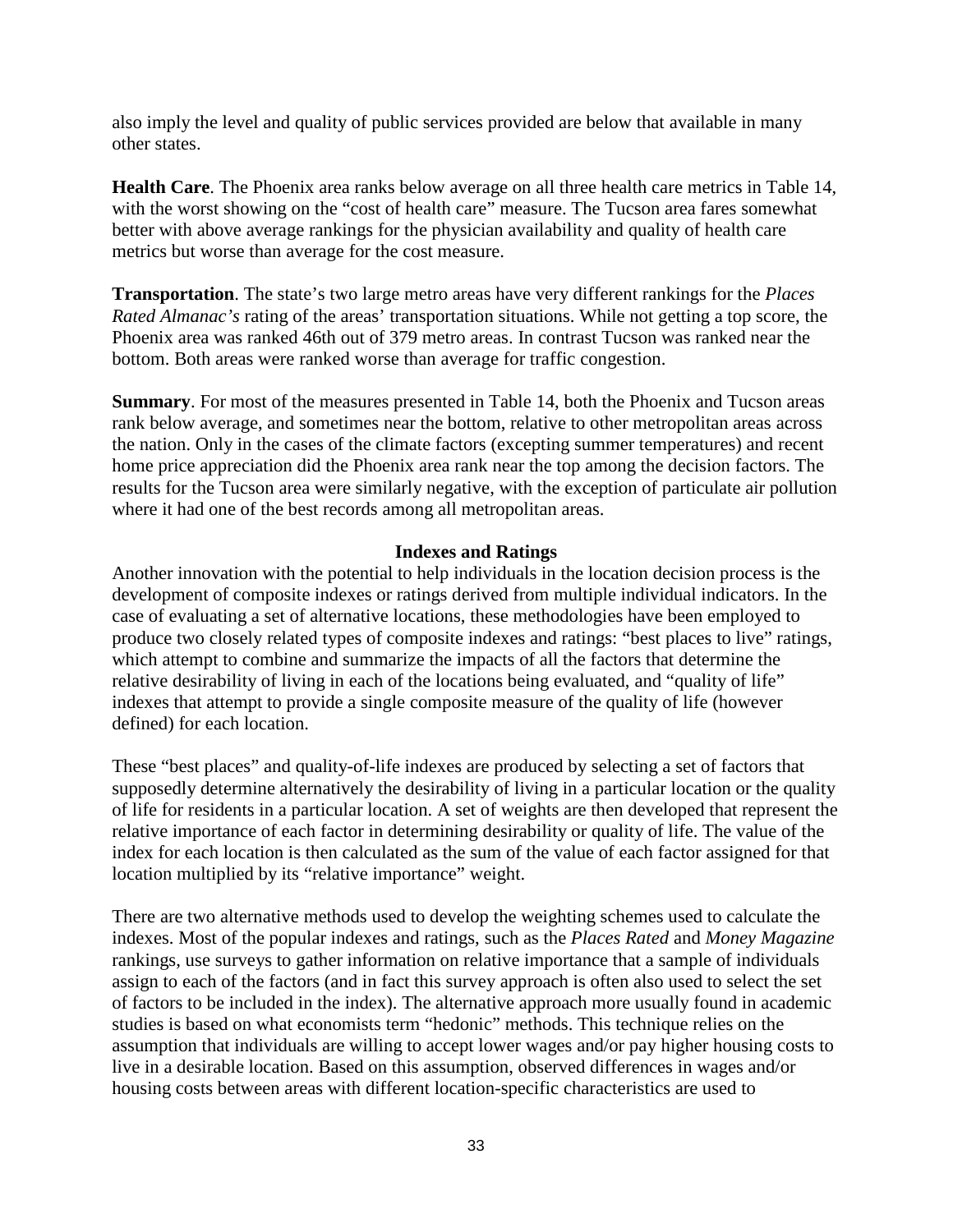statistically estimate the monetary value of those characteristics. These estimates of the imputed value of how much individuals are willing to pay for those characteristics are then utilized to develop the weighting scheme for the factors in the index.

Such indexes and ratings have been criticized as simplistic, inaccurate measures of quality of life. Critics argue that the quantitative variables used do not adequately measure the quality-oflife factors they are supposed to represent, subjective factors that cannot be easily quantified are ignored, and the formulas employed to combine the multiple variables into the single composite index are often arbitrary and/or not representative of public preferences. But while the pros and cons of such indexes have been widely debated (see OECD (2008) for a general summary of the issues associated with composite indexes in general and Blair (1998) for a critique focused on quality-of-life indexes), they are popular and are widely used in the analysis and evaluation of many different issues, including quality of life.

# **Published Rankings**

**Arizona**. The top half of Table 15 lists the rankings of Arizona among the 50 states in the most recently published versions of three representative "best places/quality of life" studies whose information is publicly available. The Morgan Quitno "Livability Index" is included as an example of a general "best places to live" index. It is based on a set of 44 equally weighted factors covering economic, demographic, and quality-of-life characteristics (Morgan Quitno). The CNBC measure is the quality-of-life component from their more general *Top States for Business 2012* study (CNBC). Given the purpose of the study, the list of variables included and their weights were based upon inputs from business groups and included measures for health care, crime, environmental quality, and other place-specific amenities. Gallup-Healthways developed its index with a somewhat different approach — to measure the well-being of an area's residents rather than the "livability" or "quality of life" of the area itself. It is based on responses to household surveys relating to 13 metrics measuring health status and access, economic factors, and environmental quality. All 13 factors are equally weighted in the calculation of the index (Gallup-Healthways).

Arizona does not come out as one of the top states by such quantitative "best places to live/quality of life" indexes. Only in the case of the Gallup-Healthways Well-Being Index does Arizona even rank in the top half of the 50 states.

**Phoenix and Tucson Metropolitan Areas**. Studies based on similar methodologies also compare the "livability/quality of life" among the nation's metropolitan areas. The top half of Table 16 presents the rankings of both the Phoenix and the Tucson metropolitan areas in the most recently published versions of three such studies. The BloombergBusinessweek report compared 100 big cities (Tucson was not included) on the basis of 13 variables measuring each city's crime, air quality, economic, educational, and leisure attributes (BloombergBusinessweek). The 2012 Parenting Magazine *Best Cities for Families* study rated 100 metro areas using 36 factors measuring educational, health and environmental, safety, economic, and cultural characteristics (Parenting Magazine). The Gallup-Healthways Well-Being Index used the methodology described previously to rate 189 metro areas (Gallup-Healthways).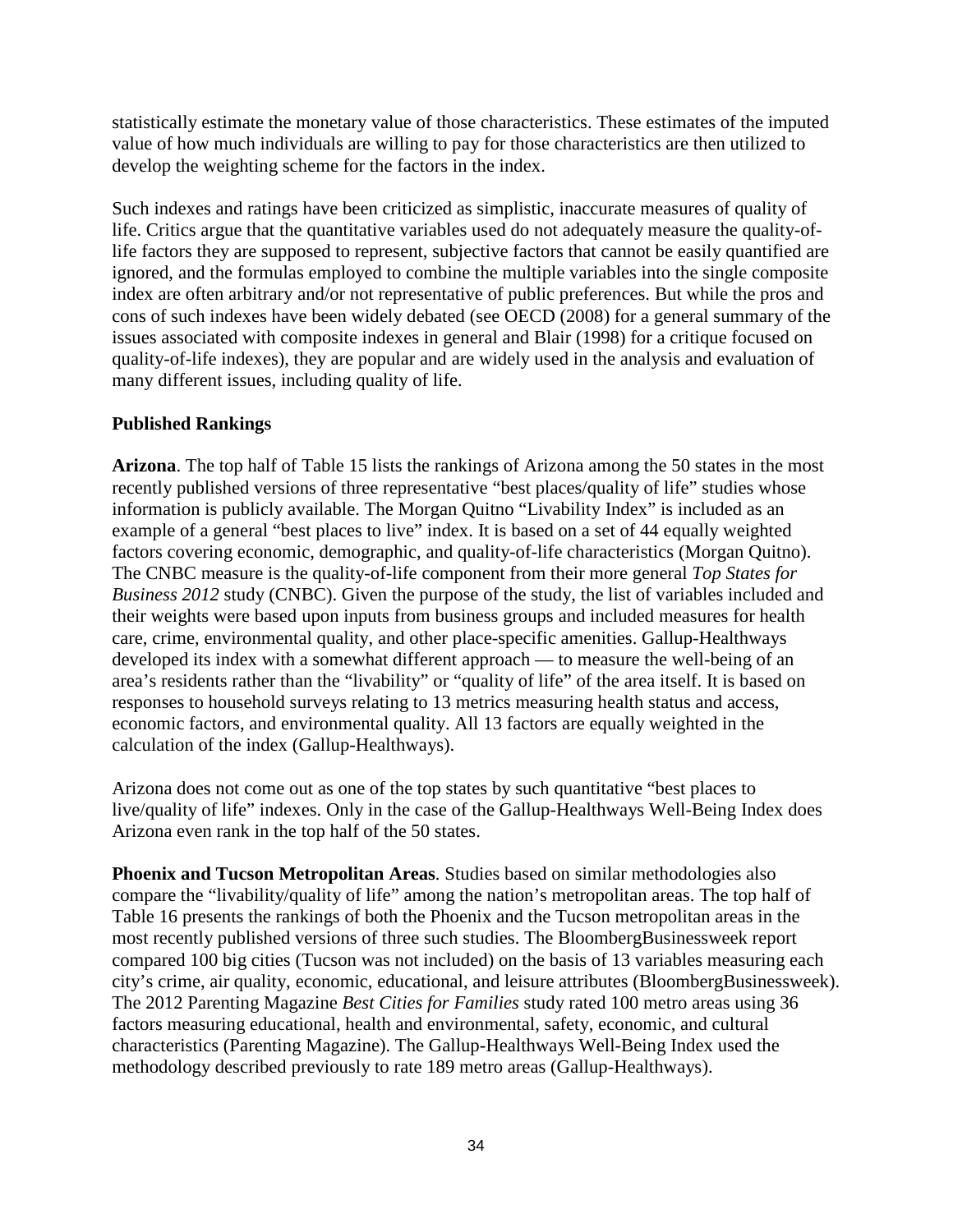# **TABLE 15 COMPARISON OF RANKINGS IN SELECTED BEST-PLACES/QUALITY-OF-LIFE STUDIES, ARIZONA**

| Traditional Methodologies                 |    |
|-------------------------------------------|----|
| Best States to Live - Morgan Quitno 2005  | 36 |
| Quality of Life - CNBC 2012               | 32 |
| Well-Being Index - Gallup-Healthways 2012 | 23 |
| <b>Statistical Analyses</b>               |    |
| Quality of Life - Granger and Price 2008  | 4  |
| Quality of Life - Albouy 2008             | 13 |
| Well-Being Index - Oswald and Wu 2010     | 5  |
|                                           |    |

Sources:

Morgan Quitno, "Best States to Live Index" obtained from www.statemaster.com.

CNBC, "Quality of Life" category of "America's Top States for Business 2012"

(www.cnbc.com/id/46414199).

Gallup-Healthways, "Well-Being Overall" from "2012 State of Well-Being: Arizona" (http://www.wellbeingindex.com/files/2013WBIrankings/AZ\_2012StateReport.pdf).

Granger, M.D. and Price, G.N. (2008) "Is Mississippi Really the Worst State to Live in? A Spatial Equilibrium Approach to Ranking Quality of Life," Social Science Research Network Working Paper (http://ssrn.com/abstract=1154261).

Albouy, D. (2008) "Are Big Cities Bad Places to Live? Estimating Quality of Life Across Metropolitan Areas," NBER Working Paper 14472 (http://www.nber.org/papers/w14472).

Oswald, A.J. and Wu, S. (2010) "Objective Confirmation of Subjective Measures of Human Well-Being: Evidence from the U.S.A.," *Science*, 327, No. 5965, pp. 576-579 (http://www.sciencemag.org/content/327/5965.toc).

Arizona's two large metropolitan areas were not ranked among the "best places to live" by any of the three studies. The Phoenix area did rank among the top 25 percent of U.S. metropolitan areas in the Well-Being Index but was ranked near the bottom in the Parenting Magazine study. The Tucson area received poor ratings in both the Parenting Magazine and Gallup-Healthways studies.

### **Statistical Analyses**

Economists have developed an alternative approach to quantify quality of life in which the value of place-specific attributes are estimated statistically by calculating what individuals are "willing to give up" in terms of lower wages and/or higher housing costs to live in a higher quality-of-life area. The lower half of Table 15 presents the rankings for Arizona in three recent statistical analyses based on this "inferred valuation" methodology. In all three studies, the state is indicated to have a much better quality-of-life rating relative to other states than the numbers produced by the "amenity accounting" method discussed above. In fact, Arizona received a topfive ranking in two of the three analyses.

One of these analyses also produced similar rankings for U.S. metro areas (Albouy 2008), and an earlier study employed this approach to estimate quality-of-life measures for urban counties across the nation (Bloomquist et al. 1988). The rankings for the Phoenix (Maricopa County in Bloomquist et al.) and Tucson areas from these two analyses are presented in the bottom half of Table 16. As compared with the traditional "amenity accounting" approach, both of these studies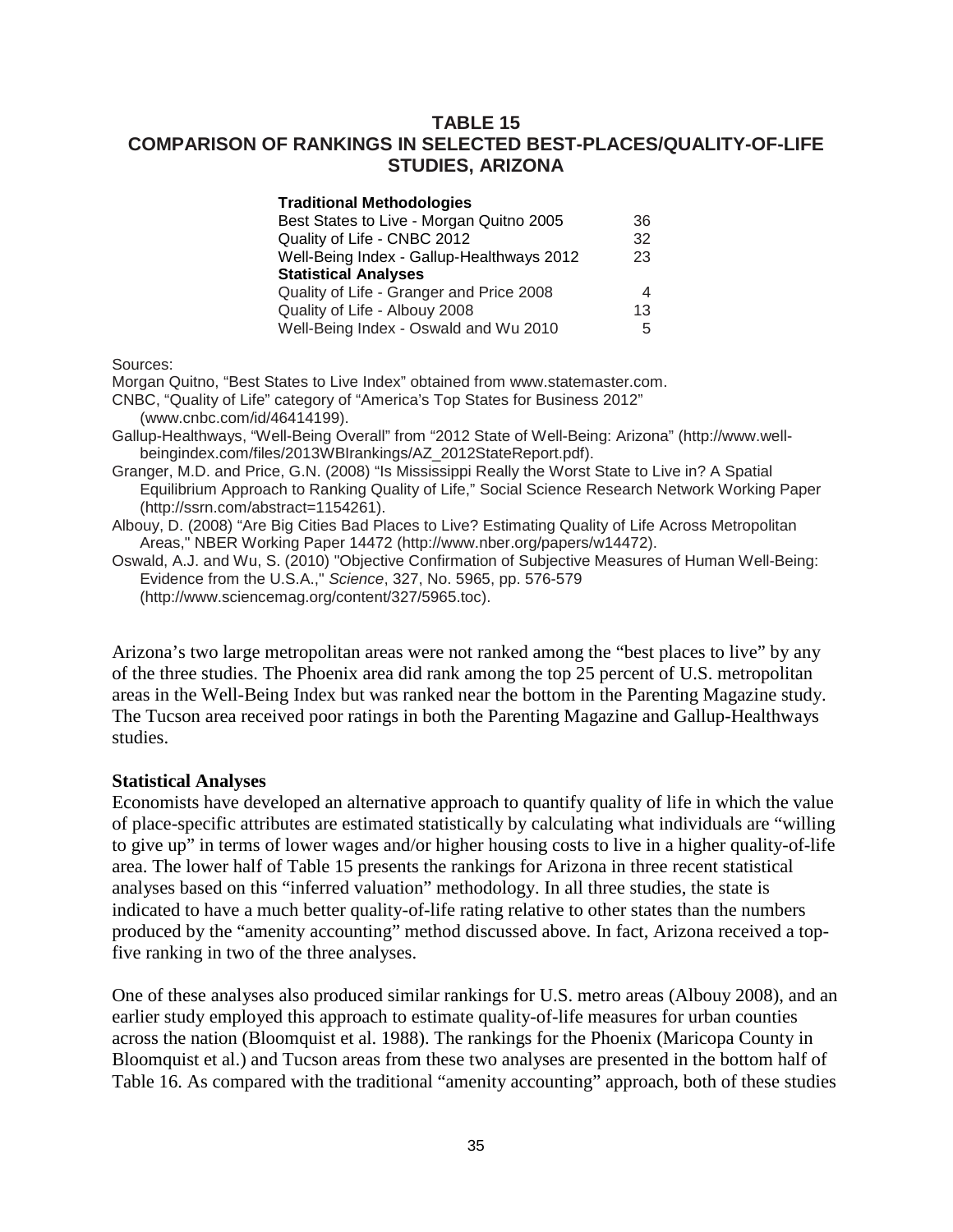# **TABLE 16**

# **COMPARISON OF RANKINGS IN SELECTED BEST-PLACES/QUALITY-OF-LIFE STUDIES, PHOENIX AND TUCSON METROPOLITAN AREAS**

| <b>Phoenix</b> | <b>Tucson</b> |
|----------------|---------------|
|                |               |
| 44             |               |
| 92             | 83            |
| 44             | 140           |
|                |               |
| 36             | 10            |
| 72             | 32            |
|                |               |

#### Sources:

BloombergBusinessweek, "America's 50 Best Cities" (http://images.businessweek.com/slideshows/2012- 09-26/americas-50-best-cities).

Parenting Magazine, "Best Cities for Families List" (http://www.parenting.com/gallery/best-cities-to-raisea-family-2012).

Gallup-Healthways, "Well-Being Overall" from "2012 State of Well-Being: Arizona" (http://www.wellbeingindex.com/files/2013WBIrankings/AZ\_2012StateReport.pdf).

Bloomquist, G. C., Berger, M. C., and Hoehn, J. P. (1988) "New Estimates of Quality of Life in Urban Areas," *American Economic Review*, 78, pp. 89-107

(http://ideas.repec.org/a/aea/aecrev/v78y1988i1p89-107.html).

Albouy, D. (2008) Are Big Cities Bad Places to Live? Estimating Quality of Life Across Metropolitan Areas," NBER Working Paper 14472, National Bureau of Economic Research (http://www.nber.org/papers/w14472).

indicate a strikingly higher quality of life rating for the Tucson area, with the 1988 study ranking it 10th among 253 urban counties and the 2008 study ranking it just outside the top 10 percent among 276 metro areas. The statistical approach also produced much better results for the Phoenix area, putting it just outside the top 25 percent among metro areas in the recent study and an even better ranking for Maricopa County in the earlier study.

### **Commentary on the Rankings**

Based on the results of direct comparisons at both the state and metropolitan area levels for a wide variety of metrics, Arizona ranks below average compared to other areas of the nation in terms of many of the factors identified as potentially important to individuals when choosing where to move. In contrast, the statistical analyses based on economic valuation methods produced much more favorable results, ranking Arizona among the top tier of "best places to live." The authors of one of the studies observe that these statistically based measures are more consistent with the observed location choices of individuals as measured by net migration (Granger and Price 2006).

This observation points out the disconnect that has existed historically between Arizona being ranked as one of the top destinations for interstate migrants and among the top states in terms of net-migration rates versus its mediocre at best rankings in published quality-of-life/best-placesto-live studies. One explanation for this apparent contradiction may be that for that subset of movers who chose Arizona, the state's employment opportunities, low taxes, the draw of family and friends who already live in the state, and the sunny climate were the most important factors, trumping its poorer showing on other issues.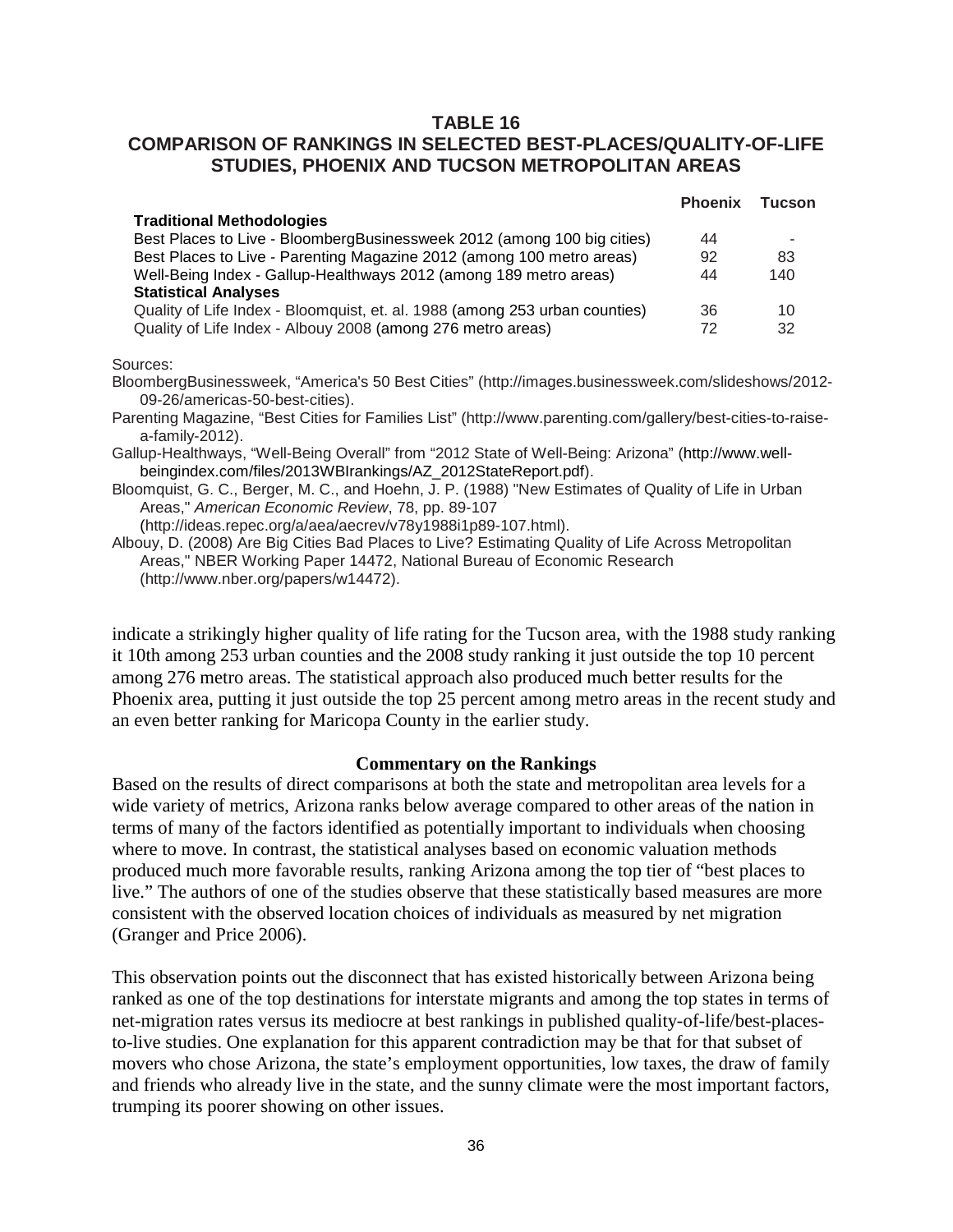Unfortunately, the severe effects of the recent recession on the Arizona economy have negated one of the state's most important attractions. The lingering effects of the 2008-to-2009 recession have begun to dissipate and the state's economy is currently experiencing solid economic growth, with job gains exceeding the U. S. rate, although still below the long-run average. Faster growth is expected during the next two years, with near-normal economic conditions by 2015. When the state is again perceived as being among the leaders in economic growth, one of the key variables in the location decision process will again be a positive factor for Arizona.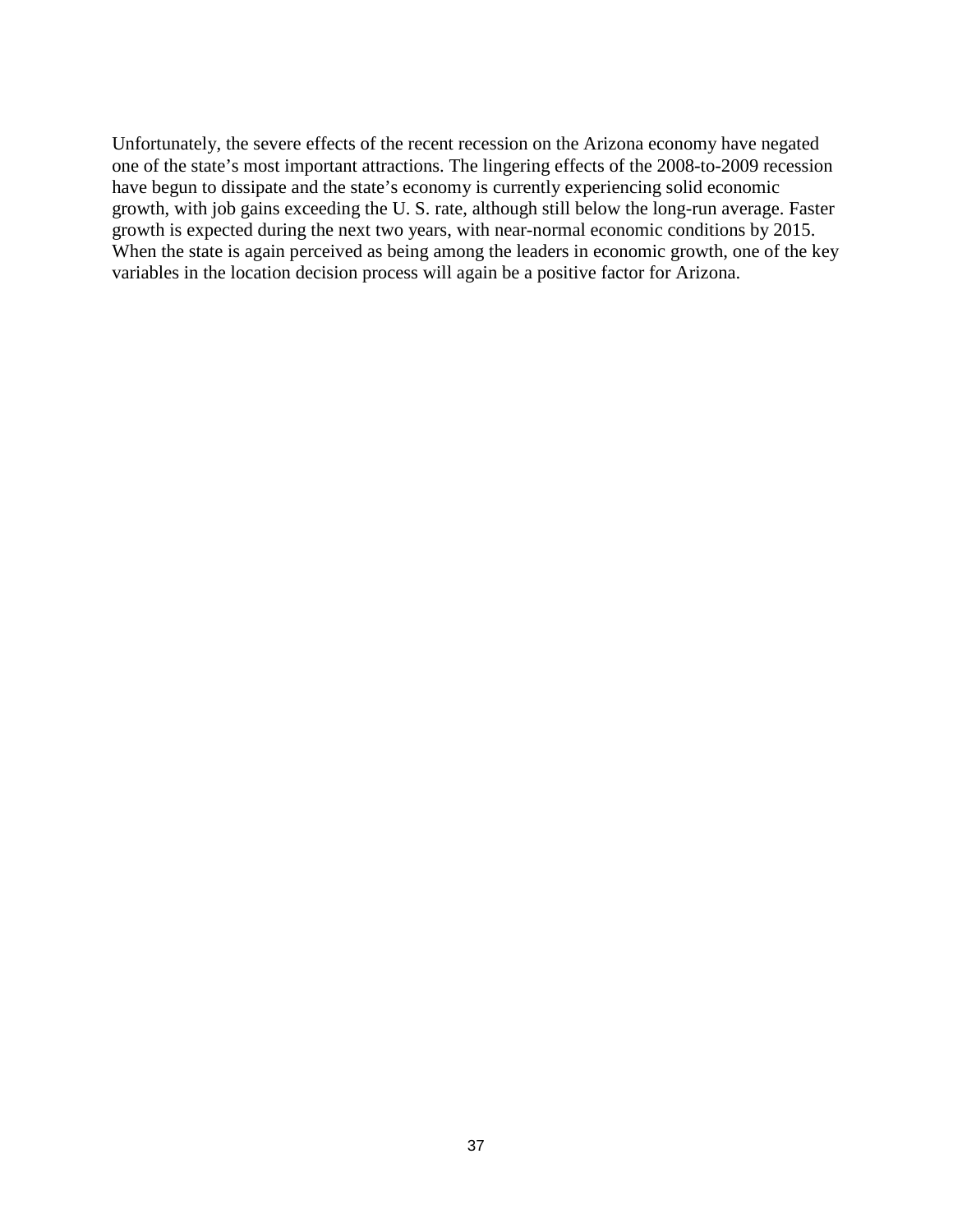### **REFERENCES**

Albouy, D. "Are Big Cities Bad Places to Live? Estimating Quality of Life Across Metropolitan Areas," NBER Working Paper 14472, National Bureau of Economic Research (2008).

Blair, J. P. "Quality of Life and Economic Development Policy," *Economic Development Review*, Vol. 16, No. 1 (1998): 50-54.

BloombergBusinessweek, "America's 50 Best Cities," http://images.businessweek.com/slideshows/2012-09-26/americas-50-best-cities.

Bloomquist, G. C., Berger, M. C. and Hoehn, J. P. "New Estimates of the Quality of Life in Urban Areas," *American Economic Review*, Vol. 78 (1988): 89-107.

Bogue, D. J. *The Population of the United States: Historical Trends and Future Projections*, Free Press (1985).

Cebula, R. J. and Nair-Reichert, U. "Migration and Public Policies: A Further Empirical Analysis," *Journal of Economics and Finance*, Vol. 36 (2012): 238-248.

Clark, D. E. and Hunter, W. J. "The Impact of Economic Opportunities, Amenities, and Fiscal Factors on Age-Specific Migration Rates," *Journal of Regional Science*, Vol. 32, No. 3 (1992): 349-365.

CNBC, "America's Top States for Business 2012," www.cnbc.com/id/46414199.

Cushing, B. and Poot, J. "Crossing Boundaries and Borders: Regional Science Advances in Migration Modeling," *Papers in Regional Science*, Vol. 83 (2004): 317-338.

Dahl, G. B. "Mobility and the Return to Education: Testing a Roy Model with Multiple Markets," *Econometrica*, Vol. 70, No. 6 (2002): 2367-2420.

Davies, P. S., Greenwood, M. J. and Li, H. "A Conditional Logit Approach to U. S. State-to-State Migration," *Journal of Regional Science*, Vol. 41, No. 2 (2001): 337-360.

Gallup-Healthways, "2012 State of Well-Being," http://well-beingindex.com.

Gottlieb, P. D. and Joseph, G. "College-To-Work Migration of Technology Graduates and Holders of Doctorates Within the United States," *Journal of Regional Science*, Vol. 46, No. 4 (2006): 627-659.

Granger, M. D. and Price, G. N. "Is Mississippi Really the Worst Place to Live? A Spatial Equilibrium Approach to Ranking Livable States," *MURC Digest*, Vol. 2, Issue 3, Jackson State University (2006).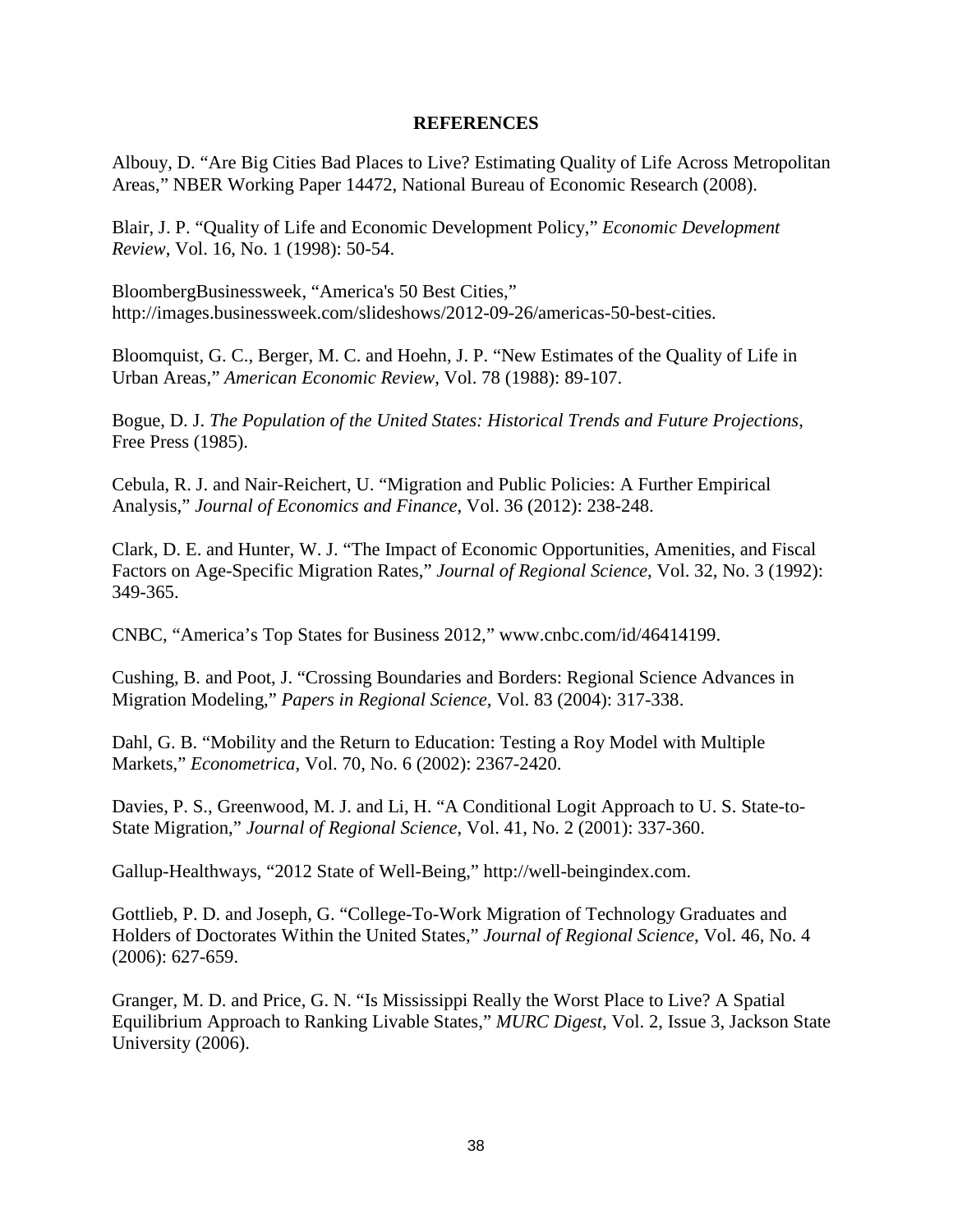Granger, M.D. and Price, G.N. "Is Mississippi Really the Worst State to Live in? A Spatial Equilibrium Approach to Ranking Quality of Life," Social Science Research Network Working Paper (2008).

Graves, P. E. "A Life-Cycle Empirical Analysis of Migration and Climate by Race," *Journal of Urban Economics*, Vol. 6 (1979): 135-147.

Greenwood, M. J. "Internal Migration in Developed Countries," in M. R. Rosenzweig and O. Stark (eds.), *Handbook of Population and Family Economics*, Elsevier (1997): 647-720.

Greenwood, M. J. "Research on Internal Migration in the United States: A Survey," *Journal of Economic Literature*, Vol. 13, No. 2 (1975): 397-433.

Ihrke, D. K. and Faber, C. S. "Geographic Mobility 2005-2010: Population Characteristics," *Current Population Survey*, P20-567, U. S. Census Bureau (2012).

Kaplan, G. and Schulhofer-Wohl, S. "A Sharp Drop in Interstate Migration? Not Really," *Economic Policy Papers*, No. 11-2, Federal Reserve Bank of Minneapolis (2011).

Kaplan, G. and Schulhofer-Wohl, S. "Understanding the Long-Run Decline in Interstate Migration," Working Paper 697, Federal Reserve Bank of Minneapolis (2013).

Long, L. *Migration and Residential Mobility in the United States*, Russell Sage Foundation (1988).

Michalos, A. C. "Migration and the Quality of Life: A Review Essay," *Social Science Indicators Research*, Vol. 39, No. 2 (1996): 121-166.

Molloy, R., Smith, C. L. and Wozniak, A. "Internal Migration in the United States," *Journal of Economic Perspectives*, Vol. 25, No. 3 (2011): 173-196.

Morgan Quitno, *State Rankings*, www.cqpress.com.

Organization for Economic Cooperation and Development. *Handbook on Constructing Composite Indicators: Methodology and User Guide* (2008).

Oswald, A. J. and Wu, S. "Objective Confirmation of Subjective Measures of Human Well-Being: Evidence From the U.S.A.," *Science*, Vol. 327, No 5965 (2010): 576-579.

Parenting Magazine, "Best Cities for Families List," http://www.parenting.com/gallery/bestcities-to-raise-a-family-2012.

Perry, M. J. "State-to-State Migration Flows: 1995-2000", *Census 2000 Special Reports*, CENSR8, U. S. Census Bureau (2003).